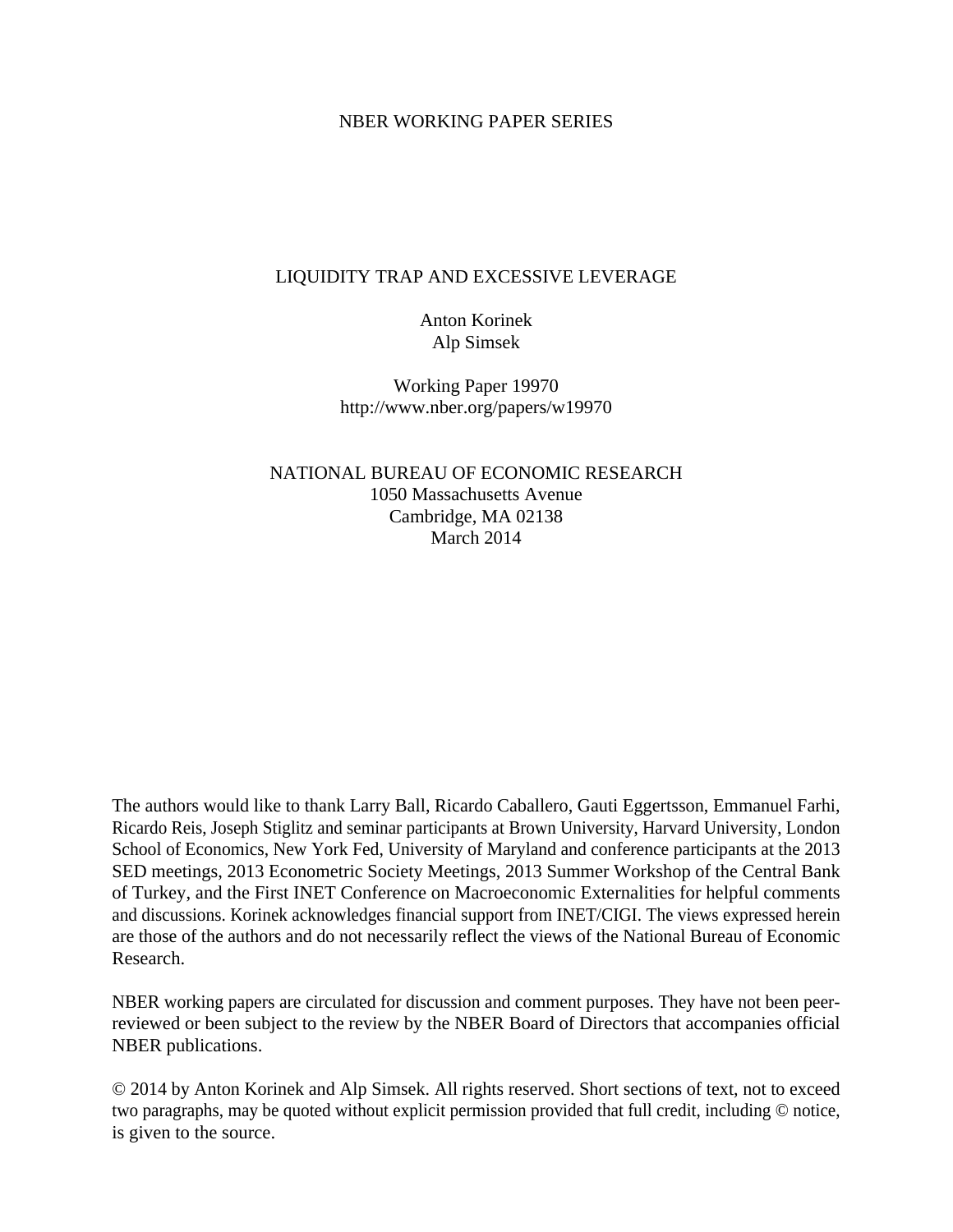Liquidity Trap and Excessive Leverage Anton Korinek and Alp Simsek NBER Working Paper No. 19970 March 2014 JEL No. E32,E44

# **ABSTRACT**

We investigate the role of macroprudential policies in mitigating liquidity traps driven by deleveraging, using a simple Keynesian model. When constrained agents engage in deleveraging, the interest rate needs to fall to induce unconstrained agents to pick up the decline in aggregate demand. However, if the fall in the interest rate is limited by the zero lower bound, aggregate demand is insufficient and the economy enters a liquidity trap. In such an environment, agents' ex-ante leverage and insurance decisions are associated with aggregate demand externalities. The competitive equilibrium allocation is constrained inefficient. Welfare can be improved by ex-ante macroprudential policies such as debt limits and mandatory insurance requirements. The size of the required intervention depends on the differences in marginal propensity to consume between borrowers and lenders during the deleveraging episode. In our model, contractionary monetary policy is inferior to macroprudential policy in addressing excessive leverage, and it can even have the unintended consequence of increasing leverage.

Anton Korinek Department of Economics Johns Hopkins University 440 Mergenthaler Hall 3400 N. Charles Street Baltimore, MD 21218 and NBER akorinek@jhu.edu

Alp Simsek Department of Economics, E17-244 MIT 77 Massachusetts Avenue Cambridge, Ma. 02139 and NBER asimsek@mit.edu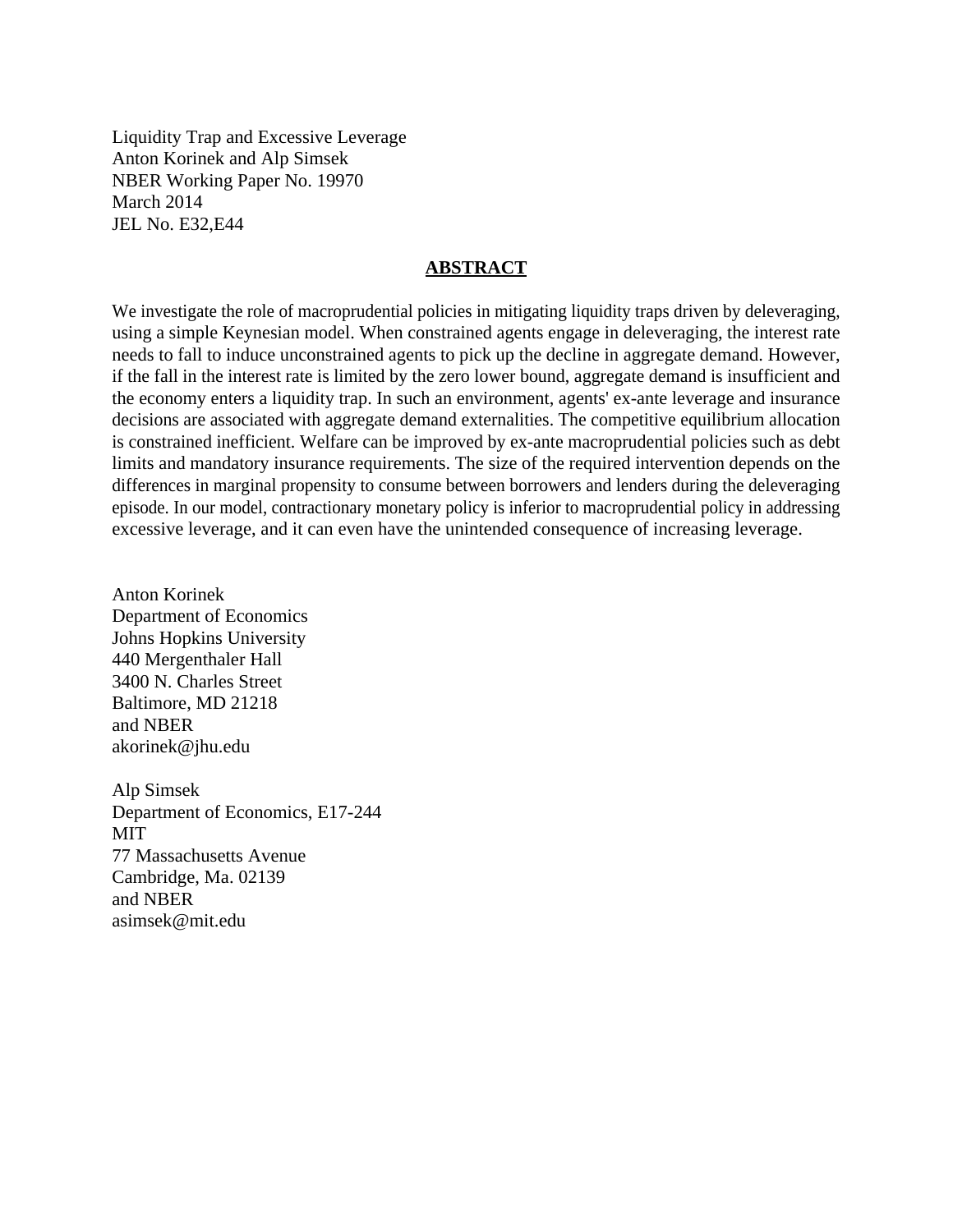# 1 Introduction

Leverage has been proposed as a key contributing factor to the recent recession and the slow recovery in the US. Figure [1](#page-2-0) illustrates the dramatic rise of leverage in the household sector before 2008 as well as the subsequent deleveraging episode. Using county-level data, Mian and Sufi (2012) have argued that household deleveraging is responsible for much of the job losses between 2007 and 2009. This view has recently been formalized in a number of theoretical models, e.g., Hall (2011), Eggertsson and Krugman (2012), and Guerrieri and Lorenzoni (2012). These models have emphasized that the interest rate needs to fall when constrained agents engage in deleveraging to induce unconstrained agents to make up for the lost aggregate demand. However, the nominal interest rate cannot fall below zero given that hoarding cash provides an alternative to holding bonds—a phenomenon also known as the *liquidity trap*. When inflation expectations are sticky, the lower bound on the nominal rate also prevents the real interest rate from declining, plunging the economy into a demand-driven recession. Figure [2](#page-3-0) illustrates that the short term nominal and real interest rates in the US has indeed seemed constrained since December 2008.



<span id="page-2-0"></span>Figure 1: Evolution of household debt in the US over the last 10 years. Source: Quarterly Report on Household Debt and Credit (August 2013), Federal Reserve Bank of New York.

An important question concerns the optimal policy response to these episodes. The US Treasury and the Federal Reserve have responded to the recent recession by utilizing fiscal stimulus and unconventional monetary policies. These policies are (at least in part) supported by a growing theoretical literature that emphasizes the benefits of stimulating aggregate demand during a liquidity trap. The theoretical contributions have understandably taken an ex-post perspective—characterizing the optimal policy once the economy is in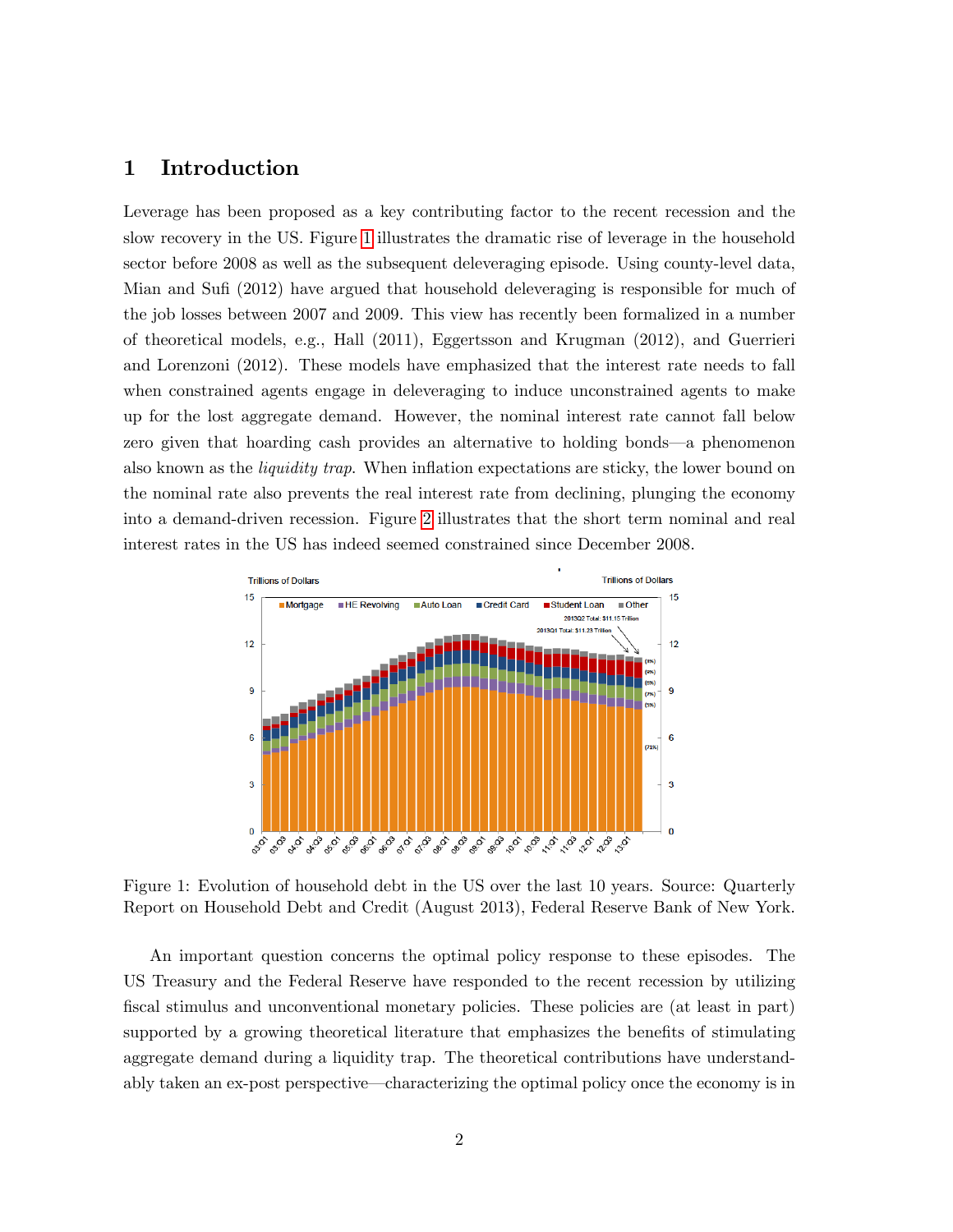

<span id="page-3-0"></span>Figure 2: Nominal and real interest rates on 3 month US Treasury Bills between the third quarter of 1981 and the fourth quarter of 2013. The real interest rate is calculated as the annualized nominal rate minus the annualized current-quarter GDP inflation expectations obtained from the Philadelphia Fedís Survey of Professional Forecasters.

the trap. Perhaps more surprisingly, both the practical and theoretical policy efforts have largely ignored the debt market, even though the problems are thought to have originated in the debt market.<sup>[1](#page-3-1)</sup> In this paper, we analyze the scope for  $ex\text{-}ante$  macroprudential policies in debt markets—such as debt limits and insurance requirements.

To investigate optimal macroprudential policies, we present a tractable model, in which a tightening of borrowing constraints leads to deleveraging and may trigger a liquidity trap. The distinguishing feature of our model is that some agents, which we call borrowers, endogenously accumulate leverage—even though agents are aware that borrowing constraints will be tightened in the future. If borrowers have a sufficiently strong motive to borrow, e.g., due to impatience, then the economy enters a liquidity trap and features an anticipated demand driven recession.

The main result of our model is that it is desirable to slow down the accumulation of leverage in these episodes. In the run-up to a liquidity trap, borrowers who behave individually rationally undertake excessive leverage from a social point of view. A simple macroprudential policy that restricts leverage (coupled with appropriate ex-ante transfers) could make all agents better off. This result obtains whenever ex-post deleveraging is

<span id="page-3-1"></span><sup>1</sup> Several papers capture the liquidity trap in a representative household framework which leaves no room for debt market policies (see Eggertsson and Woodford (2003), Christiano et al. (2011), Werning (2012)). An exception is Eggertsson and Krugman (2011), which features debt but does not focus on debt market policies.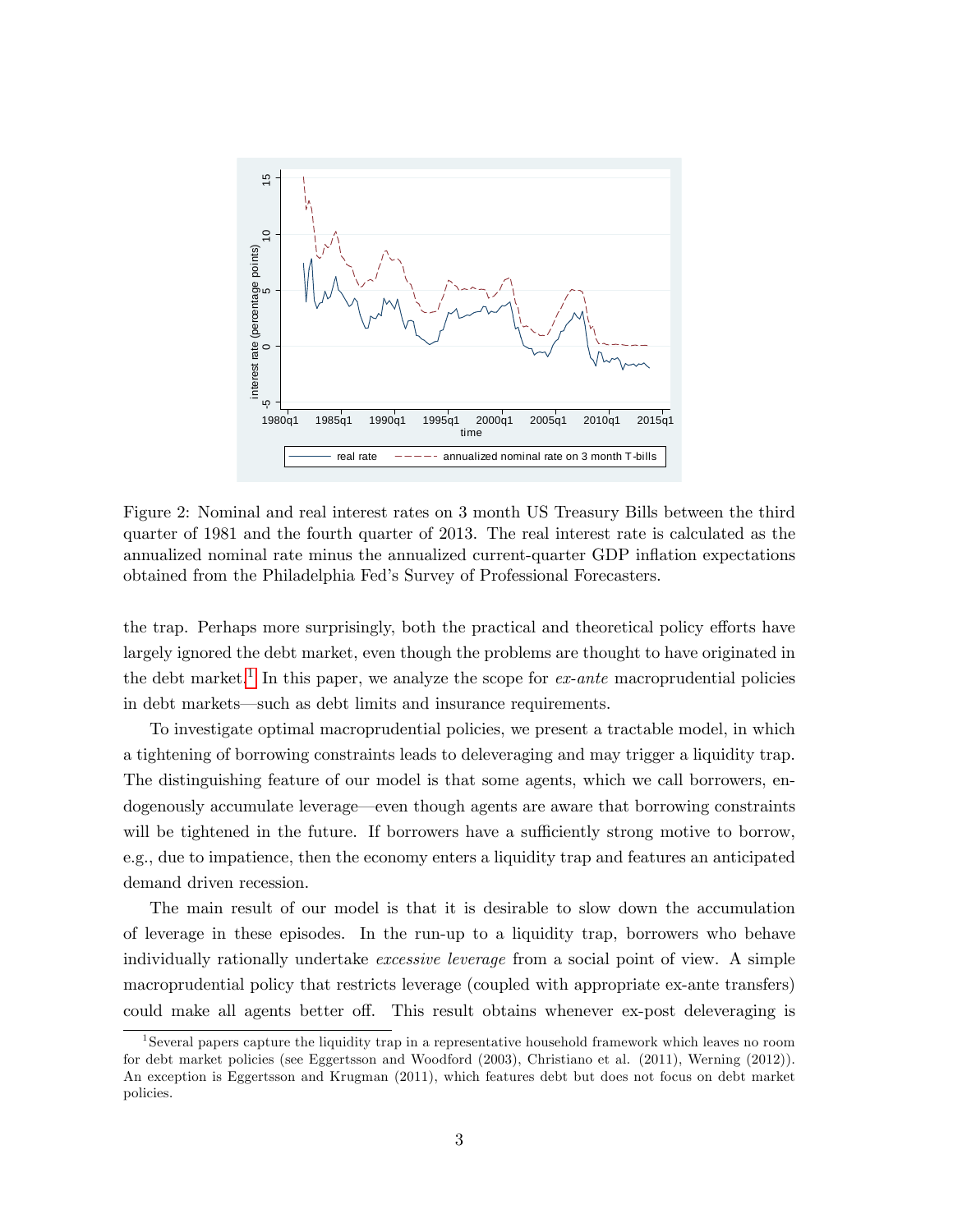severe enough to trigger a liquidity trap—assuming that the liquidity trap cannot be fully alleviated by ex-post policies.

The mechanism behind the constrained inefficiency is an *aggregate demand externality* that applies in environments in which output is influenced by aggregate demand. When this happens, agents' decisions that affect aggregate demand also affect aggregate output, and therefore other agents' income. Agents do not take into account these general equilibrium effects, which may lead to inefficiencies. In our economy, the liquidity trap ensures that output is influenced by demand and that it is below its (first-best) efficient level. Moreover, greater ex-ante leverage leads to a greater ex-post reduction in aggregate demand and a deeper recession. This is because deleveraging transfers liquid wealth from borrowers to lenders, but borrowers who delever have a much higher marginal propensity to consume (MPC) out of liquid wealth than lenders. Borrowers who choose their debt level (and lenders who Önance them) do not take into account the negative demand externalities, leading to excessive leverage. In line with this intuition, we also show that the strength of the inefficiency—and therefore the size of the required intervention—depends on the MPC differences between borrowers and lenders.

Our model also provides a natural setting to contrast aggregate demand externalities with traditional *pecuniary externalities*. When borrowers' leveraging motive is relatively weak, the real interest rate during the deleveraging episode remains positive and the economy avoids the liquidity trap. In this region, ex-ante accumulation of leverage generates pecuniary externalities by lowering the ex-post real interest rate. These pecuniary externalities are harmful for lenders, who earn lower rates on their assets, but they are beneficial for borrowers, who pay lower interest rate on their debt. Indeed, the pecuniary externalities in our setting net out since markets are complete and, absent a liquidity trap, the equilibrium is constrained efficient. In contrast, when there is a liquidity trap, the pecuniary externalities are muted since the real interest rate is Öxed at its lower bound, and greater leverage generates aggregate demand externalities. Unlike pecuniary externalities, aggregate demand externalities hurt all agents—since they operate by lowering incomes—which opens the door for inefficiencies.

In practice, the deleveraging episodes are highly uncertain from an ex-ante point of view. A natural question is whether agents share the risk associated with these episodes efficiently. The second main result of our model establishes that borrowers are also  $un$ derinsured with respect to a deleveraging episode. A mandatory insurance requirement (coupled with ex-ante transfers) could make all households better off. Intuitively, borrowersí insurance purchases transfers liquid wealth in the deleveraging episode from lenders (or insurance providers) to borrowers who have a higher MPC. This increases aggregate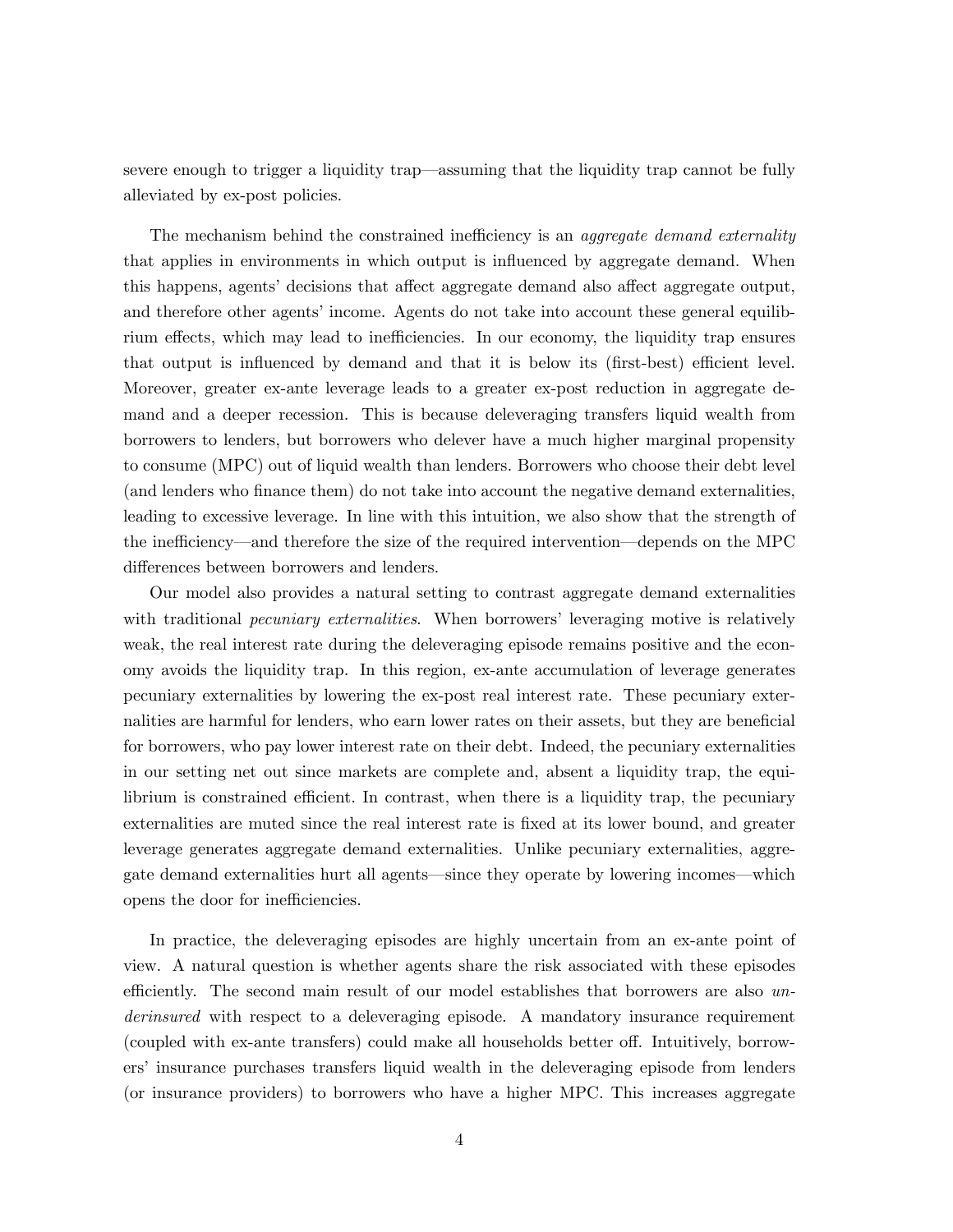demand and mitigates the recession. Agents do not take into account these positive aggregate demand externalities, which leads to too little insurance. Among other things, this result provides a rationale for indexing mortgage liabilities to house prices (along the lines proposed by Shiller and Weiss, 1999).

We also investigate whether preventive monetary policies could be used to address aggregate demand externalities generated by leverage. A common argument is that a contractionary policy that raises the interest rate in the run-up to the recent subprime crisis could have been beneficial in curbing leverage. Perhaps surprisingly, our model reveals that raising the interest rate during the leverage accumulation phase can have the unintended consequence of *increasing* leverage. A higher interest rate reduces borrowers' incentives to borrow keeping all else equal—which appears to be the conventional wisdom informed by partial equilibrium reasoning. However, the higher interest rate also creates a temporary recession which increases borrowers' incentives to borrow so as to smooth consumption. In addition, the higher interest rate also transfers wealth from borrowers to lenders, which further increases borrowers' incentives to borrow. In our model, the general equilibrium effects typically dominate (for example for CRRA preferences), and raising the interest rate has the perverse effect of raising leverage. This may contribute to explaining the continued increase in household leverage when the US Fed raised interest rates starting in June 2004, as illustrated in Figures [1](#page-2-0) and [2.](#page-3-0)

There are versions of our model in which the conventional wisdom holds, and raising the interest rate lowers leverage (as in Curdia and Woodford, 2009). But even in these cases, the interest rate policy is inferior to macroprudential policies in dealing with excessive leverage. Intuitively, efficiency requires setting a wedge between borrowers' and lenders' relative incentives to hold bonds, whereas the interest rate policy creates a different intertemporal wedge that affects all agents' incentives equally. As a by-product, the interest rate policy also generates an unnecessary recession—which is not a feature of constrained efficient allocations. That said, a different preventive monetary policy, namely raising the inflation target, is supported by our model as it would reduce the incidence of liquidity traps—and therefore, the relevance of aggregate demand externalities.

Our final analysis concerns endogenizing the debt limit faced by borrowers by assuming that debt is collateralized by financial assets, creating the potential for fire-sale effects. This introduces a new feedback loop into the economy, with two main implications. First, higher leverage lowers asset prices in the deleveraging phase, which in turn lowers borrowers' debt capacity and increases their distress. Hence, higher leverage generates Öre-sale externalities that operate in the same direction as aggregate demand externalities. Second, an increase in borrowers' distress induces a more severe deleveraging episode and a deeper recession.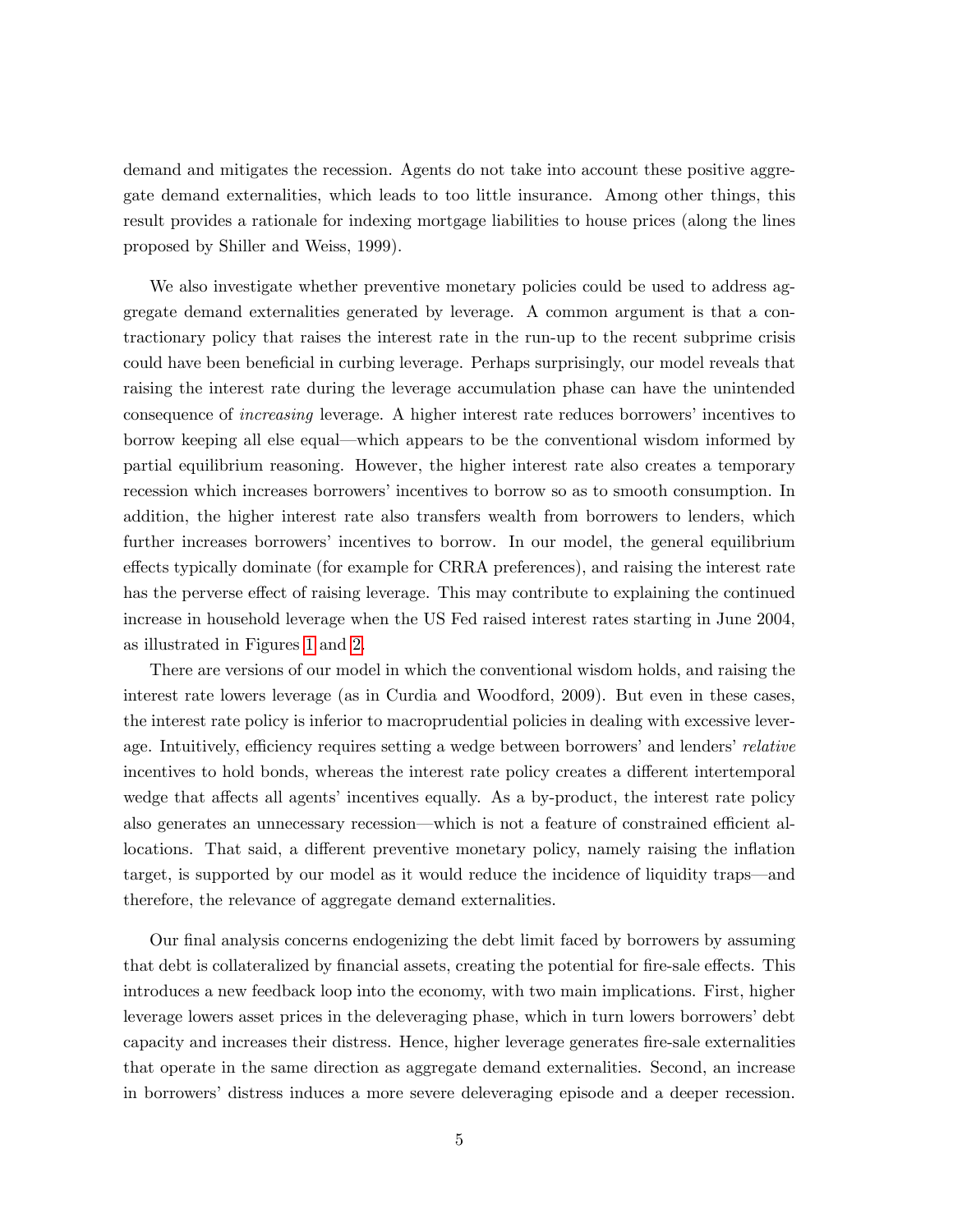Hence, fire-sale externalities exacerbate aggregate demand externalities. Conversely, lower aggregate output further lowers asset prices, exacerbating fire-sale externalities. These observations suggest that episodes of deleveraging that involve asset fire-sales are particularly severe.

The remainder of this paper is structured as follows. The next subsection discusses the related literature. Section [2](#page-8-0) introduces the key aspects of our environment. Section [3](#page-11-0) characterizes an equilibrium that features an anticipated demand-driven recession. The heart of the paper is Section [4,](#page-14-0) which illustrates aggregate demand externalities, contrasts them with traditional pecuniary externalities, and presents our main result about excessive leverage. This section also relates the strength of the inefficiency to empirically observable variables. Section [5](#page-20-0) generalizes the model to incorporate uncertainty and presents our second main result about underinsurance. Section [6](#page-23-0) discusses the role of preventive monetary policies in our environment. Section [7](#page-26-0) presents the extension with endogenous debt limits and fire sale externalities, and Section [8](#page-29-0) concludes. The appendix contains omitted proofs and derivations as well as some extensions of our baseline model.

### 1.1 Related literature

Our paper is related to a long economic literature studying the zero lower bound on nominal interest rates and liquidity traps, starting with Hicks (1937), and more recently emphasized by Krugman (1998) and Eggertsson and Woodford (2003, 2004). A growing recent literature has investigated the optimal fiscal and monetary policy response to liquidity traps (see e.g. Eggertsson, 2011; Christiano et al., 2011; Werning, 2012; Correia et al., 2013). Our contribution to this literature is that we focus on debt market policies, mainly from an ex-ante perspective.

Eggertsson and Krugman (2012) and Guerrieri and Lorenzoni (2012) describe how Önancial market shocks that induce borrowers to delever lead to a decline in interest rates, which in turn can trigger a liquidity trap. Our framework is most closely related to Eggertsson and Krugman because we also model deleveraging between a set of impatient borrowers and patient lenders. They focus on the ex-post implications of deleveraging as well as the effects of monetary and fiscal policy during these episodes. Our contribution is to add an ex-ante stage and to investigate the role of macroprudential policies. Among other things, our paper calls for novel policy actions in debt markets that are significantly different from the more traditional policy responses to liquidity traps. Our paper also differs in terms of methodology: Instead of the New-Keynesian framework, we use a simple equilibrium concept with rationing in the goods market to describe liquidity traps, which enables us to obtain a sharp analytical characterization of the inefficiencies in debt markets.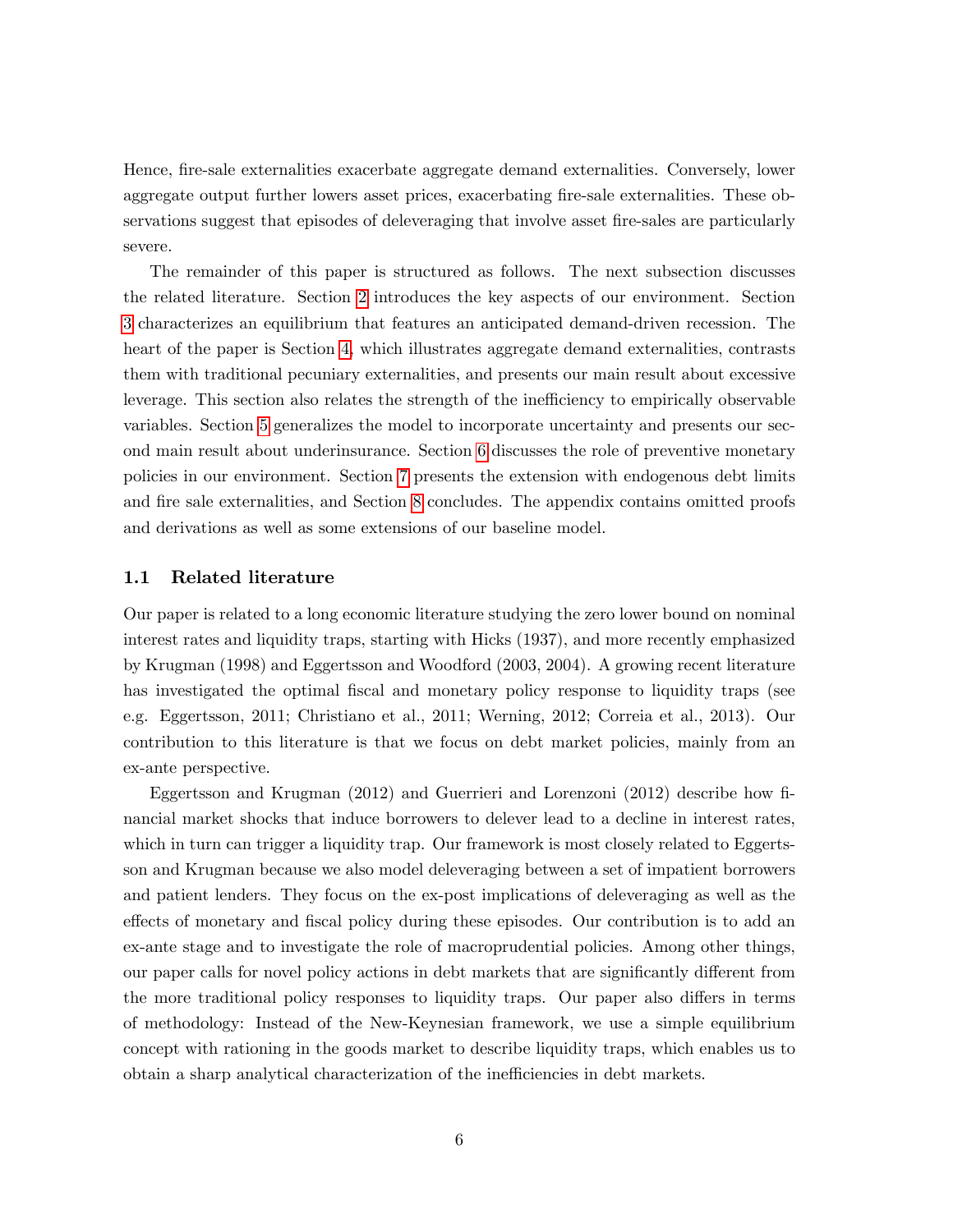The aggregate demand externality we focus on has first been discovered in the context of Örmsí price setting decisions, e.g., by Mankiw (1985), Akerlof and Yellen (1985) and Blanchard and Kiyotaki (1987). The broad idea is that, when output is not at its first-best level and influenced by aggregate demand, decentralized allocations that affect aggregate demand are socially inefficient. In Blanchard and Kiyotaki, output is not at its first-best level due to monopoly distortions, and firms' price setting affects aggregate demand due to complementarities in firms' demand. In our setting, output is not at its first-best level due to the liquidity trap. We also focus on agents' debt choices—as opposed to firms' price setting decisions—which affect aggregate demand due to differences in agents' marginal propensities to consume.

A number of recent papers, e.g., Farhi and Werning (2012ab, 2013) and Schmitt-Grohe and Uribe (2012abc), also analyze aggregate demand externalities in contexts similar to ours. Schmitt-Grohe and Uribe analyze economies with Öxed exchange rates that exhibit downward rigidity in nominal wages. They identify negative aggregate demand externalities associated with actions that increase wages during good times, because these actions lead to greater unemployment during bad times. In Farhi and Werning (2012ab), output responds to aggregate demand because prices are sticky and countries are in a currency union (and thus, under the same monetary policy). They emphasize the inefficiencies in cross-country insurance arrangements. In our model, output is demand-determined because of a liquidity trap, and we emphasize the inefficiencies in household leverage in a closed economy setting. In parallel and independent work, Farhi and Werning (2013) develop a general theory of aggregate demand externalities in the presence of nominal rigidities and constraints on monetary policy, with applications including liquidity traps and currency unions. Our framework falls into this broad class of aggregate demand externalities, but we focus in depth on the externalities created by deleveraging in a liquidity trap.

Our results on excessive borrowing and risk-taking also resemble the recent literature on pecuniary externalities, including Caballero and Krishnamurthy (2003), Lorenzoni (2008), Bianchi and Mendoza (2010), Jeanne and Korinek (2010ab) and Korinek (2011). In those papers, agents do not internalize the impact of individual decisions on asset prices. A planner can improve welfare by moving asset prices in a way that relaxes financial constraints. The aggregate demand externality of this paper works through a completely different channel. In fact, the externality applies not when prices are volatile, but in the opposite case when a certain price—namely the real interest rate—is fixed. We discuss the differences with pecuniary externalities further in Section [4,](#page-14-0) and illustrate the interaction of our mechanism with fire-sale externalities in Section [7.](#page-26-0)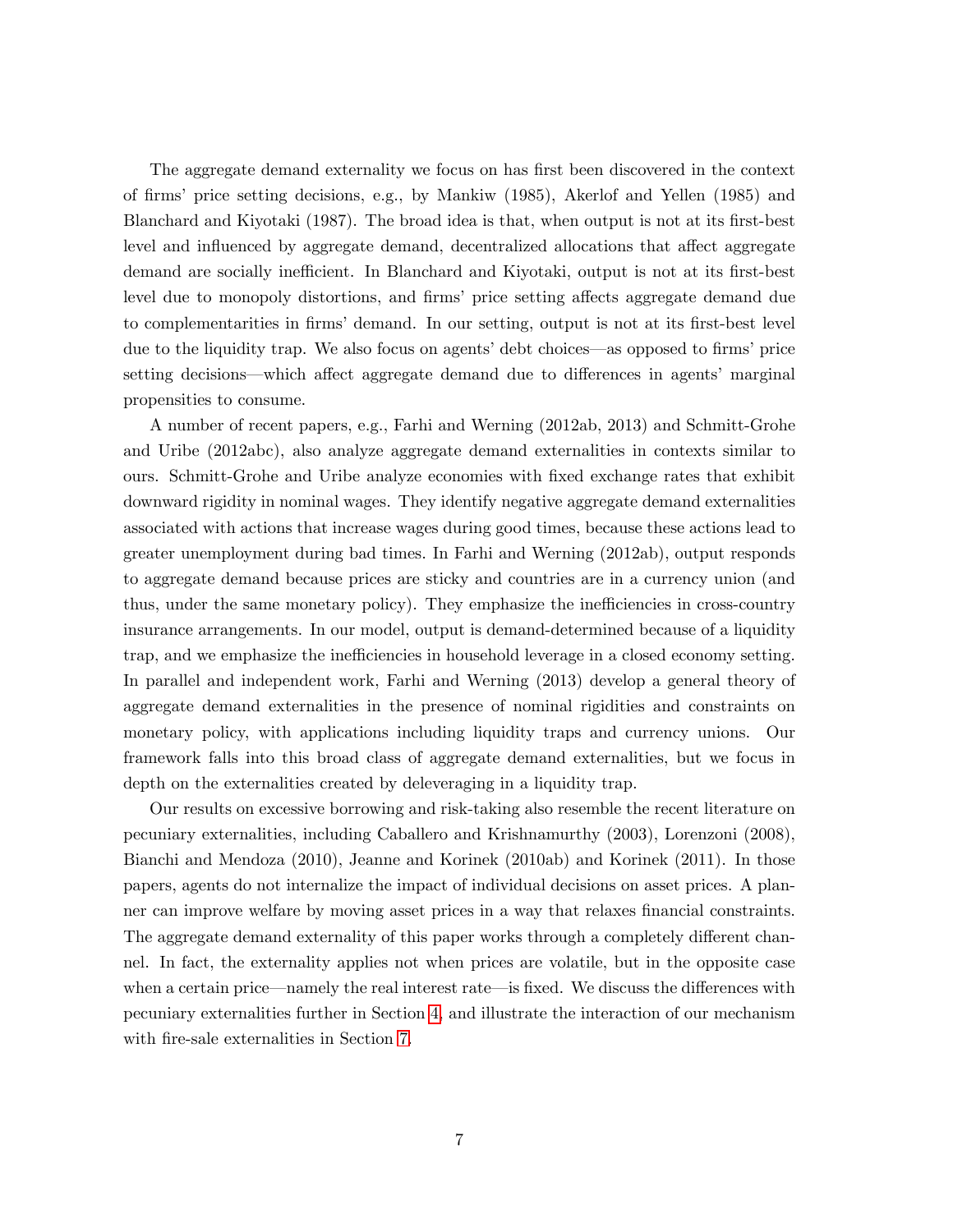## <span id="page-8-0"></span>2 Environment and equilibrium

The economy is set in infinite discrete time  $t \in \{0, 1, ...\}$ , with a single consumption good. There are two types of households, borrowers and lenders, denoted by  $h \in \{b, l\}$ . There is an equal measure of each type of households, normalized to  $1/2$ . Households are symmetric except that borrowers have a weakly lower discount factor than lenders,  $\beta^b \leq \beta^l$ .

Our central focus is to analyze how the debt or asset holdings of the two types of households interact with aggregate output. Let  $d_t^h$  denote the outstanding debt—or assets, if negative—of household h at date t. Households start with initial debt or asset levels denoted by  $d_0^h$ . At each date t, they face the one-period interest rate  $r_{t+1}$  and they choose their outstanding debt or asset levels for the next period,  $d_{t+1}^h$ .

Our first key ingredient is that, from date 1 onwards, households are subject to a borrowing constraint constraint, that is,  $d_{t+1}^h \leq \phi$  for each  $t \geq 1$ . Here,  $\phi > 0$  denotes an exogenous debt limit as in Aiyagari (1994), or more recently, Eggertsson and Krugman  $(2012)$ . The constraint can be thought of as capturing a financial shock in reduced from, e.g. a drop in loan-to-value ratios or collateral values, that would force households to reduce their leverage. In contrast, we assume that households can choose  $d_1^h$  at date 0 without any constraints. The role of these ingredients is to generate household leveraging at date 0 fol-lowed by deleveraging at date 1 along the lines of Figure [1.](#page-2-0) Moreover, to study the efficiency of agents' ex-ante decisions, we assume that the future financial shock is anticipated at date 0. In our baseline model, we abstract away from uncertainty so that the shock is perfectly anticipated. In Section [5,](#page-20-0) we will introduce uncertainty about the Önancial shock.

Our second key ingredient is a lower bound on the real interest rate:

<span id="page-8-2"></span>
$$
r_{t+1} \geq \underline{r}_{t+1} \text{ for each } t. \tag{1}
$$

As suggested by Figure [2,](#page-3-0) real interest rates in the US appear to be bounded from below in recent years. Japan had a similar experience during two decades of deflation. We take the lower bound as exogenous here and investigate its implications for aggregate allocations and optimal macroprudential policies. For our baseline analysis, we normalize the lower bound to zero (see Section [6](#page-23-0) for the effects of changing the lower bound).

In practice, the bound on the real interest rate emerges from a combination of the zero lower bound on the nominal interest rate and stickiness of inflation expectations.<sup>[2](#page-8-1)</sup> The bound on the nominal interest rate is uncontroversial—as it emerges from a no-arbitrage condition between money and government bonds. There are different approaches to "micro-

<span id="page-8-1"></span><sup>&</sup>lt;sup>2</sup>These two ingredients, combined with the Fisher equation,  $1 + r_{t+1} = (1 + i_{t+1}) E_t \left[ \frac{P_t}{P_{t+1}} \right]$ , lead to a lower bound on the real interest rate.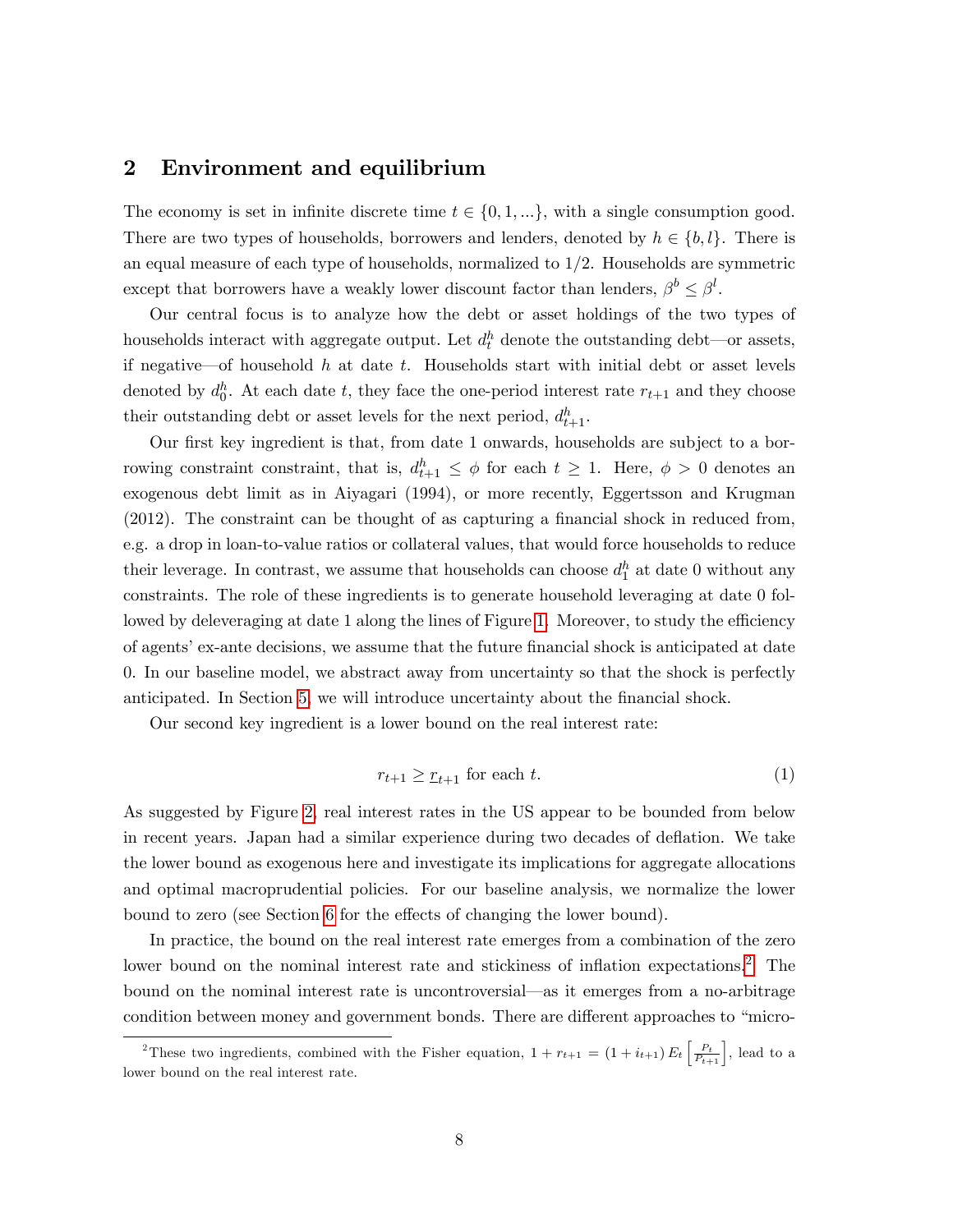founding" the stickiness of inflation expectations. We describe a particular microfoundation in Appendix [A.1](#page-35-0) in which monetary policy is set according to a standard Taylor rule de-signed to set inflation equal to a constant target. This leads to the bound in [\(1\)](#page-8-2) with  $r_{t+1}$ equal to the negative of the inflation target.<sup>[3](#page-9-0)</sup> The New-Keynesian framework provides an alternative microfoundation by positing that nominal prices or wages are sticky—which naturally translates into stickiness of ináation, and thus, ináation expectations. Yet another microfoundation is provided by a model in which households are boundedly rational in a way that their inflation expectations are based on limited or past information, as documented in recent work by Malmendier and Nagel (2013). We remain agnostic about the source of the stickiness of inflation expectations by taking the lower bound in  $(1)$  as exogenous. Aside from being consistent with the recent US experience, this provides us with a tractable environment to obtain clean analytic insights into inefficiencies in debt markets.

The demand side of the model is described by households' consumption-savings deci-sion.<sup>[4](#page-9-1)</sup> For the baseline model, we assume households' state utility function over consumption  $\tilde{c}_t^h$  and labor  $n_t^h$  takes the particular form,  $u\left(\tilde{c}_t^h - v\left(n_t^h\right)\right)$ . We define  $c_t = \tilde{c}_t^h - v\left(n_t^h\right)$  as net consumption. Households' optimization problem can then be written as:

<span id="page-9-2"></span>
$$
\max_{\{c_t^h, d_{t+1}^h, n_t^h\}_t} \sum_{t=0}^{\infty} \left(\beta^h\right)^t u\left(c_t^h\right)
$$
\n
$$
\text{s.t. } c_t^h = e_t^h - d_t^h + \frac{d_{t+1}^h}{1 + r_{t+1}} \text{ for all } t,
$$
\n
$$
\text{where } e_t^h = w_t n_t^h + \Pi_t - v\left(n_t^h\right) \text{ and } d_{t+1}^h \le \phi_{t+1} \text{ for each } t \ge 1.
$$
\n
$$
(2)
$$

Here  $w_t$  denotes wages,  $\Pi_t$  denotes profits from firms that are described below, and  $e_t^h$ denotes households' net income, that is, their income net of labor costs. The preferences,  $u\left(\tilde{c}_t^h - v\left(n_t^h\right)\right)$ , provide tractability but are not necessary for our main results (see Appendix [A.5\)](#page-43-0). As noted in Greenwood, Hercowitz and Huffman (GHH, 1988), the specification implies that there is no wealth effect on labor supply. As a result, the efficient output level is constant.

<span id="page-9-0"></span>The supply side is described by a linear technology that can convert one unit of labor

<sup>&</sup>lt;sup>3</sup>In fact, in our setting the Taylor rule with a zero inflation target is the optimal time-consistent policy if there is some cost of inflation: it is ex-post efficient although, ex-ante, it generates a bound on the real rate and a recession. So our explanation emphasizes the difficulty of monetary policymakers to commit to inflation.

<span id="page-9-1"></span> ${}^{4}$ To keep the analysis simple, we ignore investment and focus on inefficiencies associated household leveraging. But our main results also have implications for inefficiencies associated with investment and firms' leverage that we discuss in the concluding section.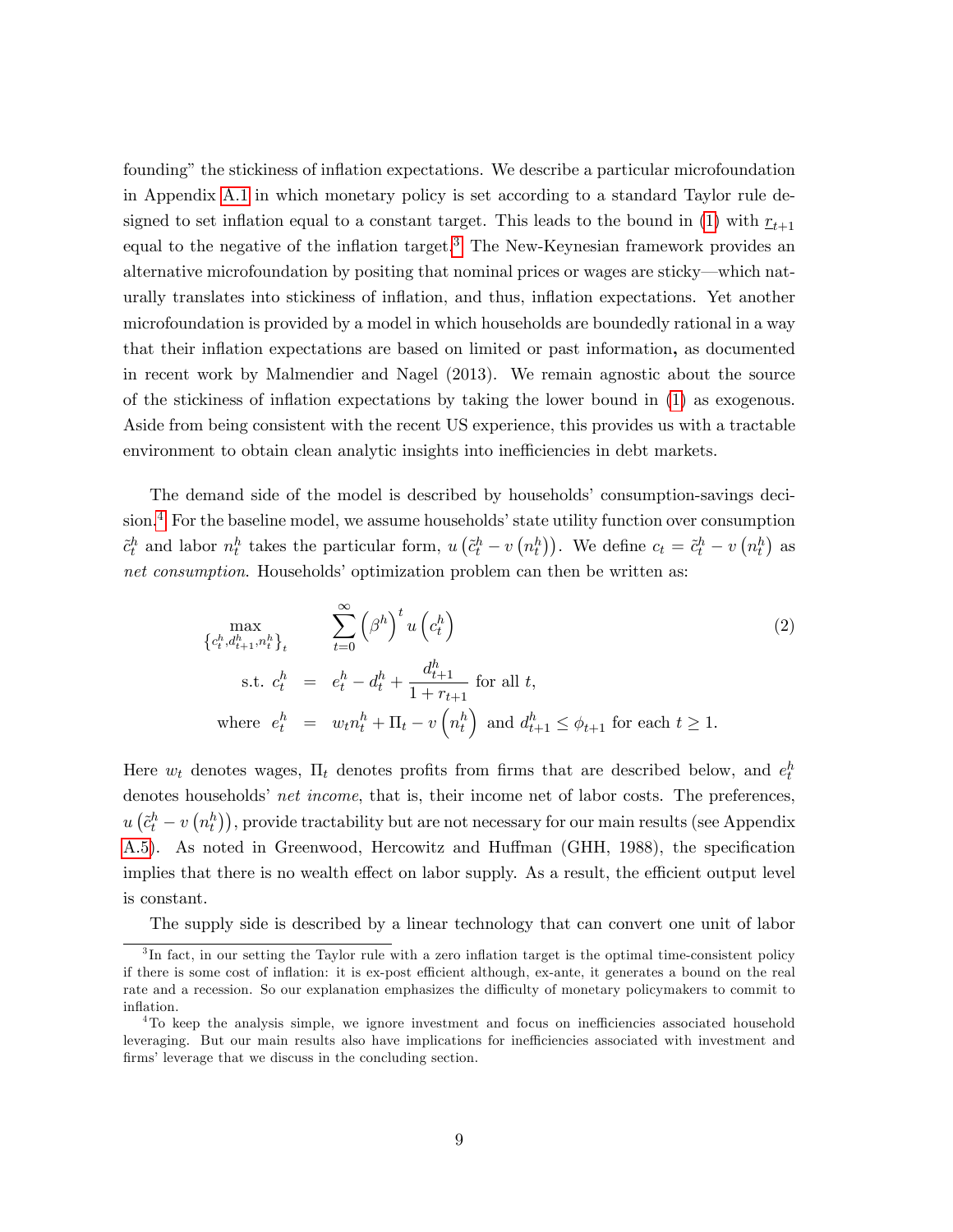to one unit of the consumption good. The efficient level of net income is then given by:

$$
e^* \equiv \max_{n_t} n_t - v(n_t).
$$

However, the equilibrium does not necessarily feature efficient production due to the constraint in [\(1\)](#page-8-2). When this constraint binds, the interest rate is too high relative to its market clearing level. Since the interest rate is the price of current consumption good (in terms of the future consumption good), an elevated interest rate leads to a demand shortage for current goods and a rationing of supply.

To capture the possibility of rationing, we modify the supply side of the Walrasian equilibrium to accommodate the constraint in [\(1\)](#page-8-2). In particular, we consider a competitive goods sector that solves the following optimization problem:

<span id="page-10-0"></span>
$$
\Pi_t = \max_{n_t} n_t - w_t n_t \quad \text{s.t.} \quad \begin{cases} \ 0 \le n_t, & \text{if } r_{t+1} > 0 \\ \ 0 \le n_t \le \frac{\tilde{c}_t^b + \tilde{c}_t^l}{2}, & \text{if } r_{t+1} = \underline{r}_{t+1} \end{cases} \tag{3}
$$

When the real interest rate is above the lower bound,  $r_{t+1} > \underline{r}_{t+1}$ , the sector optimizes as usual. When the interest rate is at its lower bound,  $r_{t+1} = \underline{r}_{t+1}$ , the sector is subject to an additional constraint that supply cannot exceed the aggregate demand for goods,  $\frac{\tilde{c}_t^b + \tilde{c}_t^l}{2}$ . When this constraint binds, the sector is making positive profits, and firms are in principle willing to increase their output. However, their output is rationed due to a shortage of aggregate demand. We assume that the available demand is allocated symmetrically across firms in this case. The equilibrium output is then determined by aggregate demand at the bounded interest rate,  $r_{t+1}$ . We also assume households have equal ownership of firms so that each household receives profits,  $\Pi_t = n_t - w_t n_t$ .

**Definition 1** (Equilibrium). The equilibrium is a path of allocations,  $\{c_t^h, d_{t+1}^h, n_t^h, e_t^h\}_t$ , and real prices and profits,  $\{w_t, r_{t+1}, \Pi_t\}_t$ , such that the household allocations solve problem  $(2)$ , the final good sector solves problem  $(3)$  and markets clear.

Remark (Comparison with Keynesian Models with rationing). Our equilibrium notion is similar to the rationing equilibria analyzed by a strand of the macroeconomics literature, e.g., Clower (1965), Barro and Grossman (1971), Malinvaud (1977), and Benassy (1986). We focus on the special case in which there is rationing in the goods market—and only when the lower bound on the real interest rate binds—but no rationing in the labor market. We adopt this case since it features the minimally required departure from a Walrasian equilibrium to capture a liquidity trap. Adding rationing to the labor market could further exacerbate the outcomes but would not change our qualitative conclusions.

Remark (Comparison with New-Keynesian models). Our equilibrium notion generates a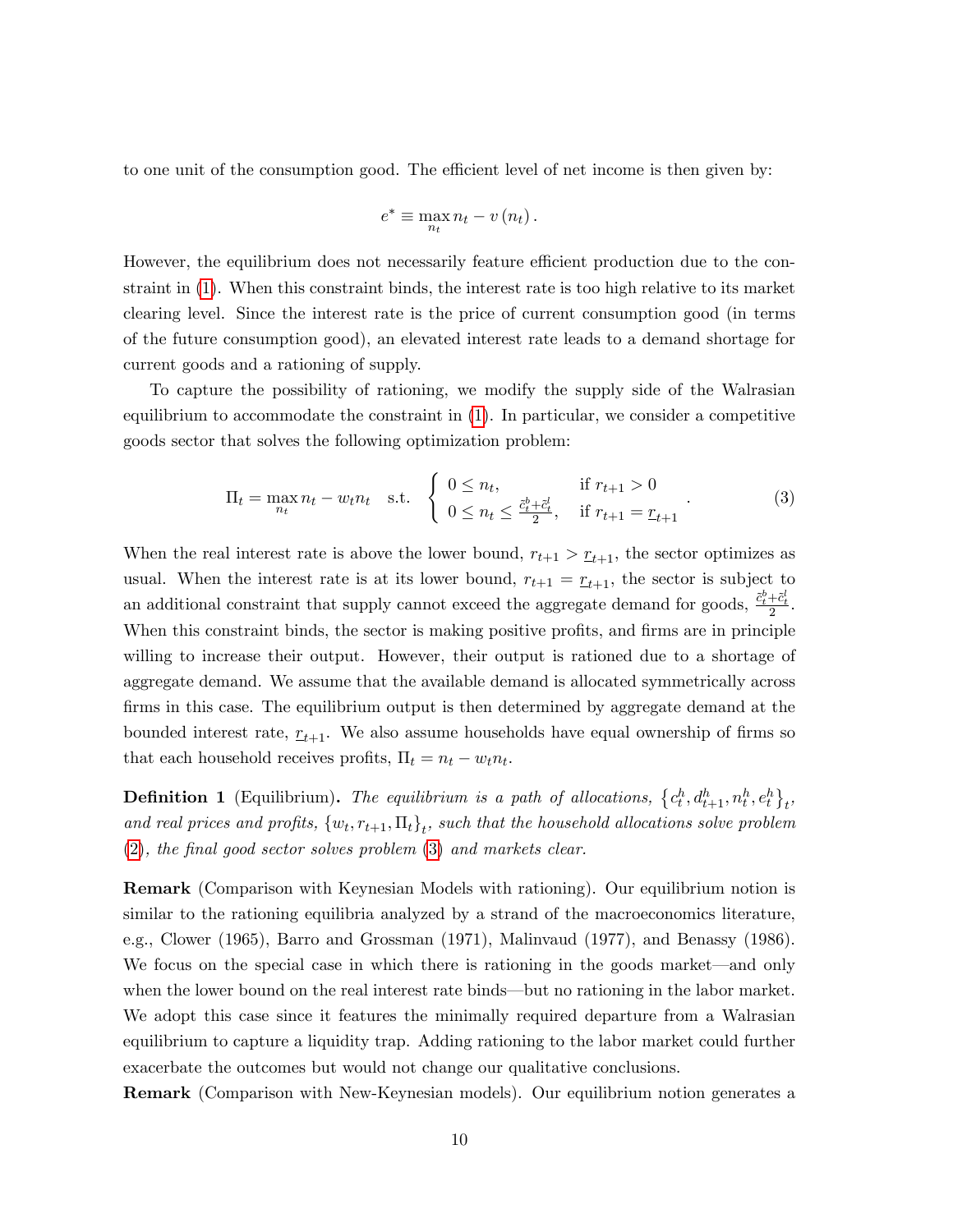similar rationing outcome as standard New-Keynesian models. There, monopolistic firms with pre-set prices (above their marginal costs) would be willing to supply the level of output demanded at the exogenous interest rate,  $r_{t+1} = r_{t+1}$ . The main difference is that the New-Keynesian models generate an additional prediction that prices should fall during a liquidity trap. This prediction did not hold in the data for the most recent US experience, which stimulated a recent literature (see, for instance, Ball and Mazumder, 2011; Coibion and Gorodnichenko, 2013; Hall, 2013). Our equilibrium notion enables us to abstract away from inflation—and the ongoing debate about missing disinflation—so as to focus on real allocations in debt markets. A number of recent papers take an approach similar to ours, e.g., Hall (2011), Kocherlakota (2012), and Caballero and Farhi (2013).

# <span id="page-11-0"></span>3 An anticipated demand-driven recession

This section characterizes the decentralized equilibrium and describes a recession that is anticipated by households. The next section analyzes the efficiency properties of this equilibrium. We simplify the notation as follows. First note that equilibrium labor supply is the same for both types of households,  $n_t^h = (v')^{-1}(w_t)$ , which implies that their net income,  $e_t^h$ , is also the same. Hence, we let  $e_t = n_t - v(n_t)$  denote this common value of net income. Second, market clearing for debt implies  $d_t^l = -d_t^b$ . Hence, we drop the superscript and denote the debt level of borrowers at a given date by  $d_t^b = d_t$ , and that of lenders by  $d_t^l = -d_t.$ 

To characterize the equilibrium, we normalize the lower bound on the interest rate in [\(1\)](#page-8-2) to zero in the current section, that is, we set  $r_{t+1} = 0$  for each  $t \geq 1$ . We investigate the effects of changes in the lower bound in Section [6.](#page-23-0) Furthermore, we set  $r_1 = -\infty$  in the initial period, which enables us to abstract away from the possibility of a liquidity trap at date  $0.5$  $0.5$  In addition, we make the standard assumptions about preferences: that is  $u(\cdot)$ and  $v(\cdot)$  are both strictly increasing,  $u(\cdot)$  is strictly concave and  $v(\cdot)$  is strictly convex, and they satisfy the conditions  $\lim_{c\to 0} u'(c) = \infty$ ,  $v'(0) = 0$  and  $\lim_{n\to\infty} v'(n) = \infty$ . We also assume  $\frac{u'(2e^*)}{u'(2e^*)}$  $\frac{u'(2e^*)}{u'(e^*+\phi(1-\beta'))}<\beta^l$ , which allows for the constraint on the real rate to bind.

**Steady state** We will focus on equilibria in which borrowers' constraint binds at all dates, that is,  $d_{t+1} = \phi$  for each  $t \ge 1$  (and lenders' constraints do not bind). To characterize these equilibria, first consider dates  $t \geq 2$ . At these dates, the economy is in a steady-state. Since borrowers are constrained, the real interest rate is determined by the discount factor of lenders and is constant at  $r_{t+1} = 1/\beta^l - 1 > 0$ . At a positive interest rate, aggregate

<span id="page-11-1"></span> $5$ Alternatively, we could impose assumptions on parameters such as initial debt to rule out the possibility of a liquidity trap at date 0.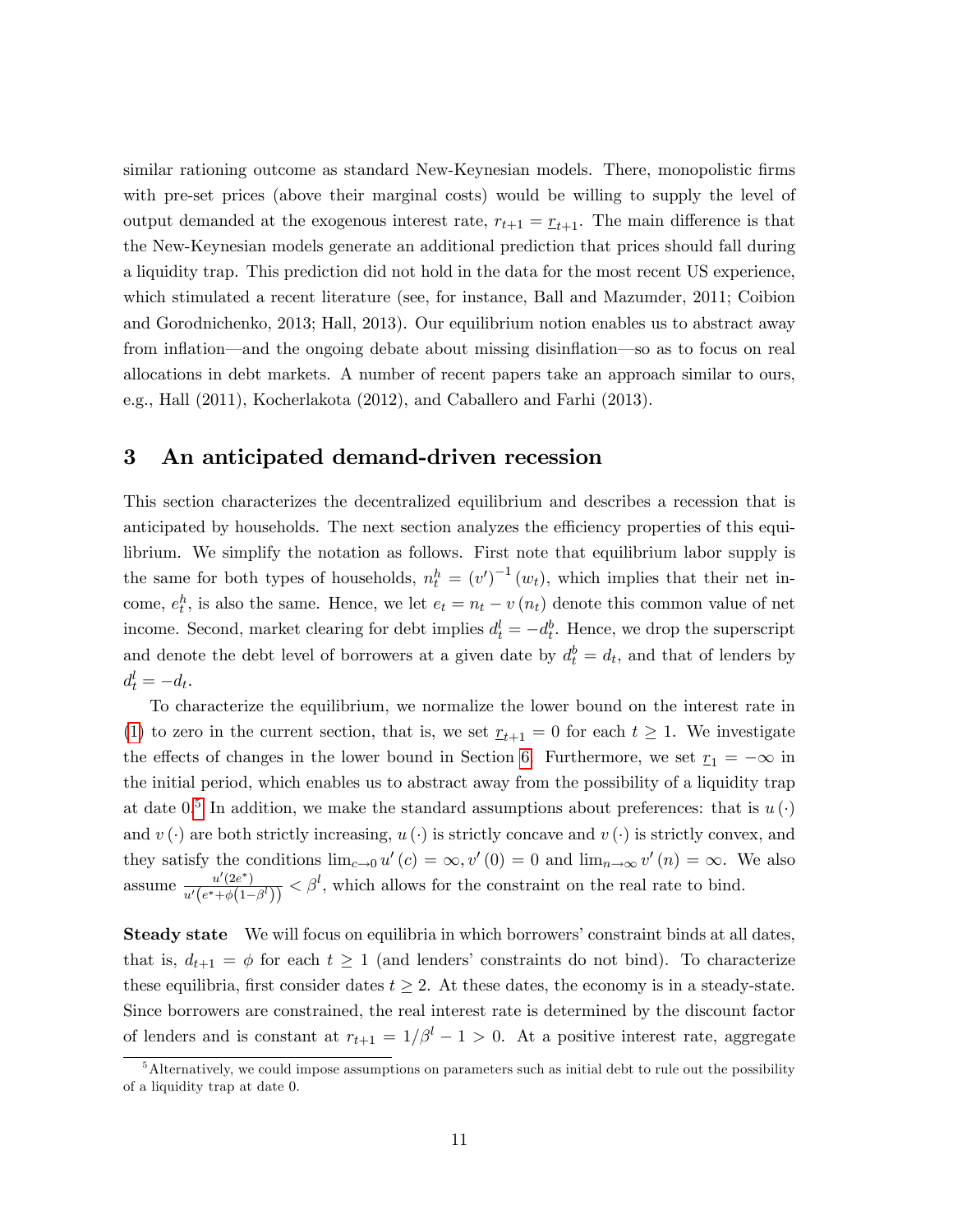demand is not a constraining factor and firms are optimizing as usual so that equilibrium wages are given by  $w_t = 1$  [cf. problem [\(3\)](#page-10-0)]. The optimization problem of households [\(2\)](#page-9-2) then implies that their net income is at its efficient level and consumption is given by:

<span id="page-12-0"></span>
$$
c_t^b = e^* - \phi \left( 1 - \beta^l \right) \quad \text{and } c_t^l = e^* + \phi \left( 1 - \beta^l \right) \text{ for } t \ge 2 \tag{4}
$$

**Deleveraging** Next consider date  $t = 1$ . Borrowers' consumption is given by  $c_1^b = e_1 -$ <br>  $\begin{pmatrix} d & \phi \end{pmatrix}$  In porticular, the larger the outstanding debt level d is relative to the debt  $d_1-\frac{\phi}{1+\phi}$  $_{1+r_2}$ ). In particular, the larger the outstanding debt level  $d_1$  is relative to the debt limit, the more borrowers are forced to reduce their consumption. The resulting slack in aggregate demand needs to be absorbed by an increase in lenders' consumption:

$$
c_1^l = e_1 + \left(d_1 - \frac{\phi}{1 + r_2}\right).
$$

Since lenders are unconstrained, their Euler equation holds

$$
\frac{u'\left(c_1^l\right)}{\beta^l u'\left(c_2^l\right)} = 1 + r_2,
$$

where  $c_2^l$  is characterized in [\(4\)](#page-12-0). Hence, the increase in lenders' consumption at date 1 is mediated through a decrease in the real interest rate,  $r_2$ . The key observation is that the lower bound on the real interest rate effectively sets an upper bound on lenders' consumption in equilibrium,  $c_1^l \leq \overline{c}_1^l$ , given by the solution to

$$
u'\left(\overline{c}_1^l\right) = \beta^l u'\left(e^* + \phi\left(1 - \beta^l\right)\right). \tag{5}
$$

The equilibrium at date 1 then depends on the relative size of two terms:

$$
d_1 - \phi \lessgtr \overline{c}_1^l - e^*.
$$

The left hand side is the amount of deleveraging borrowers are forced into given that the borrowing limit falls to  $\phi$  (and the real rate is at its lower bound). The right hand side is the maximum amount of demand the unconstrained agents can absorb when the real rate is at its lower bound. If the left side is smaller than the right side, then the equilibrium features  $r_2 \geq 0$  and  $e_1 = e^*$ . In this case, the effects of deleveraging on aggregate demand are offset by a reduction in the real interest rate and aggregate supply is at its efficient level  $e^*$ . The left side of Figure [3](#page-13-0) (the range corresponding to  $d_1 \leq d_1$ ) illustrates this outcome.

Otherwise, equivalently when the outstanding debt level is strictly above a threshold

<span id="page-12-1"></span>
$$
d_1 > \overline{d}_1 = \phi + \overline{c}_1^l - e^*,\tag{6}
$$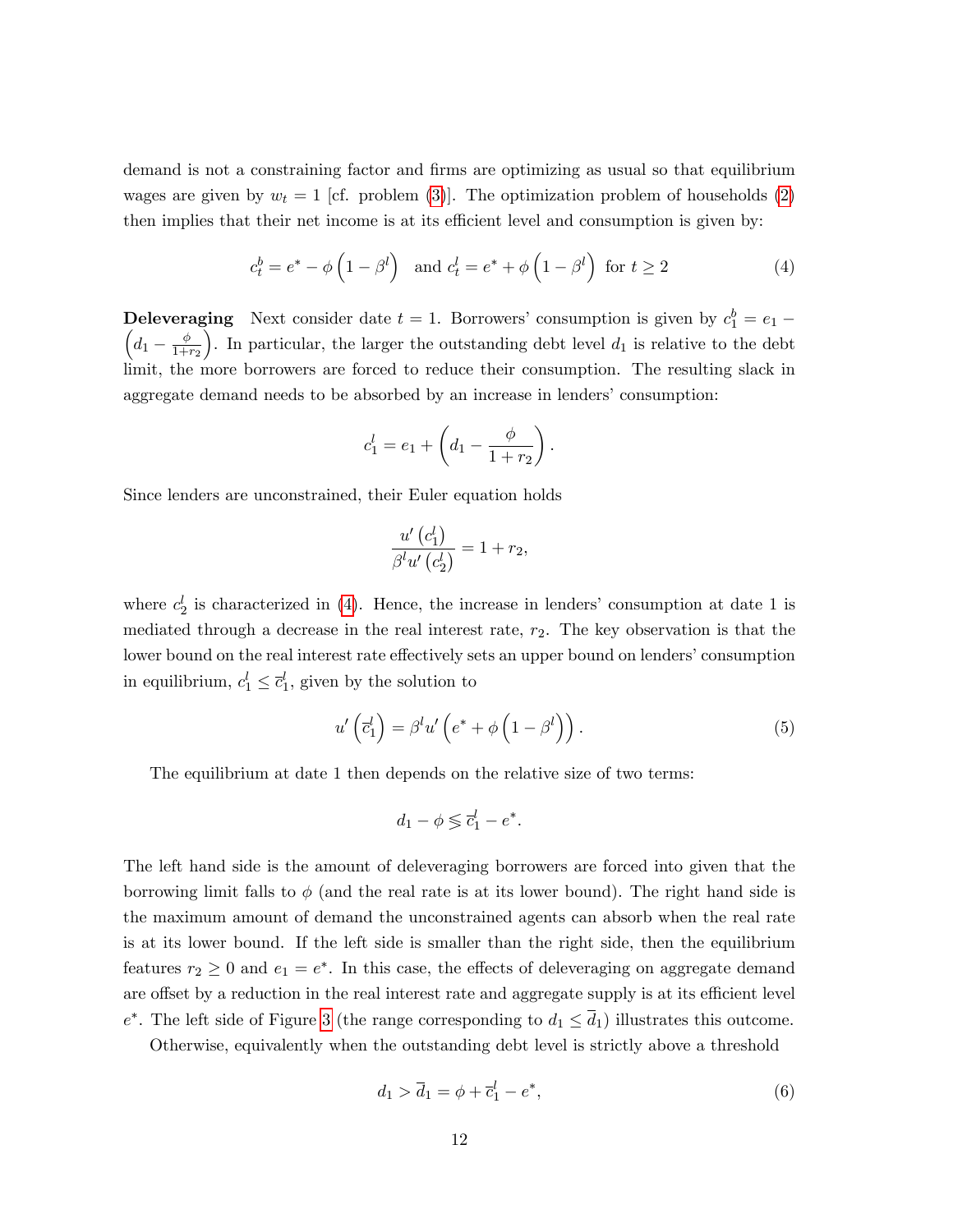

<span id="page-13-0"></span>Figure 3: Interest rate and net income at date 1 as a function of outstanding debt  $d_1$ .

then the constraint on the real rate binds,  $r_2 = 0$ . The interest rate cannot fall sufficiently to induce lenders to consume the efficient level of output. In this case, households' net consumption is given by  $c_1^b = e_1 - d_1 + \phi$  and  $c_1^l = \overline{c}_1^l$ . Firms' demand for labor is determined by aggregate demand for consumption,  $n_1 = \frac{\tilde{c}_1^b + \tilde{c}_1^l}{2}$ . Hence, households' net income,  $e_1$  $n_1 - v(n_1)$ , is also determined by aggregate demand for net consumption:

<span id="page-13-1"></span>
$$
e_1 = \frac{c_1^b + c_1^l}{2} = \frac{e_1 - (d_1 - \phi) + \overline{c}_1^l}{2}.
$$
\n<sup>(7)</sup>

After rearranging this expression, the equilibrium level of net income is given by:

<span id="page-13-2"></span>
$$
e_1 = \overline{c}_1^l + \phi - d_1 < e^*.\tag{8}
$$

In words, there is a demand shortage and rationing in the goods market, which in turn lowers wages and employment in the labor market, creating a demand driven recession. The right side of Figure [3](#page-13-0) (the range corresponding to  $d_1 \geq d_1$ ) illustrates this outcome.

Eq. [\(7\)](#page-13-1) illustrates that there is a Keynesian cross and a Keynesian multiplier in our setting. The right hand side of Eq.  $(7)$  shows that an increase in borrowers' liquid wealth by one unit, e.g., through an increase in their net income, increases the aggregate demand by  $1/2$  units. This is because borrowers' population share is  $1/2$  and their marginal propensity to consume (MPC) out of liquid wealth is 1. The left hand side illustrates that net income is in turn determined by aggregate demand as in a typical Keynesian cross. This dependence also captures a Keynesian multiplier: An increase in borrowers' liquid wealth by one unit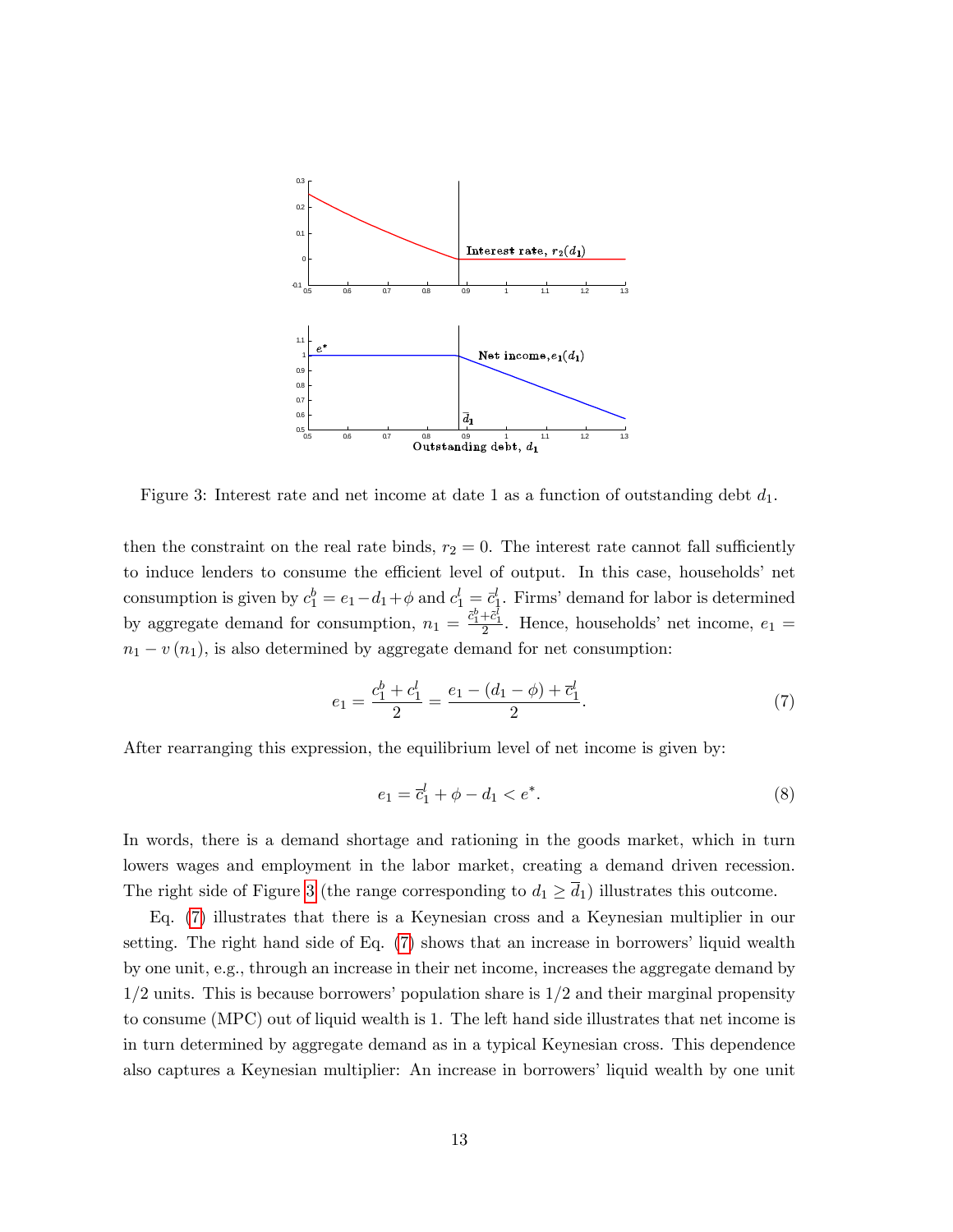increases net income by  $1/2$  units, which in turn further increases borrowers' liquid wealth, which in turn increases net income by another  $1/4$  units, and so on.

Eq. [\(8\)](#page-13-2) characterizes the equilibrium net income and illustrates that a greater level of outstanding debt leads to a deeper recession. Intuitively, an increase in leverage transfers wealth at date 1 from borrowers to lenders. This in turn decreases aggregate demand and output since borrowers in our model have a much higher MPC of liquid wealth, namely 1, compared to lenders. The feature that borrowers' MPC is equal to 1 enables us to illustrate our inefficiency results sharply, but it is not necessary. Section [4.3](#page-18-0) shows that net income is declining in outstanding debt,  $\frac{\partial e_1}{\partial d_1}$  < 0, as long as borrowers' MPC is greater than lenders' MPC. As we will see, this feature is all we need for aggregate demand externalities to be operational and to generate inefficiencies.

Date 0 Allocations We next turn to households' financial decisions at date 0. We conjecture an equilibrium in which the net income is at its efficient level,  $e_0 = e^*$ . Since households are unconstrained at date 0, the Euler equations of both of them hold

<span id="page-14-1"></span>
$$
\frac{1}{1+r_1} = \frac{\beta^l u'\left(c_1^l\right)}{u'\left(c_0^l\right)} = \frac{\beta^b u'\left(c_1^b\right)}{u'\left(c_0^b\right)}.
$$
\n(9)

The equilibrium debt level,  $d_1$ , and the interest rate,  $r_1$ , are determined by these equations. We next identify two conditions under which households choose a sufficiently high debt level that triggers a recession at date 1,  $d_1 > d_1$ .

<span id="page-14-2"></span>**Proposition 1.** There is a deleveraging-induced recession at date 1 if the borrower is sufficiently impatient or sufficiently indebted at date  $0$ . Specifically, for any debt level  $d_0$  there is a threshold level of impatience  $\bar{\beta}^b\left(d_0\right)$  such that the economy experiences a recession at date 1 if  $\beta^b < \bar{\beta}^b(d_0)$ . Conversely, for any level of impatience  $\beta^b$  there is a threshold debt level  $\bar{d}_0(\beta^b)$  such that the economy experiences a recession at date 1 if  $d_0 > \bar{d}_0(\beta^b)$ .

We derive the relevant threshold levels in Appendix [A.2.](#page-36-0) Under these conditions, the appendix establishes that the economy experiences a demand driven recession and liquidity trap at date 1.

## <span id="page-14-0"></span>4 Excessive leverage

This section analyzes the efficiency properties of equilibrium and presents our main result. We first illustrate the aggregate demand externalities in our setting. We then illustrate that the competitive equilibrium is constrained inefficient and that it can be Pareto improved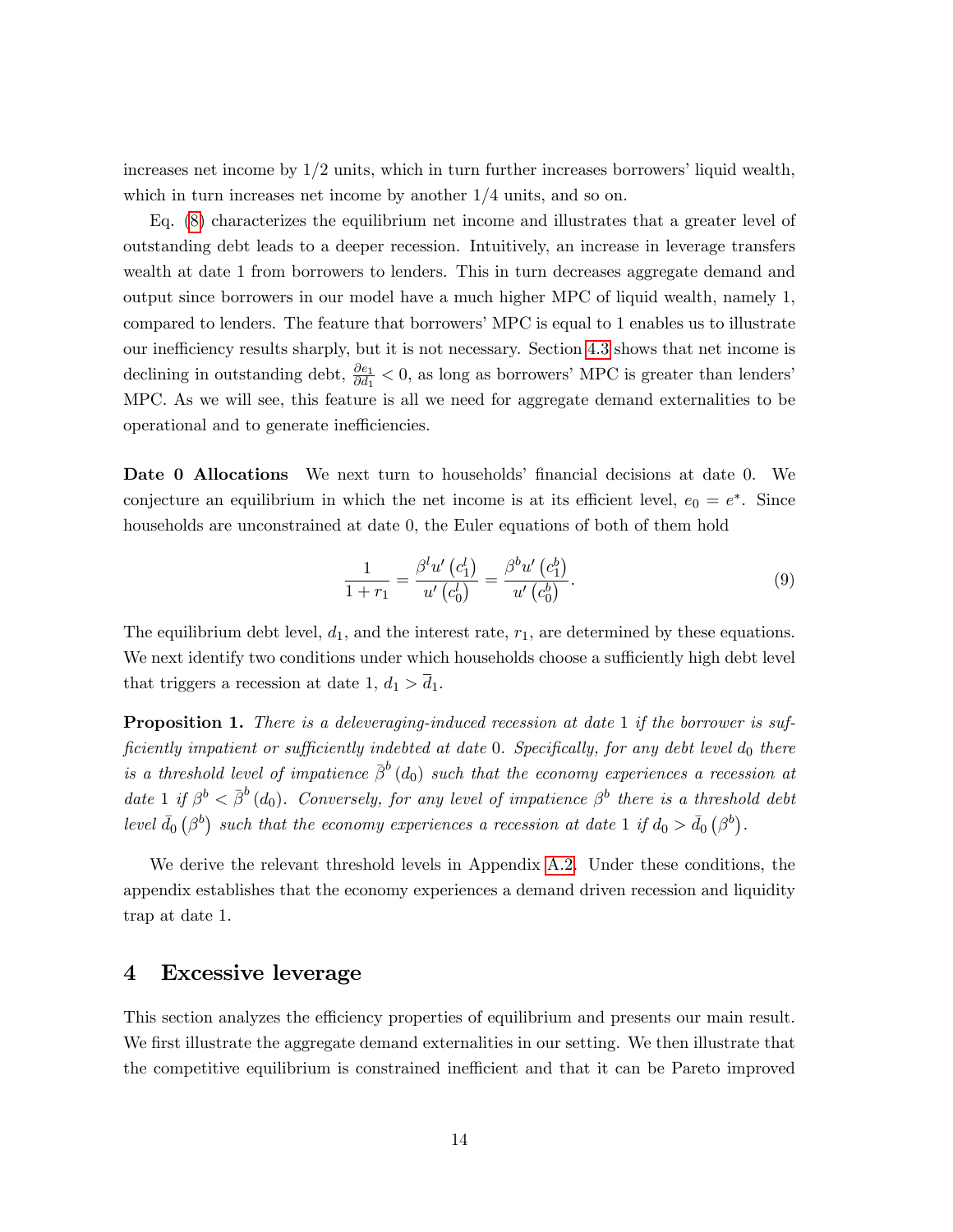with simple macroprudential policies. The last part relates the strength of the inefficiency to the difference between borrowers' and lenders' MPCs.

#### 4.1 Aggregate demand externalities

We consider a constrained planner at date  $0$  that can affect the amount of debt  $d_1$  that individuals carry into date 1 (through policies we will describe) but cannot interfere thereafter. We focus on constrained efficient allocations with  $d_1 \geq \phi$ , so that conditional on  $d_1$ , the economy behaves as we analyzed in the previous section for date 1 onwards.

Let  $V^h(d_1; D_1)$  denote the utility of a household of type h conditional on entering date 1 with an individual level of debt  $d_1$  and an aggregate level of debt  $D_1$ . The aggregate debt level  $D_1$  enters household utility because it determines the interest rate or net income at date 1. More specifically, we have:

<span id="page-15-1"></span>
$$
V^{b}(d_{1}, D_{1}) = u\left(e_{1}(D_{1}) - d_{1} + \frac{\phi}{1 + r_{2}(D_{1})}\right) + \sum_{t=2}^{\infty} (\beta^{b})^{t} u\left(c_{t}^{b}\right)
$$
(10)  

$$
V^{l}(d_{1}, D_{1}) = u\left(e_{1}(D_{1}) + d_{1} - \frac{\phi}{1 + r_{2}(D_{1})}\right) + \sum_{t=2}^{\infty} (\beta^{l})^{t} u\left(c_{t}^{l}\right)
$$

where  $r_2(D_1)$  and  $e_1(D_1)$  are characterized in the previous section and the continuation utilities from date 2 onwards do not depend on  $d_1$  or  $D_1$  [cf. Eq. [\(4\)](#page-12-0)].

In equilibrium, we will find that  $D_1 = d_1$  since individual agents of type h are symmetric. But taking  $D_1$  explicitly into account is useful to illustrate the externalities. In particular, the private marginal value of debt for an individual household is given by  $\frac{\partial V^h}{\partial d_1} = u'(c_1^h)$ , whereas the social marginal value is  $\frac{\partial V^h}{\partial d_1} + \frac{\partial V^h}{\partial D_1}$  $\frac{\partial V^n}{\partial D_1}$ . Hence, the externalities from leverage in this setting are captured by  $\frac{\partial V^h}{\partial D_1}$ , which we characterize next.

<span id="page-15-0"></span>**Lemma 1.** (i) If 
$$
D_1 \in [\phi, \bar{d}_1)
$$
, then  $\frac{\partial V^h}{\partial D_1} = \begin{cases} -\eta u' (c_1^h) < 0, & \text{if } h = l \\ \eta u' (c_1^h) > 0, & \text{if } h = b \end{cases}$ , where  $\eta \in (0, 1)$ .  
(ii) If  $D_1 > \bar{d}_1$ , then

<span id="page-15-2"></span>
$$
\frac{\partial V^h}{\partial D_1} = \frac{\partial e_1}{\partial D_1} u' \left( c_1^h \right) = -u' \left( c_1^h \right) < 0, \text{ for each } h \in \{b, l\} \,. \tag{11}
$$

The first part of the lemma illustrates the usual pecuniary externalities on the interest rate in the case in which the debt level is sufficiently low so that output is not influenced by demand, that is  $e_1(D_1) = e^*$ . Higher aggregate debt  $D_1$  induces greater deleveraging at date 1. This reduces the interest rate to counter the reduction in demand. The reduction in the interest rate in turn generates a redistribution from lenders to borrowers (captured by  $\eta$ , which is characterized in the appendix). Consequently, deleveraging imposes positive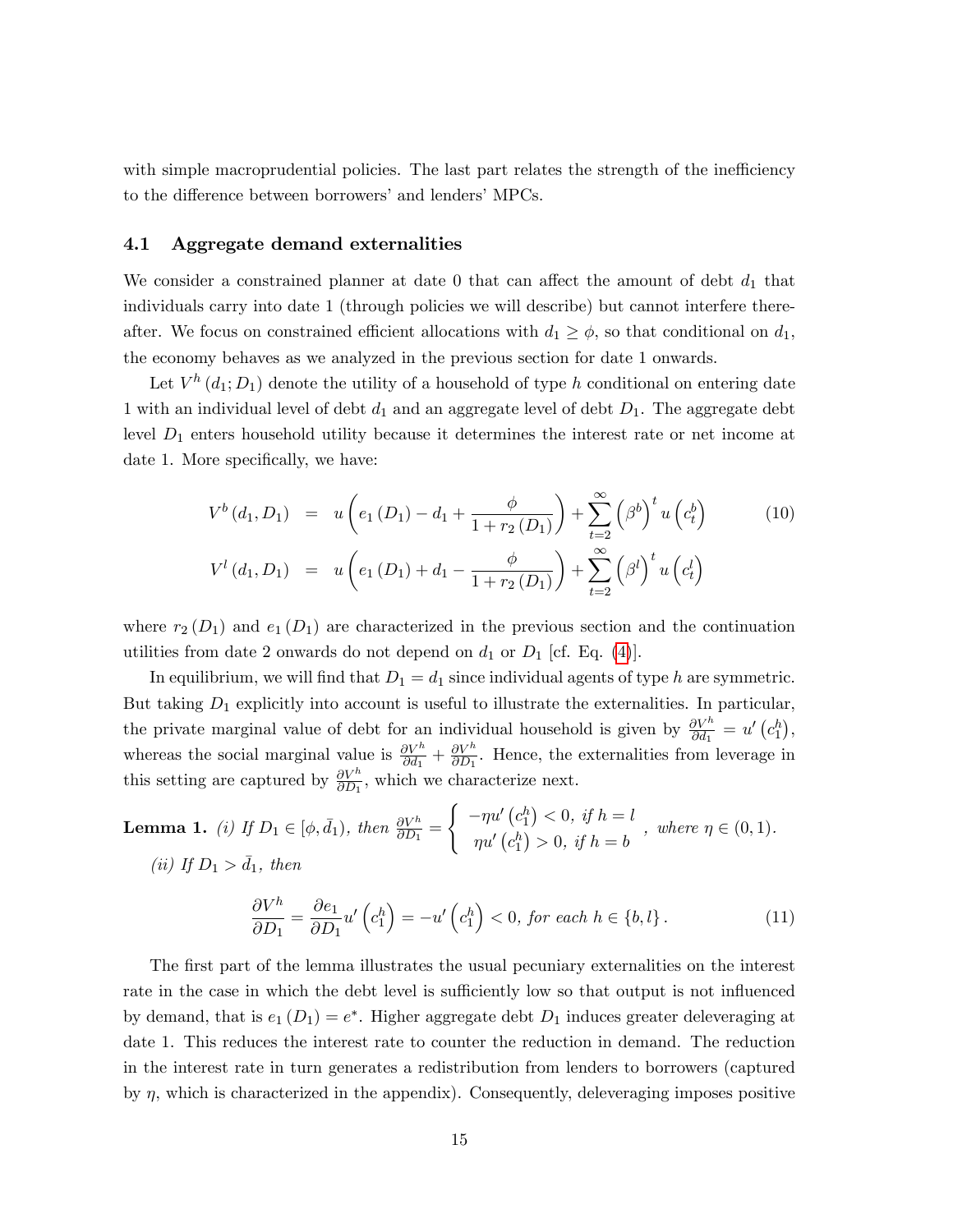pecuniary externalities on borrowers but negative pecuniary externalities on lenders. In fact, since markets between date  $0$  and  $1$  are complete, these two effects "net out" from an  $ex$ -ante point of view. In particular, the date  $0$  equilibrium is constrained efficient in this region (see Proposition [2](#page-17-0) below).

The second part of the lemma illustrates the novel force in our model, *aggregate demand* externalities, and contrasts them with pecuniary externalities. In this case, the debt level is sufficiently large so that the economy is in a liquidity trap, which has two implications. First, the interest rate is fixed,  $r_2(D_1) = 0$ , so that the pecuniary externalities do not apply. Second, net income is decreasing in leverage,  $\frac{\partial e_1}{\partial D_1} < 0$ , through a reduction in aggregate demand (see Figure [3\)](#page-13-0). Consequently, an increase in aggregate leverage reduces agents welfare, which we refer to as an aggregate demand externality.

A noteworthy feature about this externality is that it hurts all agents—because it operates through lowering incomes. This feature suggests that, unlike pecuniary externalities, aggregate demand externalities can lead to constrained inefficiencies, which we verify next.

### <span id="page-16-1"></span>4.2 Excessive leverage

In our setting, the equilibrium can be Pareto improved by reducing leverage. One way of doing this is ex-post, by writing down borrowersí debt. To see this, suppose lenders forgive some of borrowers' outstanding debt so that leverage is reduced from  $d_1$  to the threshold,  $\overline{d}_1$ , given by Eq. [\(6\)](#page-12-1). By our earlier analysis, the recession is avoided and the net income increases to its efficient level,  $e^*$ . Borrowers' net consumption and welfare naturally increases after this intervention. Less obviously, lenders' net consumption remains the same at the upper bound,  $\bar{c}_1^l$ . The debt writedown has a direct negative effect on lenders' welfare by reducing their assets, as captured by  $-\frac{\partial V^l}{\partial d_1}$  $\frac{\partial V^l}{\partial d_1} = -u'\left(c_1^l\right) < 0.$  However, the debt writedown also has an indirect positive effect on lenders' welfare through aggregate demand externalities. Lemma [1](#page-15-0) shows that the externalities are sufficiently strong to fully counter the direct effect,  $-\frac{\partial V^l}{\partial D_1}$  $\frac{\partial V^l}{\partial D_1} = u' \left( c_1^l \right) > 0$ , leading to ex-post Pareto improvement.

From the lenses of our model, debt-writedowns are always associated with aggregate demand externalities. However, these externalities are not always sufficiently strong to lead to a Pareto improvement.<sup>[6](#page-16-0)</sup> Furthermore, ex-post debt writedowns are difficult to implement in practice for a variety of reasons, e.g., legal restrictions, concerns with moral hazard, or concerns with the financial health of intermediaries (assuming that some lenders are intermediaries). Therefore we do not analyze our results on ex-post inefficiency further.

<span id="page-16-0"></span>An alternative, and arguably more practical, way to reduce leverage is to prevent it from

<sup>&</sup>lt;sup>6</sup>For instance, with separable preferences,  $u(c) - v(l)$ , analyzed in the appendix, debt writedowns do not generate ex-post Pareto improvement. This is also the case for the extension analyzed in Section [4.3](#page-18-0) with heterogeneous borrowers.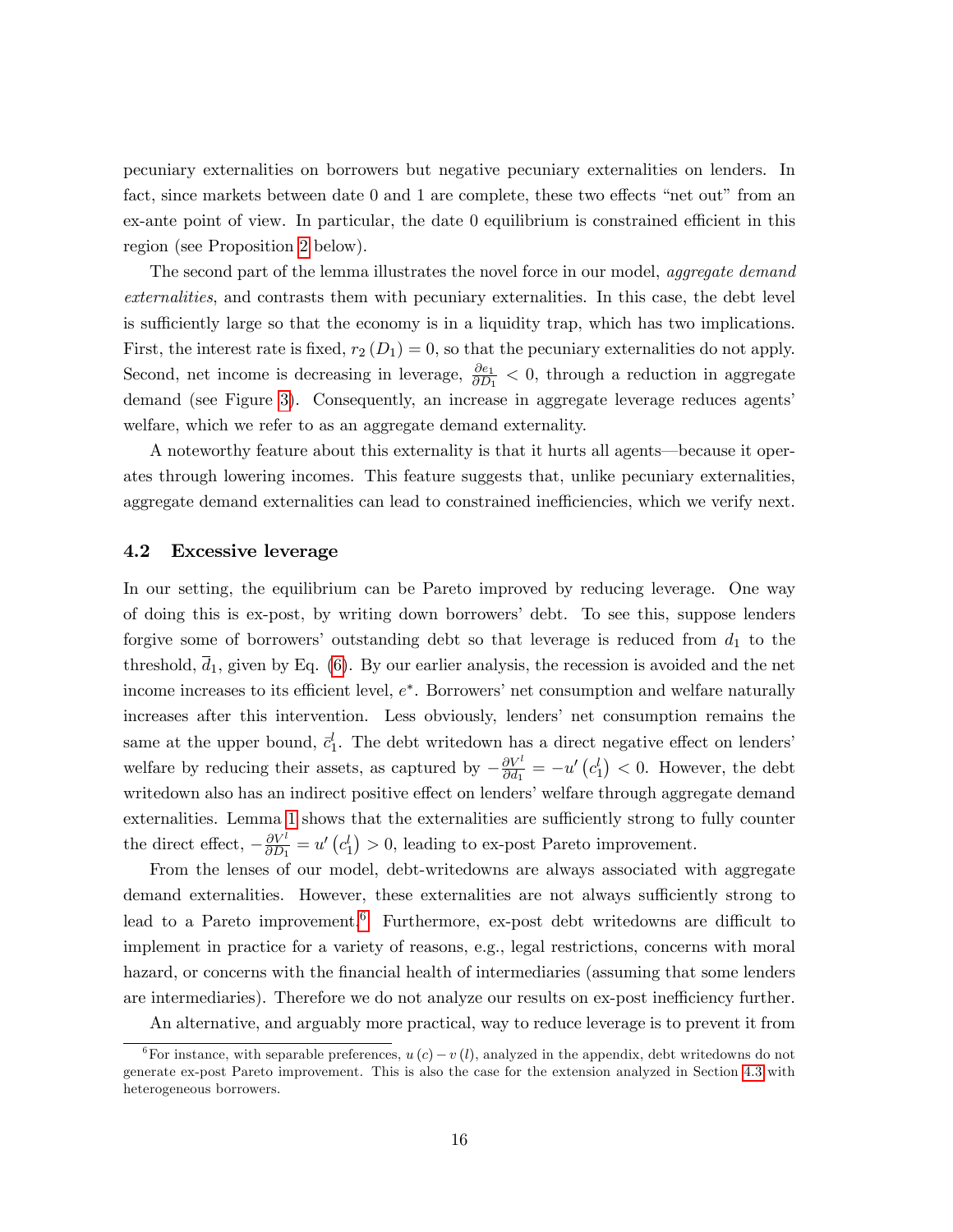accumulating in the first place. This creates a very general scope for Pareto improvements. To capture this possibility, suppose households' date 0 leverage choices are subject to an additional constraint,  $d_1^h \leq D_1$ , where  $D_1$  is an endogenous debt limit (which will also be the equilibrium debt limit, hence the abuse of notation). To trace the constrained efficient frontier, we also allow for a transfer of wealth,  $T_0$ , at date 0 from lenders to borrowers so that the outstanding debt becomes  $d_0 - T_0$ .

Our main result characterizes the allocations that can be implemented with these policies. To state the result, consider a hypothetical planner that chooses the date 0 allocations of households,  $(c_0^h, n_0^h)_h$ , as well as the debt level carried into the next date,  $D_1$ , and leaves the remaining allocations starting date 1 to the market. We say that an allocation  $((c_0^h, n_0^h)_h, D_1)$  is constrained efficient if it is optimal according to this planner, that is, if it solves

<span id="page-17-2"></span>
$$
\max_{((c_0^h, n_0^h)_h, D_1)} \sum_h \gamma^h \left( u \left( c_0^h \right) + \beta^h V^h \left( D_1, D_1 \right) \right) \text{ s.t. } \sum_h c_0^h = \sum_h n_0^h - v \left( n_0^h \right), \qquad (12)
$$

where  $\gamma^h \neq 0$  captures the relative welfare weight assigned to type h agents. We next characterize the constrained efficient allocations, and show that these allocations can be implemented with the simple policies described above.

<span id="page-17-0"></span>**Proposition 2** (Excessive Leverage). An allocation  $((c_0^h, n_0^h)_h, D_1)$ , with  $D_1 \ge \phi$ , is constrained efficient if and only if output at date 0 is efficient, i.e.,  $e_0 = e^*$ ; and the consumption and debt allocations satisfy one of the following:

(i)  $D_1 < \bar{d}_1$  and the Euler equation [\(9\)](#page-14-1) holds.

(ii)  $D_1 = \bar{d}_1$  the following inequality holds:

<span id="page-17-1"></span>
$$
\frac{\beta^l u'\left(c_1^l\right)}{u'\left(c_0^l\right)} \ge \frac{\beta^b u'\left(c_1^b\right)}{u'\left(c_0^b\right)}.\tag{13}
$$

Moreover, every constrained efficient allocation of this type can be implemented as a competitive equilibrium with the debt limit,  $d_1^h \leq \bar{d}_1$  for each h, combined with an appropriate  $ex$ -ante transfer,  $T_0$ .

The first part illustrates that equilibrium allocations in which  $d_1 < d_1$  are constrained efficient. This part verifies that pecuniary externalities alone do not generate inefficiencies in our setting.

The second part, which is our main result, concerns equilibria in which  $d_1 \geq \bar{d}_1$  and aggregate demand externalities are active (on the margin). Constrained efficient allocations in this region are characterized by the debt level,  $D_1 = d_1$ , and the inequality in [\(13\)](#page-17-1), which we refer to as the *distorted Euler inequality*. As this inequality illustrates, at the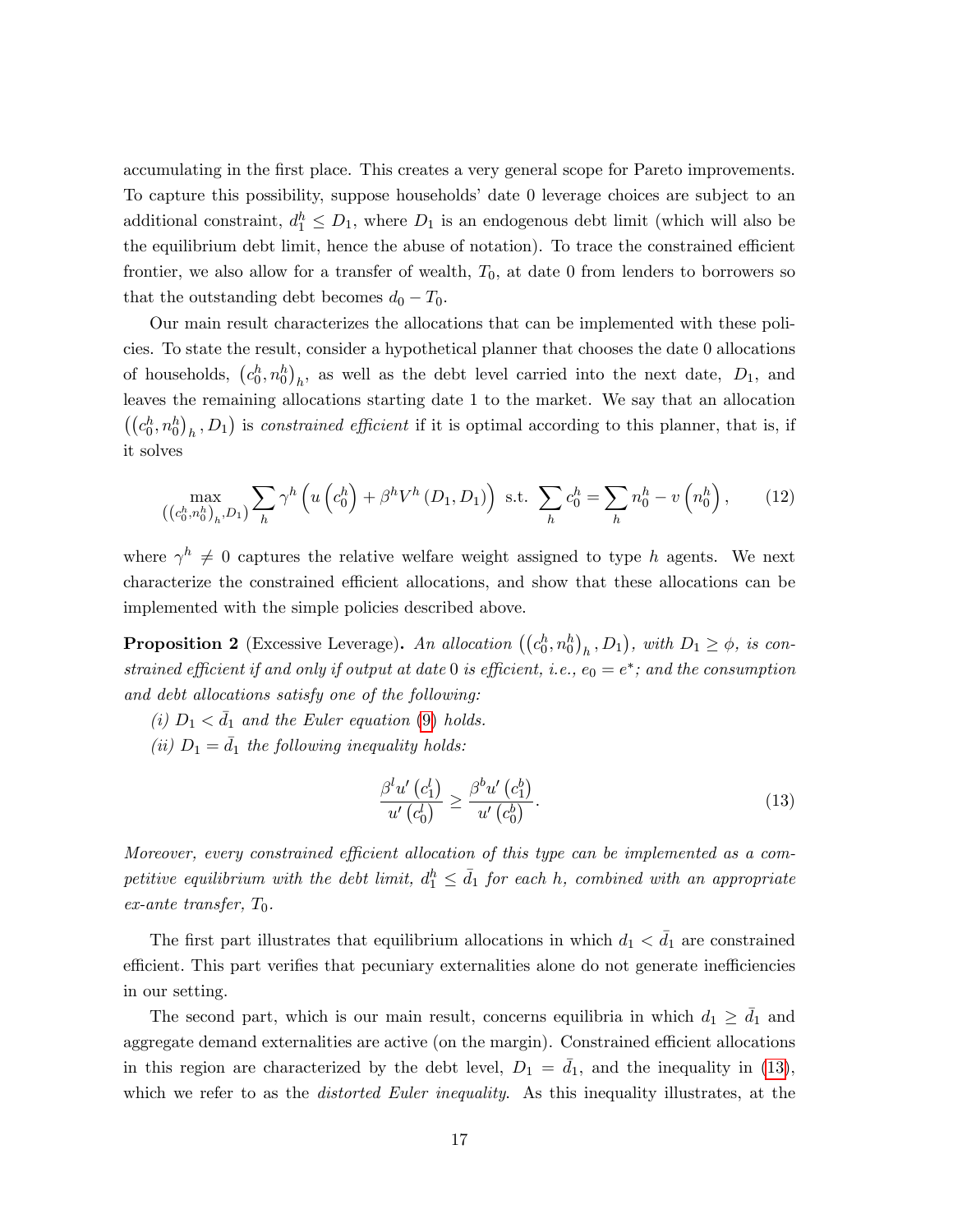optimal allocation borrowers would like to borrow—so as to increase their consumption at date  $\theta$  and reduce their consumption at date 1—but they are prevented from doing so by the planner. Indeed, the efficient allocations can be implemented by a simple debt limit applied to all agents (combined with an appropriate ex-ante transfer). A corollary is that the competitive equilibrium characterized in Proposition [1,](#page-14-2) which features  $d_1 > d_1$  and the Euler equation  $(9)$ , is constrained inefficient.

To understand the intuition for the inefficiency, observe that lowering debt when the economy is in a liquidity trap generates first-order welfare benefits because of positive aggregate demand externalities, as illustrated in Lemma [1.](#page-15-0) By contrast, distorting agentsí consumption levels away from their privately optimal Euler equations in [\(9\)](#page-14-1) generates locally second order losses. Given an appropriate date 0 transfer, everybody can be made better off. Intuitively, borrowers that choose their leverage (or equivalently, lenders that finance them) do not take into account the adverse general equilibrium effects on demand and output at date 1. A debt limit internalizes these externalities and leads to an ex-ante Pareto improvement. This policy naturally tilts the date 1 consumption from lenders to borrowers (and date 0 consumption from borrowers to lenders), as captured by the distorted Euler inequality [\(13\)](#page-17-1). In our baseline setting, the externalities are so strong that the planner avoids the recession fully, that is, it is never optimal to choose  $D_1 > d_1$ .

The ex-ante inefficiency result in Proposition [2](#page-17-0) applies quite generally—except for the part that the recession is avoided fully (in general, the planner finds it optimal to mitigate but not completely avoid the recession). For example, appendix [A.5](#page-43-0) establishes an analogous result for the case with separable preferences,  $u(c) - v(n)$ . We next present a different generalization of the result, which is also useful to gauge the magnitude of the inefficiency.

#### <span id="page-18-0"></span>4.3 MPC differences and the magnitude of the inefficiency

Our analysis so far had the feature that borrowers' marginal propensity (MPC) to consume out of liquid wealth is equal to 1. This feature is useful to illustrate our welfare results sharply, but it is rather extreme. We next analyze a version of our model in which borrowers' MPC can be flexibly parameterized. This version is useful, among other things, to relate the strength of aggregate demand externalities to empirically observable variables.

The main difference is that there are now two groups of borrowers. These groups are identical except for their MPCs at date 1. A fraction  $\alpha \in [0,1]$  of borrowers, denoted by type  $b_{high}$ , have high MPC at date 1 as before, while the remaining fraction, denoted by  $b_{low}$ , have lower MPC. Hence, borrowers as a group have an average MPC that is lower than 1 and that depends on the parameter  $\alpha$ . In practice, there are many sources of heterogeneity among borrowers that could generate MPC differences along these lines (e.g., heterogeneity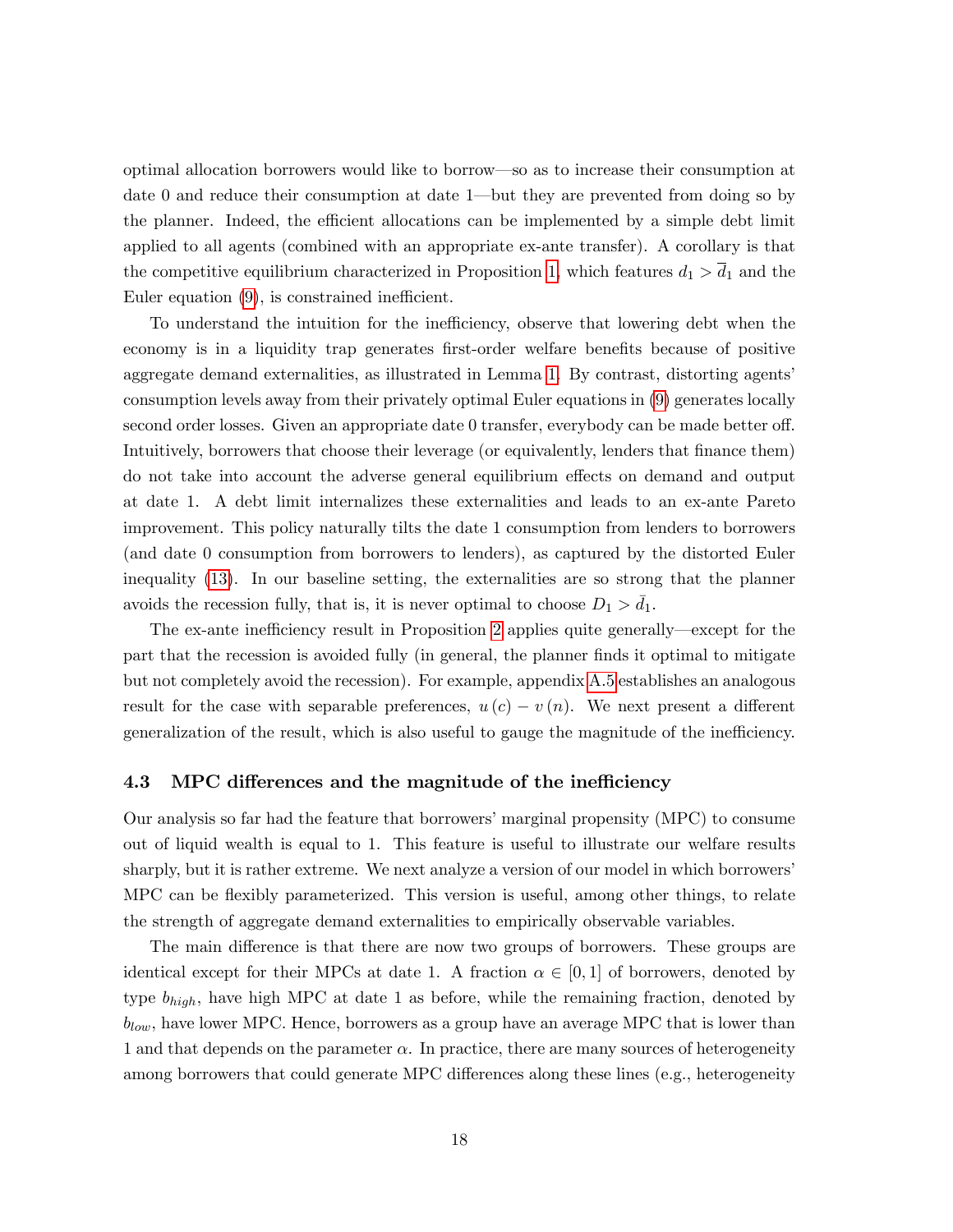in income shocks). In our analysis, we Önd it convenient to focus on heterogeneity in borrowersíconstraints. Formally, suppose all borrowers are identical at date 0 but they face different constraints starting date 1. Type  $b_{high}$  borrowers are identical to the borrowers we have analyzed so far. In particular, they face the exogenous debt limit,  $\phi$ , described earlier. In contrast, type  $b_{low}$  borrowers are unconstrained at all dates.

To illustrate the basic effect of these changes at date 1, suppose all agents have log utility, that is,  $u(c) = \log c$ . Suppose also that type  $b_{low}$  borrowers have the same discount factor as lenders starting date 1, that is,  $\beta^{b_{low}} = \beta^l \equiv \beta$  (As before, all borrowers at date 0 have the discount factor  $\beta^b \leq \beta^l$ . Let  $MPC_1^h$  denote the increase in type h households' consumption at date 1 in response to a transfer of one unit of liquid wealth at date 1, keeping their wages and interest rates at all dates constant. In view of log utility, lenders and type  $b_{high}$  borrowers consume a small and constant fraction of the additional income they receive—consistent with the permanent income hypothesis. More specifically

$$
MPC_1^l = MPC_1^{blow} = 1 - \beta.
$$
\n
$$
(14)
$$

In contrast, since type  $b_{high}$  borrowers are at their constraint, they consume all of the additional income,  $MPC_1^{b_{high}} = 1$ . Hence, the marginal propensity to consume of borrowers as a group is given by:

$$
MPC_1^b \equiv \alpha + (1 - \alpha)(1 - \beta). \tag{15}
$$

In particular, the parameter  $\alpha$  enables us to calibrate the MPC differences between borrowers and lenders.

To characterize the general equilibrium, we make a couple more simplifying assumptions—that can be dropped at the expense of additional notation. First, suppose borrowers do not know their types,  $\{b_{high}, b_{low}\}$ , at date 0 and receive this information at date 1. Second, borrowers also cannot trade assets whose payoffs are contingent on their idiosyncratic type realizations. These assumptions ensure each borrower enters date 1 with the same amount of outstanding debt, denoted by  $d_1$  as before. As before, there is a threshold debt level  $\bar{d}_1$ , such that the equilibrium features a liquidity trap only if  $d_1 > \bar{d}_1$ . The analysis in the appendix further shows that

<span id="page-19-0"></span>
$$
\frac{\partial e_1}{\partial d_1} = -\frac{\alpha}{2 - \alpha} = -\frac{MPC_1^b - MPC_1^l}{2 - (MPC_1^b + MPC_1^l)}.
$$
\n(16)

As before, an increase in outstanding leverage at date 1 leads to a deeper recession. Moreover, the strength of the effect depends on MPC differences between borrowers and lenders. Intuitively, greater leverage influences aggregate demand by transferring wealth at date 1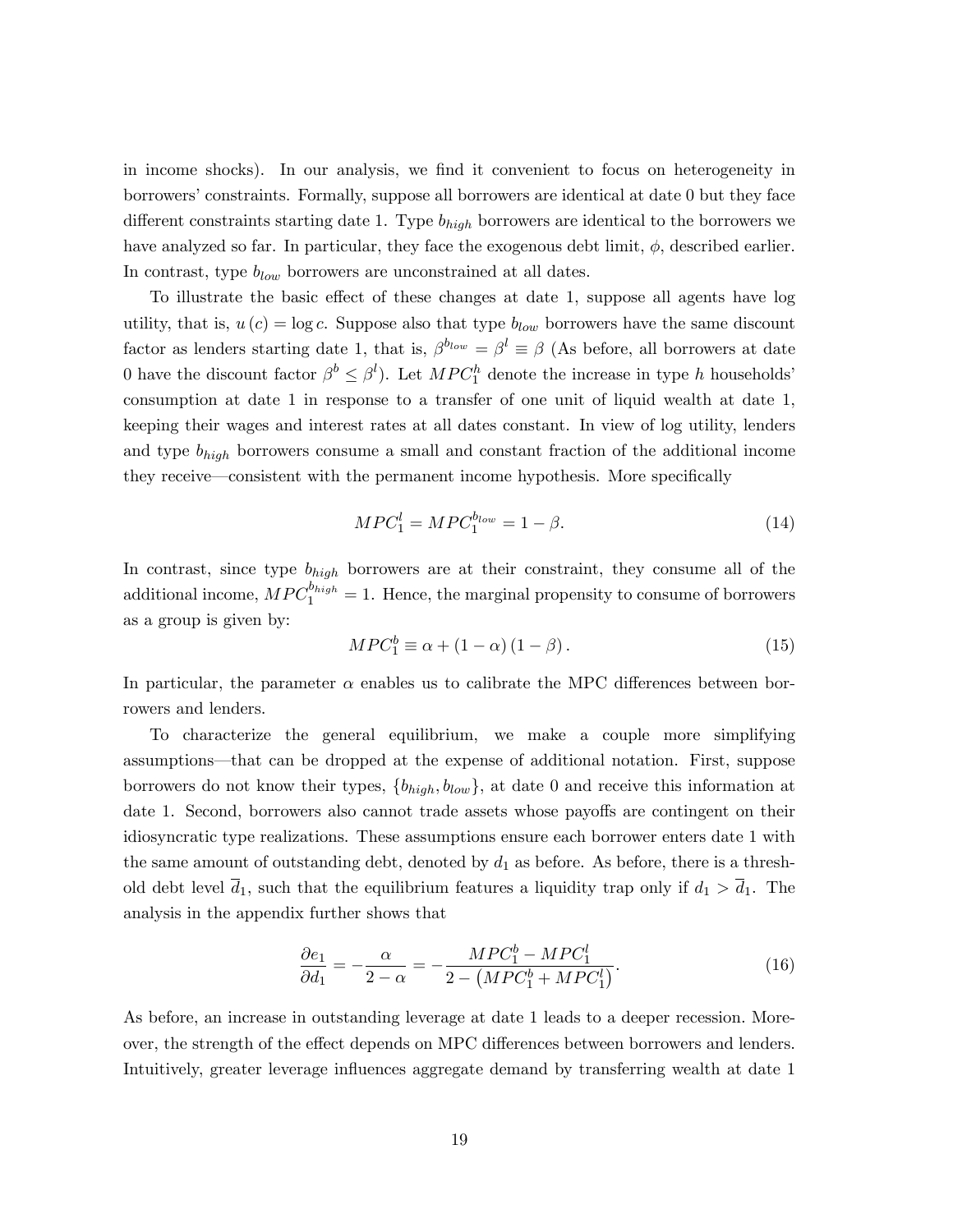from borrowers to lenders. This transfer affects aggregate demand, and thus output, more when there is a greater difference between borrowers' and lenders' MPCs.

It is also instructive to consider the planner's constrained optimality condition—the analogue of Eq.  $(13)$  in this case—given by:

<span id="page-20-2"></span>
$$
\frac{\beta^l u'\left(c_1^l\right)}{\left(1 - MPC_1^l\right)u'\left(c_0^l\right)} = \frac{\beta^b E_0\left[u'\left(c_1^b\right)\right]}{\left(1 - MPC_1^b\right)u'\left(c_0^b\right)} \text{ for each } D_1 > \overline{d}_1,\tag{17}
$$

where the expectation operator  $E_0[\cdot]$  is taken over borrowers' types at date 1. Observe that the planner weighs type h agents' consumption at date 1 by a factor  $\frac{1}{1-MPC_1^h}$ . Given that borrowers have a higher MPC, the planner distorts agents' Euler equations towards providing more consumption to borrowers at date 1. Moreover, the plannerís optimal intervention—measured as a wedge between borrowers' and lenders' Euler equations—also depends on the MPC differences between borrowers and lenders.

The empirical literature shows that borrowers' MPC was indeed significantly greater than lenders' MPC in the recent deleveraging episode. For example, Baker  $(2013)$  finds that a one standard deviation increase in a householdís debt-to-asset ratio raises its MPC by about  $20\%$  (about 7 percentage points from a baseline of 37 percentage points—for a sample with median debt to asset ratio of approximately 0.4). See also the survey by Jappelli and Pistaferri (2010) and recent papers by Mian et al. (2013) and Parker et al. (2013). Our analysis suggest that the results from this literature can be used to guide optimal macroprudential policy.

# <span id="page-20-0"></span>5 Uncertainty and underinsurance

We next analyze the efficiency of households insurance arrangements against deleveraging episodes. This requires extending our analysis to incorporate uncertainty. To this end, consider the baseline setting with a single type of borrower, but suppose the economy is in one of two states  $s \in \{H, L\}$  from date 1 onwards. The states differ in their debt limits. State L captures a deleveraging state with a debt limit as before,  $\phi_{t+1,L} \equiv \phi$  for each  $t \geq 1$ . State  $H$  in contrast captures an unconstrained state similar to date 0 of the earlier analysis, that is,  $\phi_{t+1,H} = \infty$  for each  $t \geq 1$ . We let  $\pi_s^h$  denote the belief of type h households for state s. We assume  $\pi_L^h > 0$   $\forall h$  so that the deleveraging episode is anticipated by all households.

We simplify the analysis by assuming that starting date 1, both types of households have the same discount factor  $\beta^b = \beta^l = \beta$ .<sup>[7](#page-20-1)</sup> At date 0, however, borrowers are weakly more impatient than lenders,  $\beta_0^b \leq \beta_0^l$ . In addition, we also assume borrowers are (weakly) more

<span id="page-20-1"></span><sup>&</sup>lt;sup>7</sup>This ensures that the equilibrium is non-degenerate in the high state  $H$ . Alternatively, we could impose a finite debt limit  $\phi_{t+1,H} < \infty$ .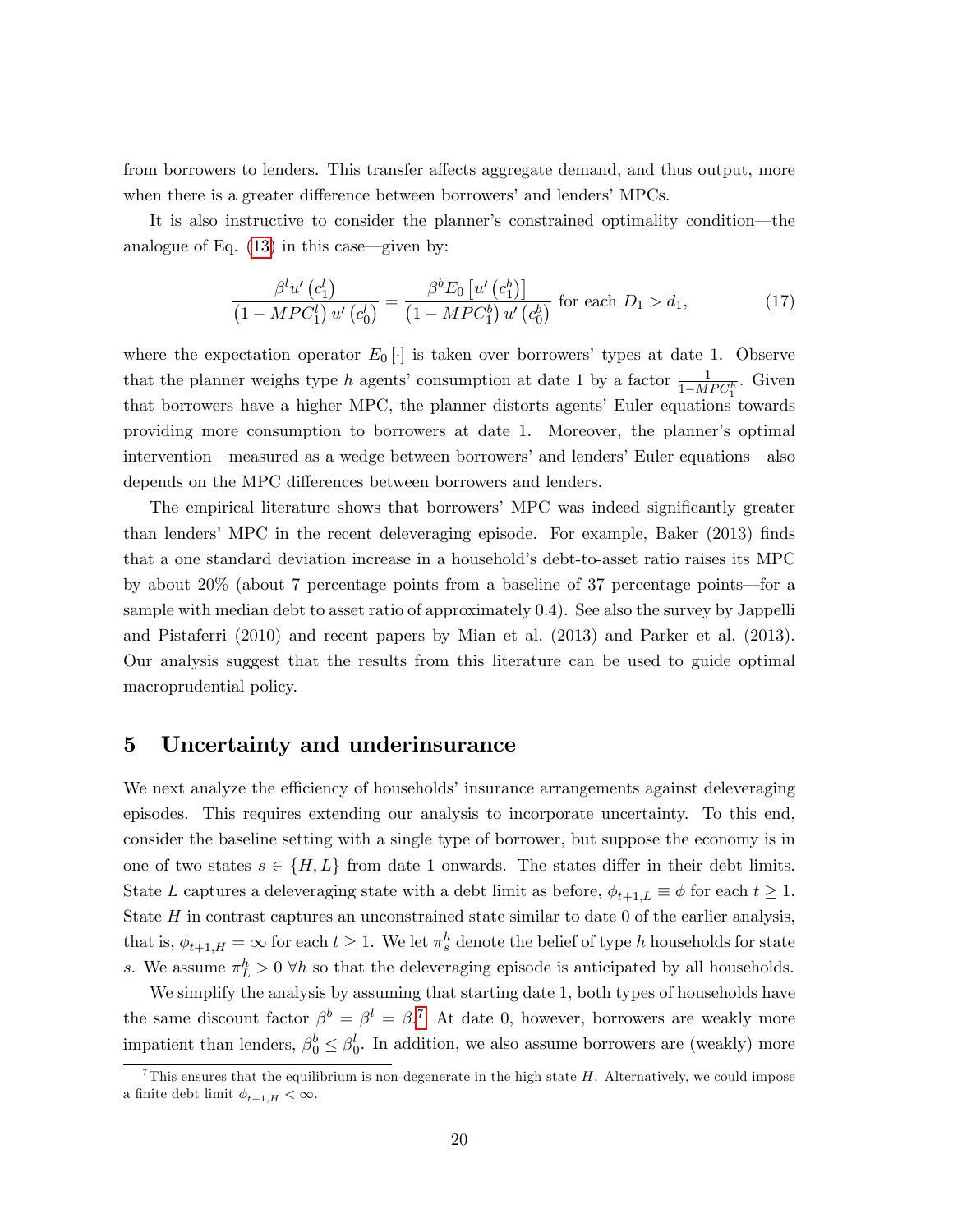optimistic than lenders about the likelihood of the unconstrained state,  $\pi_H^b \geq \pi_H^l$ . Neither of these assumptions is necessary, but since impatience/myopia and excessive optimism were viewed as important contributing factors to many deleveraging crises, they enable us to obtain additional interesting results.

At date 0, households are allowed to trade in a complete market of one-period ahead Arrow securities. Let  $q_{1,s}$  denote the price of an Arrow security that pays 1 unit of consumption good in state  $s \in \{H, L\}$  of date 1. Let  $d_{1,s}^h$  denote the security issuance of household h contingent on state  $s \in \{H, L\}$ . Household h raises  $\sum_s q_{1,s}^h d_{1,s}^b$  units of consumption good at date 0. Observe that the real interest rate at date 0 satisfies  $1 + r_1 = 1/\sum_s q_{1,s}$ . Given this notation, the optimization problem of households and the definition of equilibrium generalize to uncertainty in a straightforward way.

The equilibrium in state L of date 1 conditional on debt level  $d_{1,s}$  is the same as described as before. In particular, the interest rate is zero and there is a demand driven recession as long as the outstanding debt level is sufficiently large,  $d_{1,L} > \overline{d}_1$ . The equilibrium in state H jumps immediately to a steady-state with interest rate  $1 + r_{t+1} = 1/\beta > 0$  and consumption  $c_{t,H}^h = e^* - (1 - \beta) d_{1,H}^h \ \forall t \geq 1.$ 

The main difference concerns households<sup>3</sup> date 0 choices. In this case, households<sup>3</sup> allocations satisfy not only the analogue of the Euler equation [\(9\)](#page-14-1) but also a *full-insurance* equation across the two states:

<span id="page-21-0"></span>
$$
\frac{q_{1,H}}{q_{1,L}} = \frac{\pi_H^l u' \left(c_{1,H}^l\right)}{\pi_L^l u' \left(c_{1,L}^l\right)} = \frac{\pi_H^b u' \left(c_{1,H}^b\right)}{\pi_L^b u' \left(c_{1,L}^b\right)}.
$$
\n(18)

We next describe under which conditions households choose a sufficiently high debt level for state L to trigger a recession,  $d_{1,L} > d_1$ :

<span id="page-21-1"></span>**Proposition 3.** There is a deleveraging-induced recession in state  $L$  of date 1 if the borrower is either  $(i)$  sufficiently impatient or  $(ii)$  sufficiently indebted or  $(iii)$  sufficiently optimistic at date 0. Specifically, for any two of the parameters  $(\beta_0^b, d_0, \pi_L^b)$ , we can determine a threshold for the third parameter such that  $d_{1,L} > d_1$  if the threshold is crossed, i.e. if  $\beta_0^b < \bar{\beta}_0^b$  $\frac{b}{0}\left(d_0,\pi_L^b\right)$  or  $d_0 > \bar{d}_0\left(\beta_0^b,\pi_L^b\right)$  or  $\pi_L^b < \bar{\pi}_L^b\left(\beta_0^b,d_0\right)$ .

The thresholds are characterized in more detail in Appendix [A.2.](#page-36-0) The first two cases are analogous to the cases in Proposition [1:](#page-14-2) if borrowers have a strong reason to take on leverage, they also place some of their debt in state L, even though this triggers a recession. The last case identifies a new factor that could exacerbate this outcome. If borrowers assign a sufficiently low probability to state  $L$ , relative to lenders, then they naturally have more debt outstanding in state L as opposed to state H. In each scenario,  $d_{1,L} > d_1$  and there is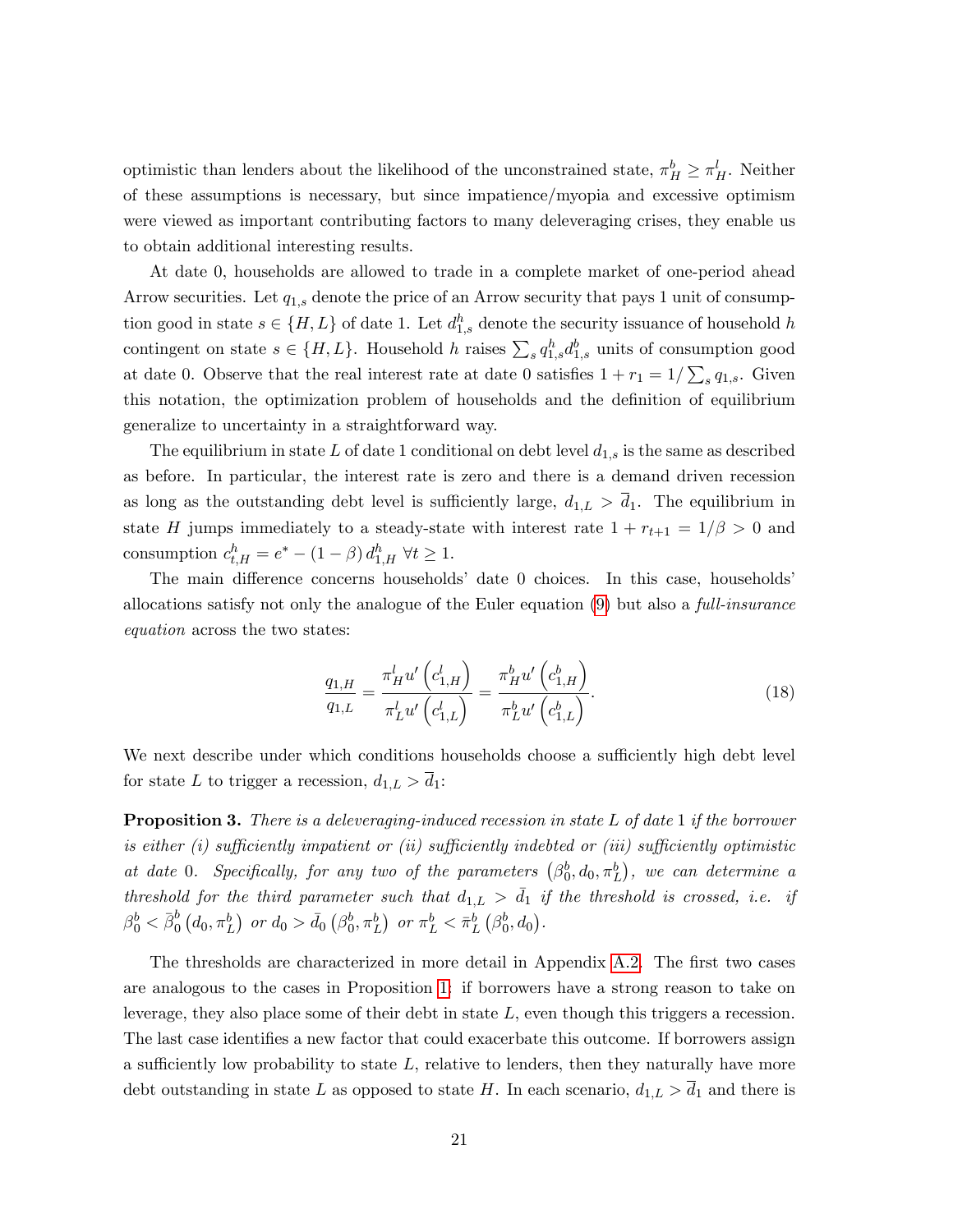a recession in state L of date 1.

To analyze constrained efficiency of this equilibrium, consider a planner who chooses households' allocations at date  $0$  and the outstanding leverage at date 1, but leaves the remaining allocations to the market. As before, we will see that the allocations chosen by this planner can be implemented with simple debt market policies. The constrained planning problem can be written as:

<span id="page-22-2"></span>
$$
\max_{((c_0^h, n_0^h)_h, (D_{1,s})_s)} \sum_h \gamma^h \left( u \left( c_0^h \right) + \beta_0^h \sum_s^h V_s^h (D_{1,s}, D_{1,s}) \right) \text{s.t. } \sum_h c_0^h = \sum_h n_0^h - v \left( n_0^h \right). \tag{19}
$$

Our next result characterizes the solution to this problem.

<span id="page-22-1"></span>**Proposition 4** (Underinsurance). An allocation  $((c_0^h, n_0^h)_h, (D_{1,s})_s)$ , with  $D_{1,L} \ge \phi$ , is constrained efficient if and only if output at date 0 is efficient, i.e.,  $e_0 = e^*$ ; households' substitution between date 0 and state H of date 1 is efficient,  $\frac{\beta_0^l \pi_H^l u'(c_{1,H}^l)}{u'(d)}$  $\frac{ \frac{d}{d u'} \left(c^{l}_{1, H}\right) }{ u' \left(c^{l}_{0}\right) } = \frac{ \beta_{0}^{b} \pi_{H}^{b} u' \left(c^{b}_{1, H}\right) }{ u' \left(c^{b}_{0}\right) }$  $\frac{H^{a} (c_{1,H})}{u'(c_{0}^{h})};$ and the remaining consumption and leverage allocations satisfy one of the following:

- (i)  $D_{1,L} < \bar{d}_1$  and the full insurance equation [\(18\)](#page-21-0) holds.
- (ii)  $D_{1,L} = \bar{d}_1$  and the distorted insurance inequality holds:

<span id="page-22-0"></span>
$$
\frac{\pi_{H}^{l} u'\left(c_{1,H}^{l}\right)}{\pi_{L}^{l} u'\left(c_{1,L}^{l}\right)} \geq \frac{\pi_{H}^{b} u'\left(c_{1,H}^{b}\right)}{\pi_{L}^{b} u'\left(c_{1,L}^{b}\right)}
$$
\n(20)

Moreover, every constrained efficient allocation of this type can be implemented as a competitive equilibrium with the mandatory insurance requirement,  $d_{1,L}^h \leq \overline{d}_1$  for each h, combined with an appropriate ex-ante transfer,  $T_0$ .

The second part illustrates our main result with uncertainty: Constrained efficient allocations satisfy the distorted insurance inequality in [\(20\)](#page-22-0). Moreover, these allocations can be implemented with an endogenous limit on an agent's outstanding debt in state  $L, d_1^b \leq D_{1,L}$ . Since this policy is equivalent to an insurance requirement that restricts agents' losses in the deleveraging state, we refer to it as a mandatory insurance requirement. In particular, the competitive equilibrium characterized in Proposition [3,](#page-21-1) which features  $d_{1,L} > \overline{d}_1$ , is constrained inefficient and can be Pareto improved with a simple insurance requirement.

This result identifies a distinct type of inefficiency in our setting. Borrowers in a competitive equilibrium not only take on excessive leverage, but they also buy too little insurance with respect to severe deleveraging episodes. Intuitively, they do not take into account the positive aggregate demand externalities their insurance purchases would bring about.

Since housing price declines typically coincide with declines in the borrowing ability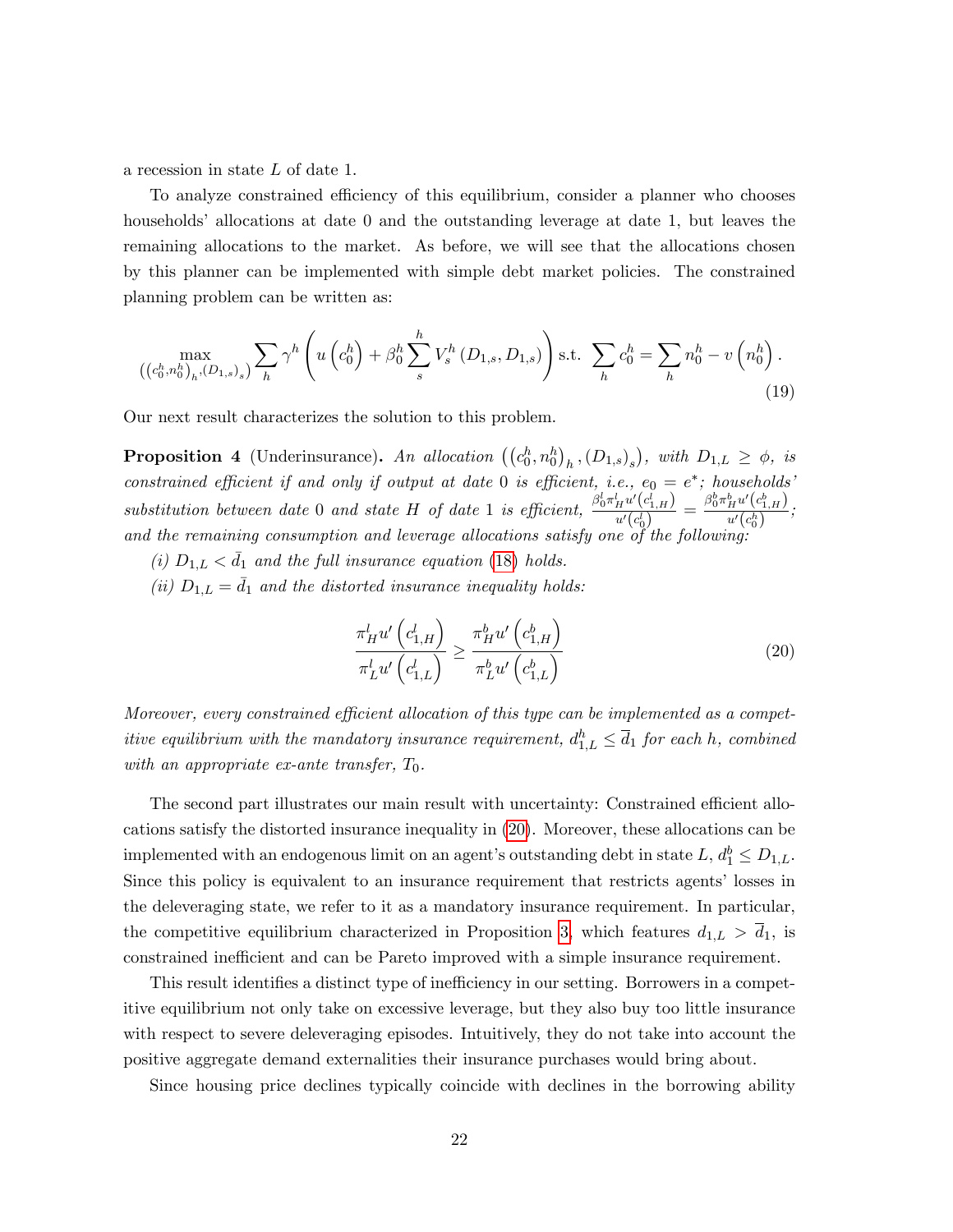of households, this result provides a rationale for indexing mortgage liabilities to housing prices. Home equity insurance along these lines has long been proposed as being privately beneficial for homeowners (see, for instance, Shiller and Weiss, 1999). Our model emphasizes the uninternalized social benefits and creates a rationale for making this type of insurance mandatory—especially with respect to severe and economy-wide downturns in house prices.

In practice, homeowners do not seem to be particularly interested in home equity insurance (see Shiller, 2003). One reason for this is borrowers' optimism (see Case, Shiller, and Thompson, 2012, for evidence of homebuyers' optimism in the run-up to the recent crisis). Our analysis—for the case of Proposition [3](#page-21-1) in which borrowers and lenders disagree illustrates that optimism and aggregate demand externalities are complementary sources of underinsurance. In particular, optimism generates a first source of underinsurance relative to a common belief benchmark, which is privately optimal for the agent. However, optimism also contributes to leverage and makes the aggregate demand externalities more likely to emerge. These externalities in turn generate a second source of underinsurance that is socially inefficient.

The inefficiency result in Proposition [4](#page-22-1) generalizes to an economy in which financial markets are incomplete so that households only have access to noncontingent debt. This amounts to imposing the constraint  $d_1 \equiv d_{1,L} = d_{1,H}$  for households' problem in competitive equilibrium as well as for the constrained planning problem. The main difference in this case is that, since the interest rate  $r_2$  in state H is variable, the planner that sets  $D_1$ considers not only the aggregate demand externalities in state  $L$  but also the pecuniary externalities in state  $H$ . In fact, since agents' marginal utilities across states  $H$  and  $L$ are not equated, these pecuniary externalities by themselves could generate inefficiencies. However, in our setting with two continuation states, aggregate demand externalities are sufficiently powerful that the equilibrium always features too much leverage.

# <span id="page-23-0"></span>6 Preventive monetary policies

The analysis so far has focused on macroprudential policies in debt markets. A natural question is whether preventive monetary policies could also be desirable to mitigate the inefficiencies in this environment. In this section, we analyze respectively the effect of changing the ináation target and adopting contractionary monetary policy.

### 6.1 Changing the inflation target

Blanchard, DellíAriccia and Mauro (BDM, 2010), among others, emphasized that a higher inflation target could be useful to avoid or mitigate the liquidity trap. Appendix [A.1](#page-35-0)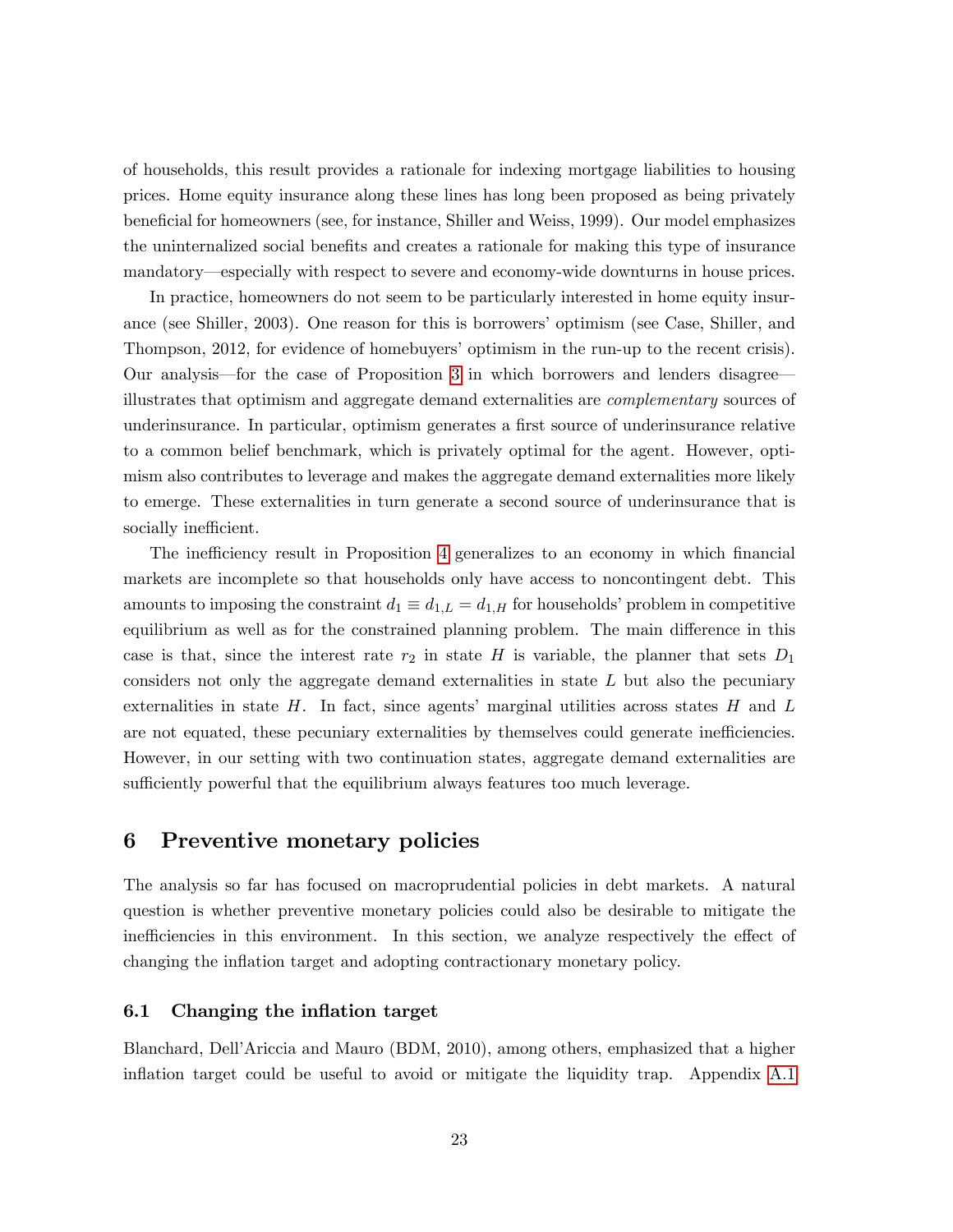illustrates that a Taylor rule with a higher inflation target lowers the bound  $(1)$  on the real rate. More specifically, the bound is now given by  $r_{t+1} = -\frac{\zeta}{1+1}$  $\frac{\zeta}{1+\zeta}$  for each  $t \geq 1$ , where  $\zeta > 0$  corresponds to a positive inflation target. Consequently, a greater level of leverage is necessary to plunge the economy into a demand driven recession, consistent with BDM (2010). Our analysis adds further that this policy might also improve social welfare because the aggregate demand externalities emerge only when the real rate is constrained. These welfare benefits should be weighed against the various costs of a higher steady-state inflation.

#### 6.2 Contractionary monetary policy

It has also been discussed that interest rate policy could be used as a preventive measure against Önancial crises. In fact, a number of economists have argued that the US Federal Reserve should have raised interest rates in the mid-2000s in order to lean against the housing bubble or to reduce leverage (see Woodford (2012) and Rajan (2010) for detailed discussions). We next investigate the effect of contractionary policy at date 0 on household leverage.

To this end, consider the baseline setting with a single type of borrower and no uncertainty. Suppose the conditions in Proposition [1](#page-14-2) apply so that there is a liquidity trap at date 1. We capture contractionary monetary policy by considering a policymaker that sets the interest rate floor  $r_1$  at date 0 to a level that is higher than the "natural" interest rate characterized by the Euler equations [\(9\)](#page-14-1). Then, the equilibrium interest rate is given by this level,  $r_1 = r_1$ , and the equilibrium features a policy-induced recession at date 0, that is, agents' net income falls to  $e_0 < e^*$ . Moreover, agents' Euler equations are now given by

<span id="page-24-0"></span>
$$
\frac{1}{1+\underline{r}_1} = \frac{\beta^l u'(e_1 + (d_1 - \phi))}{u'\left(e_0 + d_0 - \frac{d_1}{1+\underline{r}_1}\right)} = \frac{\beta^b u'(e_1 - (d_1 - \phi))}{u'\left(e_0 - \left(d_0 - \frac{d_1}{1+\underline{r}_1}\right)\right)},\tag{21}
$$

where  $e_1 = \bar{c}_1^l - (d_1 - \phi) < e^*$  as in [\(8\)](#page-13-2). This describes two equations in two unknowns,  $e_0(\underline{r}_1)$ ,  $d_1(\underline{r}_1)$ , which can be solved as a function of the policy rate  $\underline{r}_1$ . Our next result characterizes the comparative statics with respect to  $\underline{r}_1$ .

<span id="page-24-1"></span>**Proposition 5** (Contractionary Monetary Policy). Consider the equilibrium described above with a liquidity trap at date 1 and the constrained interest rate  $r_1 = r_1$  at date 0. Suppose  $-u''(x)/u(x)$  is a weakly decreasing function of x. Suppose also that  $d_0$  is sufficiently large so that  $d_0 - \frac{d_1(\mathbf{r}_1)}{1+\mathbf{r}_1}$  $\frac{I_1(\underline{r}_1)}{1+\underline{r}_1} > 0$ . Then,  $e'_0(\underline{r}_1) < 0$  and  $d'_1(\underline{r}_1) > 0$ , that is: increasing the interest rate  $r_1$  decreases the current net income and increases the outstanding debt level  $d_1$ .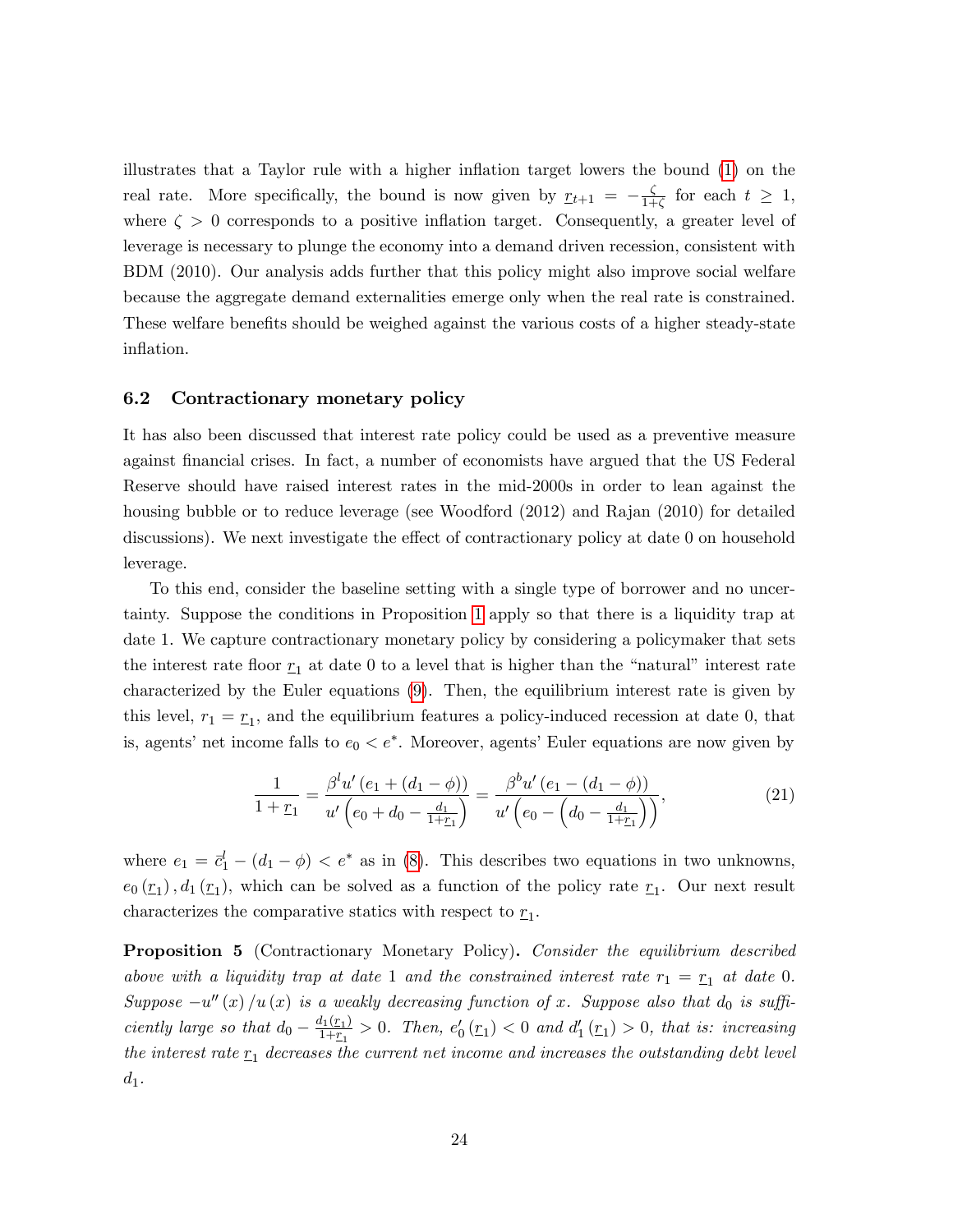The proposition considers cases in which the utility function lies in the commonly used decreasing absolute risk aversion family—which encompasses the CRRA family—and lenders' initial assets are sufficiently large so that their consumption exceeds borrowers' con-sumption (see [\(21\)](#page-24-0)). As expected, raising the interest rate in the run-up to a deleveraging episode creates a recession. Perhaps surprisingly, under quite natural assumptions, raising the interest rate in our setting also increases the equilibrium leverage. This in turn leads to a more severe recession at date 1.

To understand this result, suppose  $u(c) = \log c$  and  $\phi = 0$ . In this case, borrowers' and lenders' optimal debt choices have closed form solutions, conditional on the income levels  $e_0$  and  $e_1$ , given by

<span id="page-25-0"></span>
$$
d_1^b = \frac{1}{1+\beta^b} \left( e_1 - \beta^b \left( 1 + \underline{r}_1 \right) \left( e_0 - d_0 \right) \right)
$$
  
\n
$$
d_1^l = \frac{1}{1+\beta^l} \left( e_1 - \beta^l \left( 1 + \underline{r}_1 \right) \left( e_0 + d_0 \right) \right).
$$
\n(22)

In particular, keeping  $e_0$  and  $e_1$  constant, a higher  $\underline{r}_1$  reduces both  $d_1^b$  and  $d_1^l$ . Intuitively, the substitution effect induces borrowers to borrow less but also lenders to save more. This creates an excess demand in the asset market (that is,  $d_1^b + d_1^l$  falls below 0)—or equivalently, a shortage of demand in the goods market. To equilibrate markets, output falls and agents' net income  $e_0$  declines. As this happens, both  $d_1^b$  and  $d_1^l$  increases: that is, borrowers borrow more and lenders save less so as to smooth their consumption. In our model, these effects are roughly balanced across borrowers and lenders since all agents share the same elasticity of intertemporal substitution. In fact, if  $d_0$  were equal to 0, the reduction in  $e_0$  would be (with log utility) just enough to counter the initial effect and the equilibrium debt level  $d_1 = d_1^b = -d_1^l$  would remain unchanged (see [\(22\)](#page-25-0)). When  $d_0$  is sufficiently large, higher  $\underline{r}_1$ creates an additional wealth transfer from borrowers to lenders. This increases borrowers' debt  $d_1^b$  further—while increasing lenders' assets—generating a higher equilibrium debt level  $d_1 = d_1^b$ . The proof in the appendix uses more subtle arguments to establish the result more generally.

Hence, the conventional wisdom—that raising the interest rate decreases leverage—fails in view of two general equilibrium effects on borrowers' income and wealth. First, the higher interest rate creates a temporary recession, which reduces borrowersí current income and induces them to take on greater debt. Second, the higher interest rate also transfers wealth from borrowers to lenders, which further increases borrowers' debt. The combination of these two effects can—and in our model typically does—dominate the partial equilibrium effect of the higher interest rate, leading to greater debt in equilibrium.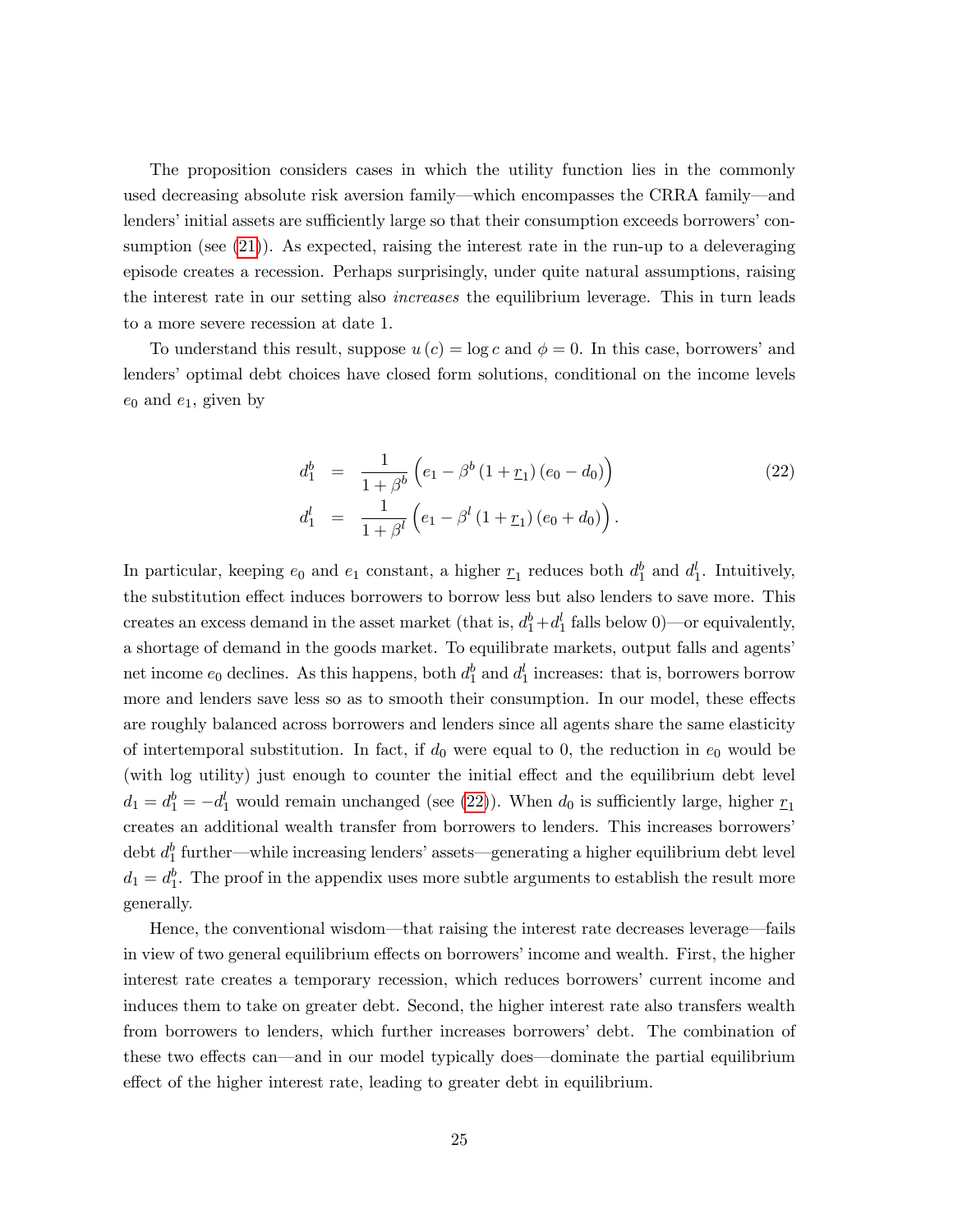We could construct variants of our model in which raising the interest rate decreases the outstanding leverage,  $d_1$ . For instance, if borrowers' intertemporal substitution is more elastic than lenders', as in Curdia and Woodford (2009), then the equilibrium debt level might decrease due to stronger a substitution effect for borrowers. However, even in these cases, the interest rate policy would not be the optimal instrument to deal with the excessive leverage problem. To see this, recall that the constrained efficient allocations in Proposition [2](#page-17-0) do not feature a recession at date 0, and that they satisfy the distorted Euler inequality [\(13\)](#page-17-1). In contrast, raising the interest rate creates an inefficient recession and continues to satisfy the Euler equations in [\(21\)](#page-24-0).

One way to interpret these differences is that the interest rate policy sets a single wedge that affects the incentives for intertemporal substitution, whereas the constrained efficient allocations require setting wedges that differentially affect borrowers' and lenders' incentives to hold assets. Given that the interest rate policy targets "the wrong wedge," it could at best be viewed as a crude solution for dealing with excessive leverage. In contrast, macroprudential policies, e.g., debt limits or insurance requirements, optimally internalize aggregate demand externalities created by leverage.

It is important to emphasize that contractionary monetary policy could well be desirable for reasons outside the scope of our model. For instance, raising the interest rate might be useful to mitigate inefficient investment booms and fire-sale externalities as in Lorenzoni (2008) or Stein (2012). A higher interest rate might also be useful to lean against asset price bubbles, e.g., by discouraging the "search for yield" phenomenon discussed in Rajan (2010). Our point is that contractionary monetary policy is not the ideal instrument to reduce household leverage, and in fact, might have the unintended consequence of raising leverage.

# <span id="page-26-0"></span>7 Aggregate demand and fire-sale externalities

In this section we endogenize the debt limit faced by borrowers by assuming that debt is collateralized by a financial asset, creating the potential for fire-sale effects. This introduces a new feedback loop into the economy: first, a decline in asset prices reduces the borrowing capacity of agents and forces them to delever, giving rise to financial amplification; secondly, in a liquidity trap, deleveraging leads to a demand-induced decline in output that triggers Keynesian multiplier effects. The two feedback effects mutually reinforce each other. As a result, a recession involving deleveraging and fire-sale effects of collateral assets may be particularly severe.[8](#page-26-1)

<span id="page-26-1"></span> $8$ The interaction between asset fire sales and aggregate demand has also been studied in Carlstrom and Fuerst (1997), Bernanke et al. (1999) and Iacoviello (2005). In these papers, monetary policy can mitigate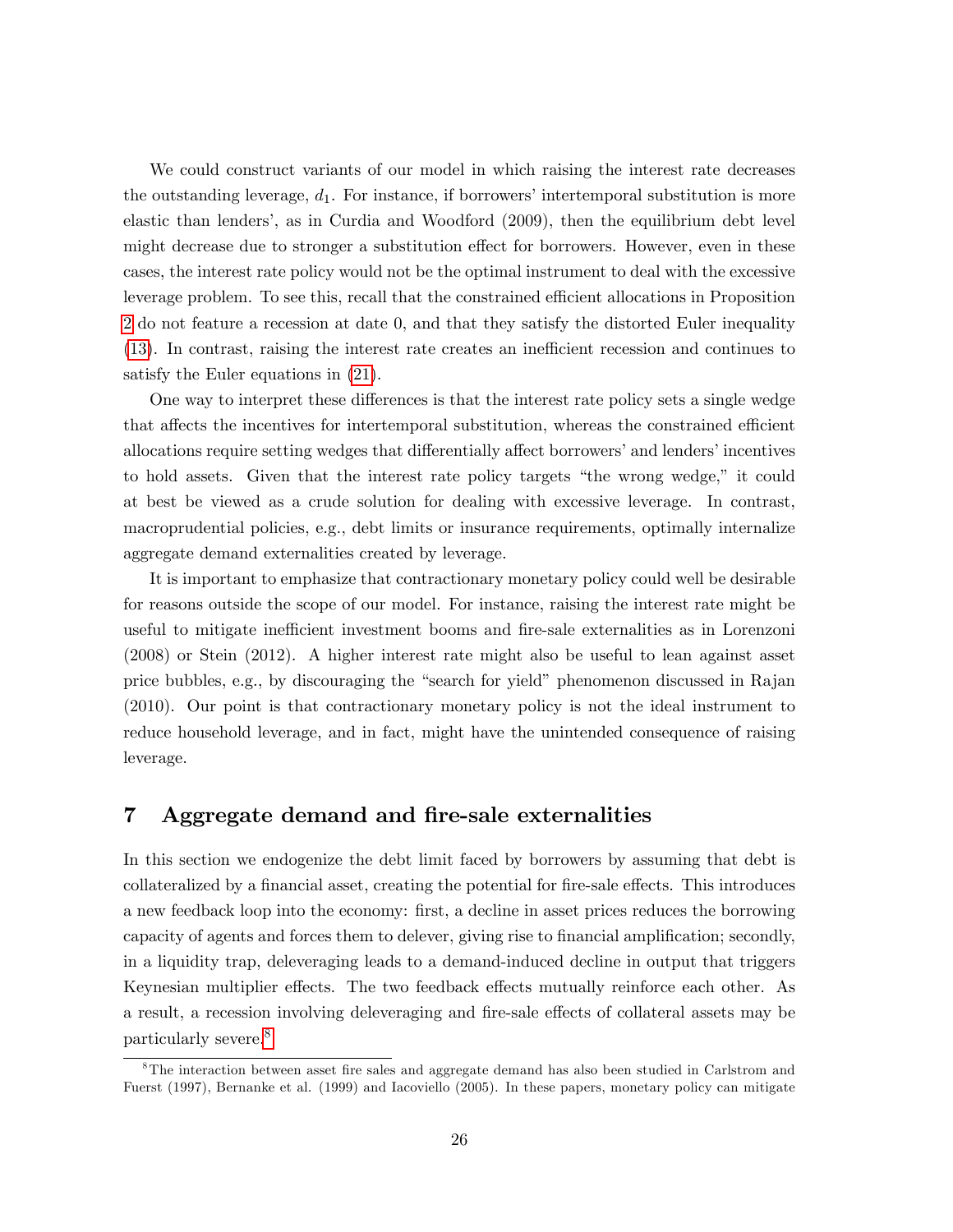We modify our earlier setup by assuming that borrowers hold one unit  $a_t = 1$  of a tree from which they obtain a dividend  $y_t$  every date. For simplicity, we assume that the tree only pays dividends if it is owned by borrowers so the tree cannot be sold to lenders. The tree trades among borrowers at a market price of  $p_t$ . We follow Jeanne and Korinek (2010b) in assuming that borrowers are subject to a moral hazard problem and have the option to abscond with their loans after the market for loans has closed. In order to alleviate the moral hazard problem, they pledge their trees as collateral to lenders. When a borrower absconds with her loan, lenders can detect this and can seize up to a fraction  $\phi_{t+1} < 1$  of the collateral and sell it to other borrowers. The borrowing constraint is therefore endogenous and given by:

$$
d_{t+1}/(1 + r_{t+1}) \le \phi_{t+1} a_{t+1} p_t.
$$

Similar to earlier, we assume  $\phi_1 = 1$  and  $\phi_{t+1} = \phi < 1$  for each  $t \geq 1$ . Deleveraging may now be driven by two separate forces: a decline in the pledgeability parameter,  $\phi_t$ , and a decline in the price of the collateral asset. We will see shortly that declines in  $\phi_t$  are generally amplified by asset price declines.

In the following, we make two simplifying assumptions. First, starting date  $t = 2$ , we assume that the output from the tree is a constant  $y$  and there are no further shocks. Second, we let the discount factors of the two agents  $\beta^b = \beta^l = \beta$ . Together, these two assumptions imply that the economy will be in a steady state starting date 2 in which debt is constant at  $d_t = d_2$  and the asset price and consumption satisfy  $p_t = \frac{\beta}{1-\beta}$  $\frac{\beta}{1-\beta}y, c_t^b = y + e^* - (1-\beta) d_2,$  $c_t^l = e^* + (1 - \beta) d_2$  for  $t \geq 2$  respectively.

We next consider the equilibrium at date 1 at which the asset's dividend is given by some  $y_1 \leq y$ . As before, if the debt level is sufficiently large, that is,  $d_1 > \overline{d}_1$  for some threshold  $\overline{d}_1$ , then the economy is in a liquidity trap. In particular, borrowers are constrained,  $d_2 = \phi p_1$ , the interest rate is at zero,  $r_2 = 0$ , and output is below its efficient level,  $e_1 < e^*$ . Moreover, the equilibrium is determined lenders' Euler equation at the zero interest rate:

<span id="page-27-0"></span>
$$
u'(e_1 + d_1 - \phi p_1) = \beta u'(e^* + (1 - \beta)\phi p_1).
$$
 (23)

The difference is that the asset price also enters this equation since higher prices increase the endogenous debt limit, which ináuences aggregate demand and output. The asset price

the feedback effects resulting from tightening borrowing constraints. We consider the possibility of a lower bound on interest rates that prevents this, and we add a normative dimension focused on debt market policies.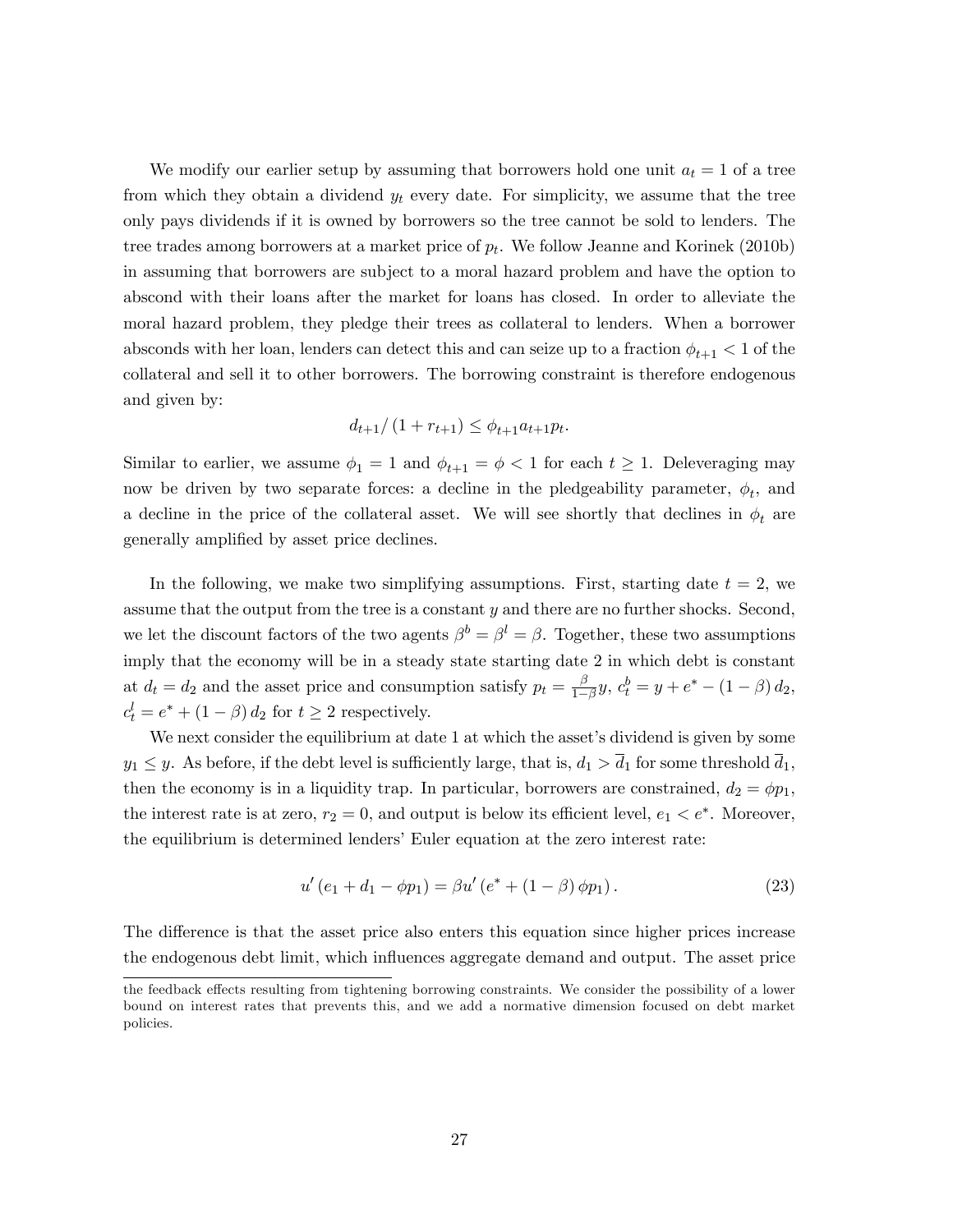is in turn characterized by:

<span id="page-28-0"></span>
$$
p_1 = MRS(e_1, p_1) \cdot p_2 = \frac{u'(c_2^b)}{(1 - \phi)u'(c_1^b) + \phi \beta u'(c_2^b)} \cdot \frac{\beta y}{1 - \beta},
$$
  
\nwhere 
$$
\begin{cases} c_2^b = e^* + y - (1 - \beta) \phi p_1 \\ c_1^b = e_1 + y_1 - d_1 + \phi p_1 \end{cases}.
$$
 (24)

This captures that today's asset price is tomorrow's price  $p_2 = \frac{\beta y}{1-t}$  $\frac{\beta y}{1-\beta}$  discounted by the *MRS* applicable to asset purchases, which in turn reflects that a fraction  $\phi$  of the asset can be purchased with borrowed funds. Since the extent of deleveraging at date 1 is endogenous to  $p_1$ , the MRS is itself a function of the asset price  $p_1$ . For the implicit asset price equation  $(24)$  to have a unique and well-defined solution, it is necessary that the slope of the lefthand side is higher than the slope of the right-hand side, i.e.  $p_2 \cdot \partial MRS/\partial p_1 < 1$ . (The condition is characterized in terms of fundamental parameters in the appendix.) We also observe that  $\partial MRS/\partial e_1 > 0$  as higher income today makes borrowers more willing to buy assets. Therefore the equilibrium asset price defined by the equation is increasing in current income,  $dp_1/de_1 > 0$ . Furthermore, the asset price is increasing in the exogenous collateral limit,  $\phi$ , which can be understood from a collateral value channel: A higher  $\phi$  implies the asset is more useful to relax the borrowing constraint, which raises its price.

The equilibrium is characterized by two equations, [\(23\)](#page-27-0) and [\(24\)](#page-28-0), in two unknowns  $(e_1, p_1)$ . The first equation describes an increasing relation,  $e_1^{AD}(p_1)$ , that represents the aggregate demand effects of asset prices. Intuitively, a higher price raises the endogenous debt level, which in turn raises aggregate demand and output. The second equation describes the consumer's asset pricing relationship  $e_1^{AP}(p_1)$ , i.e. it captures the level of income required to support a given asset price. It is also increasing under our earlier assumption on the MRS. Intuitively, supporting a higher asset price requires higher consumption and therefore a higher net income,  $e_1$ . Any intersection of these two curves, that also satisfies  $\partial e_1^{AP}/\partial p_1 > \partial e_1^{AD}/\partial p_1$ , is a stable equilibrium.

To analyze welfare, consider the externalities from leverage,  $\frac{\partial V^h}{\partial D_1}$ , which can now be written as:

$$
\frac{\partial V^l}{\partial D_1} = u' \left( c_1^l \right) \frac{de_1}{d D_1},
$$
\n
$$
\frac{\partial V^b}{\partial D_1} = u' \left( c_1^b \right) \frac{de_1}{d D_1} + \phi \frac{dp_1}{d D_1} \left[ u' \left( c_1^b \right) - \beta u' \left( c_2^b \right) \right],
$$

where  $\frac{de_1}{dD_1}$  and  $\frac{dp_1}{dD_1}$  are jointly obtained from expressions [\(23\)](#page-27-0) and [\(24\)](#page-28-0) and are both negative under the assumptions made earlier. Note that the expression for both types of households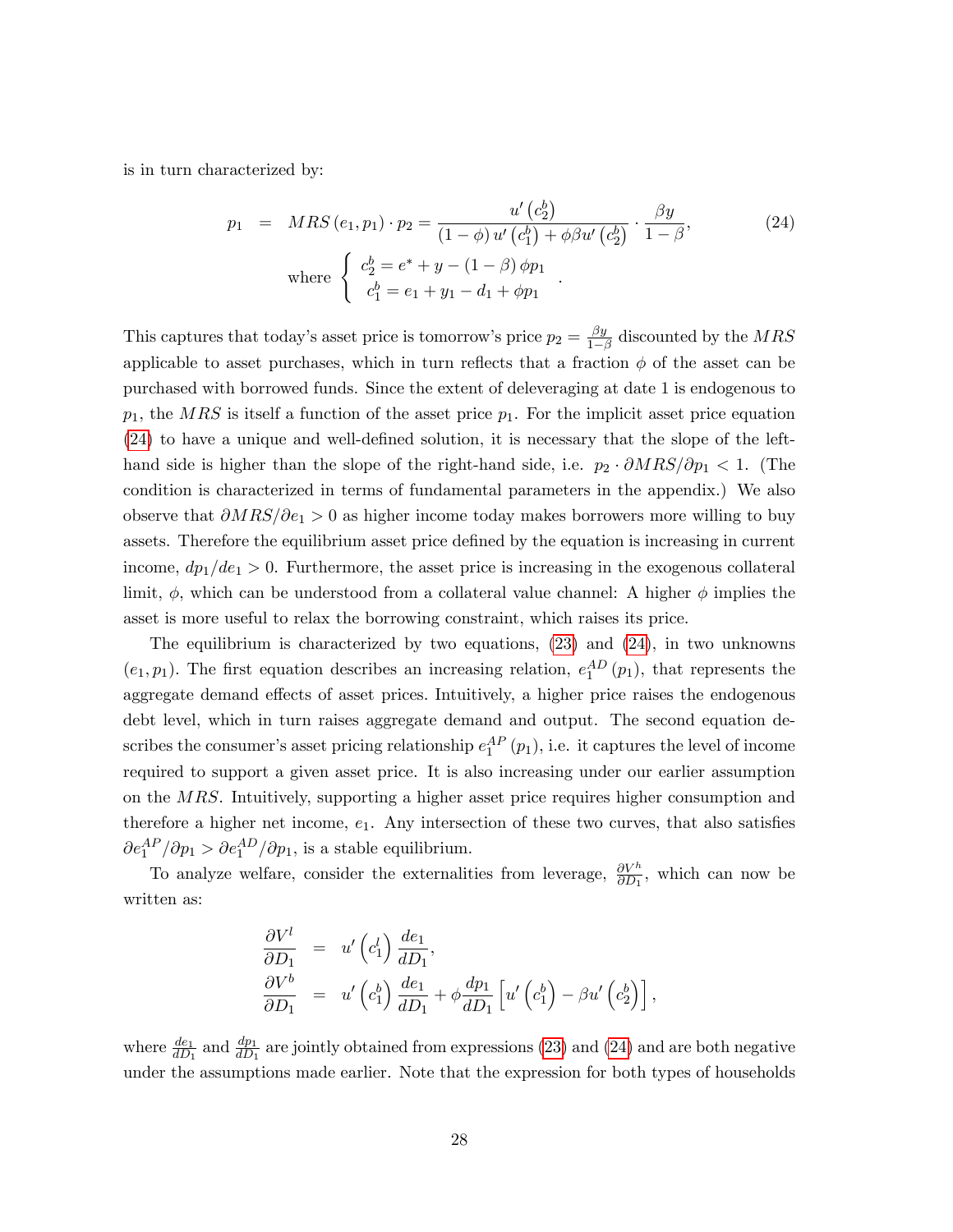features aggregate demand externalities. The expression for borrowers features in addition fire sale externalities. Intuitively, a higher debt level lowers borrowers' consumption, which in turn lowers the asset price. The low price in turn tightens borrowing constraints and further reduces borrower' welfare. Recall also that a low price further reduces aggregate demand and output, which in turn generates even lower prices, and so on.

It follows that endogenizing the financial constraint as a function of asset prices reinforces the problems of excessive leverage and underinsurance through two channels. First, it introduces fire-sale externalities that operate on borrowers' welfare in the same direction as aggregate demand externalities. Second, it exacerbates aggregate demand externalities by tightening borrowing constraints further. The latter effect also illustrates an interesting mechanism through which asset price declines hurt all agents in the economy via aggregate demand effects, even if they do not hold financial assets. In this model, lenders do not hold the asset, but they are nonetheless hurt by the price decline because it leads to more deleveraging and magnifies the recession.

# <span id="page-29-0"></span>8 Conclusion

When borrowers are forced to delever, the interest rate might fail to decline sufficiently to clear the goods market, plunging the economy into a liquidity trap. This paper analyzed the role of preventive policies in the run-up to such episodes. We established that the competitive equilibrium allocations feature excessive leverage and underinsurance. A planner can improve welfare and implement constrained efficient allocations by using macroprudential policies such as debt limits or mandatory insurance requirements. The size of the required intervention depends on the differences in marginal propensity to consume between borrowers and lenders during the deleveraging episode.

We also showed that contractionary monetary policy that raises the interest rate cannot implement the constrained efficient allocations in this setting. Moreover, due to general equilibrium effects, this policy can have the unintended consequence of increasing household leverage and exacerbating aggregate demand externalities. That said, a contractionary monetary policy could well be desirable for reasons outside our model. We leave a more complete analysis of preventive monetary policies for future work.

Although we focus on consumption and household leverage, our mechanism also has implications for investment and firms' leverage. Similar to households, firms feature a great deal of heterogeneity in their propensities to invest out of liquidity. Moreover, although there is no consensus, firms that are more financially constrained seem to have greater propensity to invest (see, for instance, Rauh, 2006) especially during a financial crisis (see Campello, Graham, Harvey, 2010). Hence, transferring ex-post wealth from borrowing firms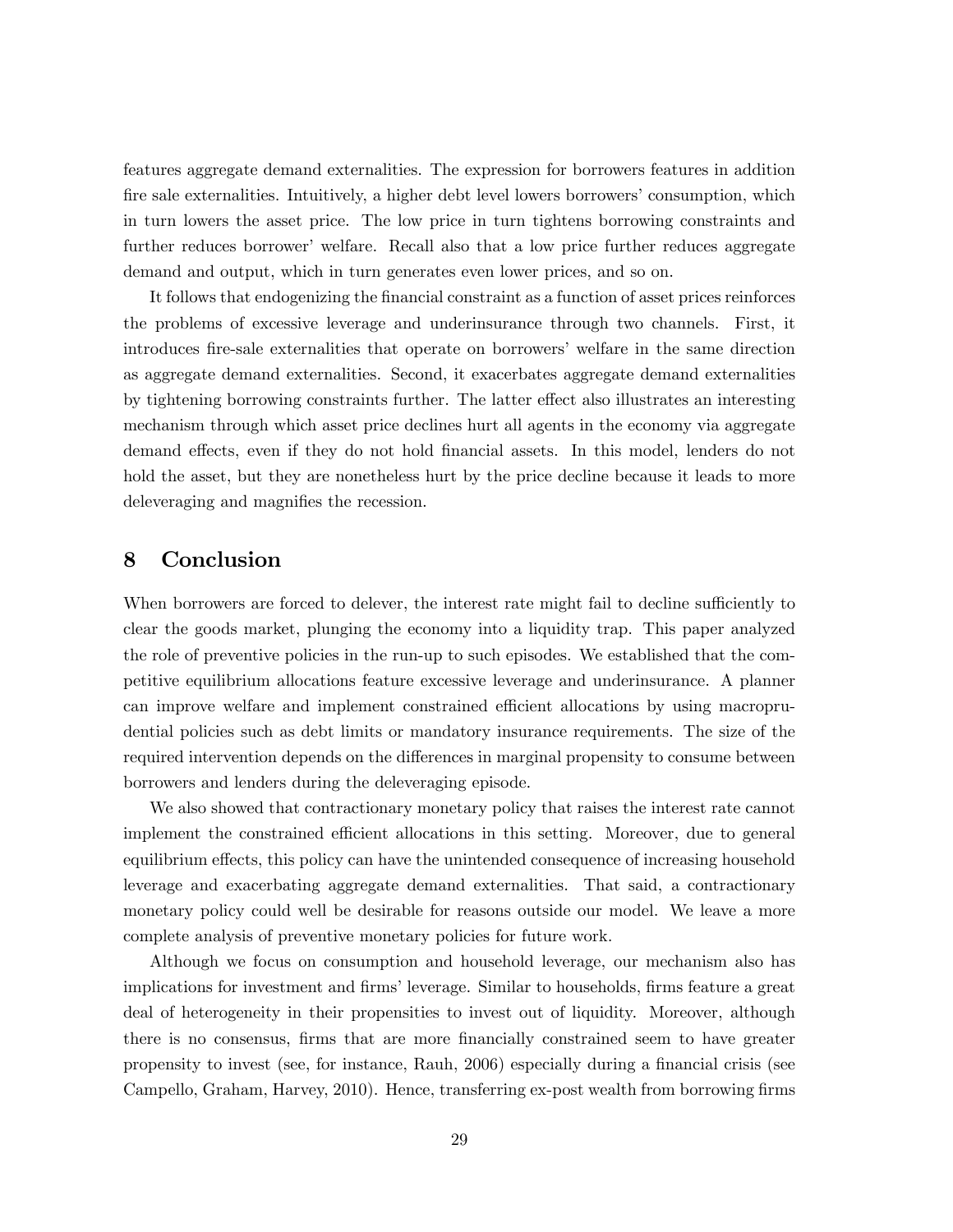to "lending" firms (those with large holdings of cash) is likely to decrease investment and aggregate demand. Our main results then suggests that firms will also borrow too much, and purchase too little insurance, in the run-up to financial crises. Just like with households, these inefficiencies can be corrected with macroprudential policies such as debt limits and capital/insurance requirements.

A growing literature on financial crises has emphasized various other factors that encourage excessive leverage, including Öre-sale externalities, optimism, and moral hazard. Our analysis suggests these distortions are complementary to the aggregate demand externalities that we emphasize. For instance, asset fire sales reduce aggregate demand by tightening borrowing constraints, which in turn exacerbates aggregate demand externalities. Similarly, optimistic beliefs imply agents take on excessive leverage and do not want to insure, which makes it more likely that the economy enters the high-leverage conditions under which aggregate demand externalities matter. An interesting future direction is to investigate further the interaction between various sources of excessive leverage.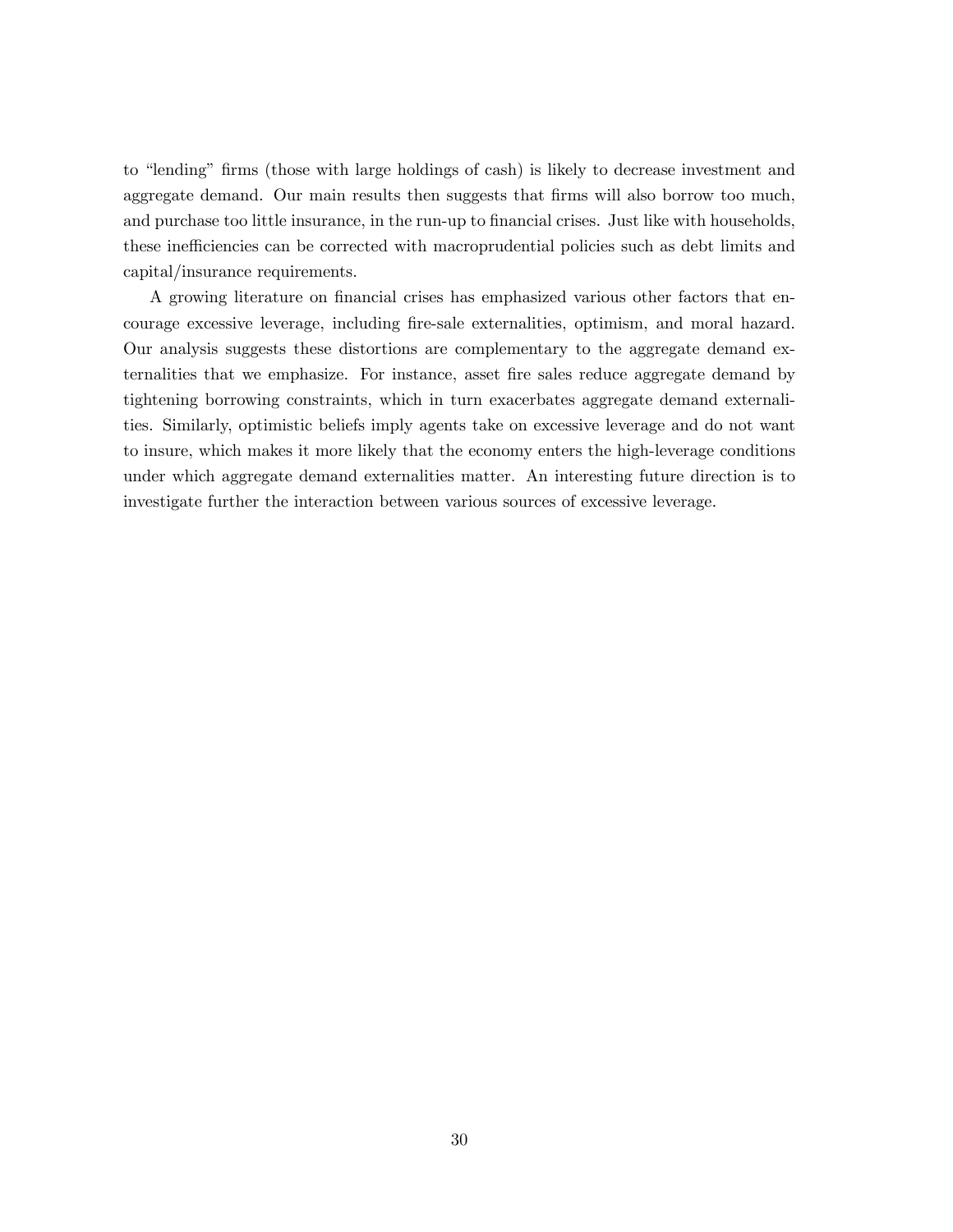# References

Aiyagari, Rao, 1994, "Uninsured Idiosyncratic Risk and Aggregate Saving," Quarterly Journal of Economics 109(3), pp. 659-684.

Akerlof, George and Janet Yellen, 1985, "A Near-Rational Model of the Business Cycle, With Wage and Price Inertia," Quarterly Journal of Economics, 100, pp. 823-838.

Ball, Laurence and Sandeep Mazumder, 2011, "Inflation Dynamics and the Great Recession," Brookings Papers on Economic Activity, pp. 337-387.

Barro, Robert and Herschel Grossman, 1971, "A General Disequilibrium Model of Income and Employment," American Economic Review  $61(1)$ , pp. 82-93.

Benassy, Jean-Pascal, 1986, Macroeconomics: An Introduction to the Non-Walrasian Approach, Academic Press:Orlando.

Bernanke, Ben, Mark Gertler and Simon Gilchrist (1999), "The Financial Accelerator in a Quantitative Business Cycle Framework," Handbook of Macroeconomics 1(21), pp. 1341-1393.

Blanchard, Olivier, Giovanni Dell'Ariccia, and Paolo Mauro, 2010, "Rethinking Macroeconomic Policy", *IMF Staff Position Note* 10/3.

Caballero, Ricardo and Arvind Krishnamurthy, 2003, "Excessive Dollar Borrowing: Financial Development and Underinsurance", Journal of Finance  $58(2)$ , pp. 867-894.

Caballero, Ricardo and Emmanuel Farhi, 2013, "A Model of the Safe Asset Mechanism (SAM): Safety Traps and Economic Policy," NBER Working Paper 18737.

Campello, Murillo, John Graham, and Campbell Harvey, (2010), "The Real Effects of Financial Constraints: Evidence from a Financial Crisis," Journal of Financial Economics, 97, p.470-487.

Carlstrom, Charles T. and Timothy S. Fuerst (1997), "Agency Costs, Net Worth, and Business Fluctuations: A Computable General Equilibrium Analysis," American Economic Review 87(5), pp. 893-910.

Case, Karl, Robert Shiller, and Anna Thompson (2012), "What Have They Been Thinking? Home Buyer Behavior in Hot and Cold Markets," Brookings Papers on Economic Activity.

Christiano, Larry, Eichenbaum, Martin and Sergio Rebelo (2011), "When is the Government Spending Multiplier Large?" Journal of Political Economy, 19, pp. 78–121.

Clower, Richard, "The Keynesian Counter-Revolution: A Theoretical Appraisal," in F. H. Hahn and F. P. R. Brechling, eds., The Theory of Interest Rates, London.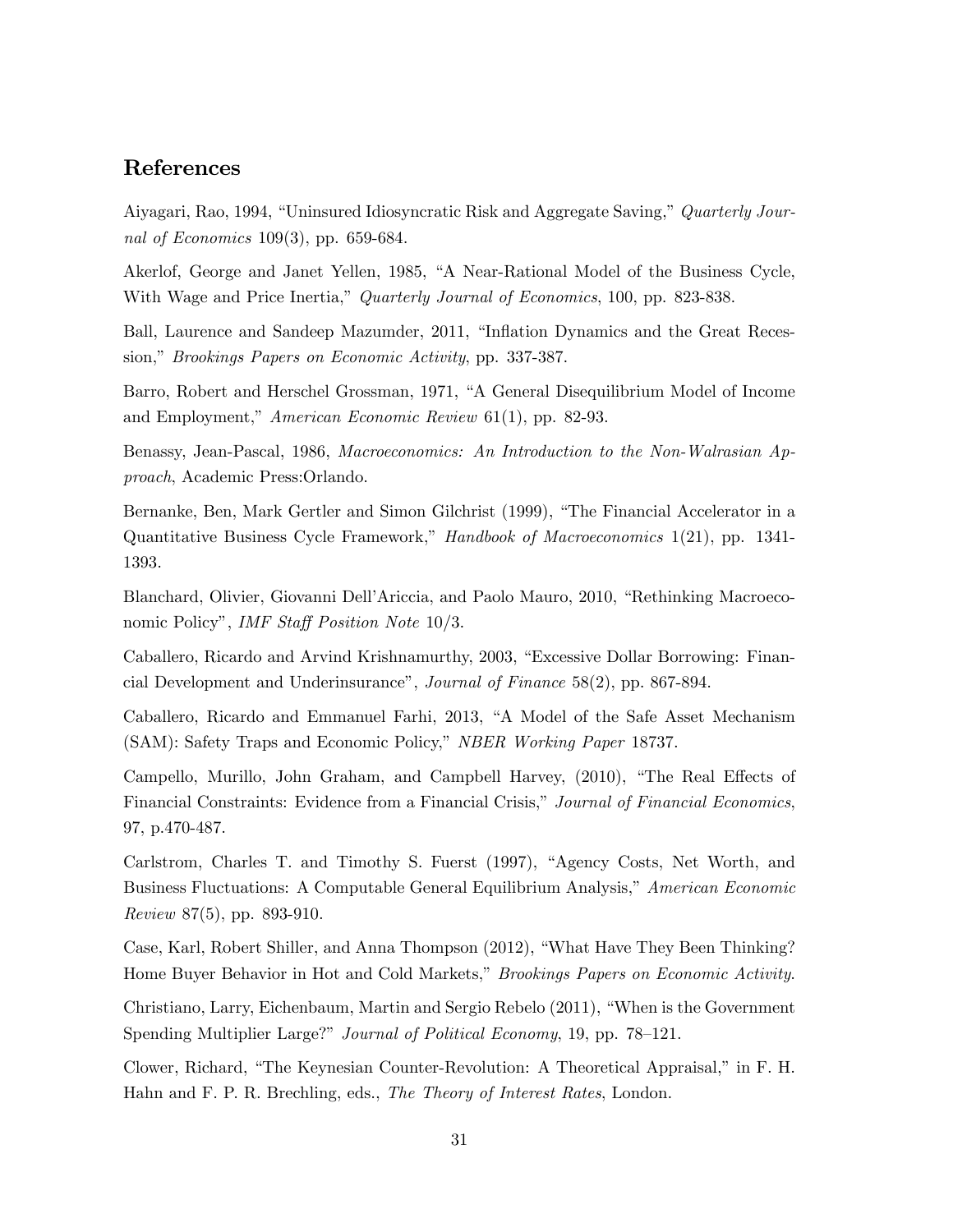Coibion, Oliver and Yuriy Gorodnichenko (2013), "Is The Phillips Curve Alive and Well After All? Inflation Expectations and the Missing Disinflation," working paper.

Correia, Isabel, Emmanuel Farhi, Juan Pablo Nicolini and Pedro Teles (2013), "Unconventional Fiscal Policy at the Zero Bound", American Economic Review 103(4), pp. 1172-1211.

Curdia, Vasco and Michael Woodford, 2009, "Credit Frictions and Optimal Monetary Policy," BIS Working Paper 278.

Eggertsson, Gauti and Michael Woodford, 2003, "The Zero Bound on Interest Rates and Optimal Monetary Policy", *Brookings Papers on Economic Activity*, pp. 139-233.

Eggertsson, Gauti and Michael Woodford, 2004, "Optimal Monetary and Fiscal Policy in a Liquidity Trap", *NBER International Seminar on Macroeconomics*, 2004.

Eggertsson, Gauti, 2011, "What Fiscal Policy is Effective at Zero Interest Rates?" NBER Macroeconomics Annual 2010, Vol. 25, pp. 59-112.

Eggertsson, Gauti and Paul Krugman, 2012, "Debt, Deleveraging, and the Liquidity Trap", Quarterly Journal of Economics 127(3), pp. 1469-1513.

Farhi, Emmanuel and Iván Werning, 2012a, "Dealing with the Trilemma: Optimal Capital Controls with Fixed Exchange Rates", NBER Working Paper 18199.

Farhi, Emmanuel and Iván Werning, 2012b, "Fiscal Unions", *NBER Working Paper* 18280.

Farhi, Emmanuel and Iván Werning, 2013, "A Theory of Macroprudential Policies in the Presence of Nominal Rigidities", NBER Working Paper 19313.

Guerrieri, Veronica and Guido Lorenzoni, 2011, "Credit Crises, Precautionary Savings, and the Liquidity Trap", NBER Working Paper 17583.

Hall, Robert E., 2011, "The Long Slump," American Economic Review  $101(2)$ , 431–469

Hall, Robert E., 2013, "The Routes into and out of the Zero Lower Bound," Federal Reserve Bank of Kansas City Proceedings.

Hicks, John R., 1937, "Mr. Keynes and the "Classics;" A Suggested Interpretation," Econometrica 5(2).

Iacoviello, Matteo, 2004, "House Prices, Borrowing Constraints, and Monetary Policy in the Business Cycle," American Economic Review 95(3), 739-764.

Japelli, Tullio and Luigi Pistaferri, 2010, "The Consumption Response to Income Changes," Annual Review of Economics, pp. 479–506.

Jeanne, Olivier and Anton Korinek, 2010a, "Excessive Volatility in Capital Flows: A Pigouvian Taxation Approach," American Economic Review, pp. 403-407.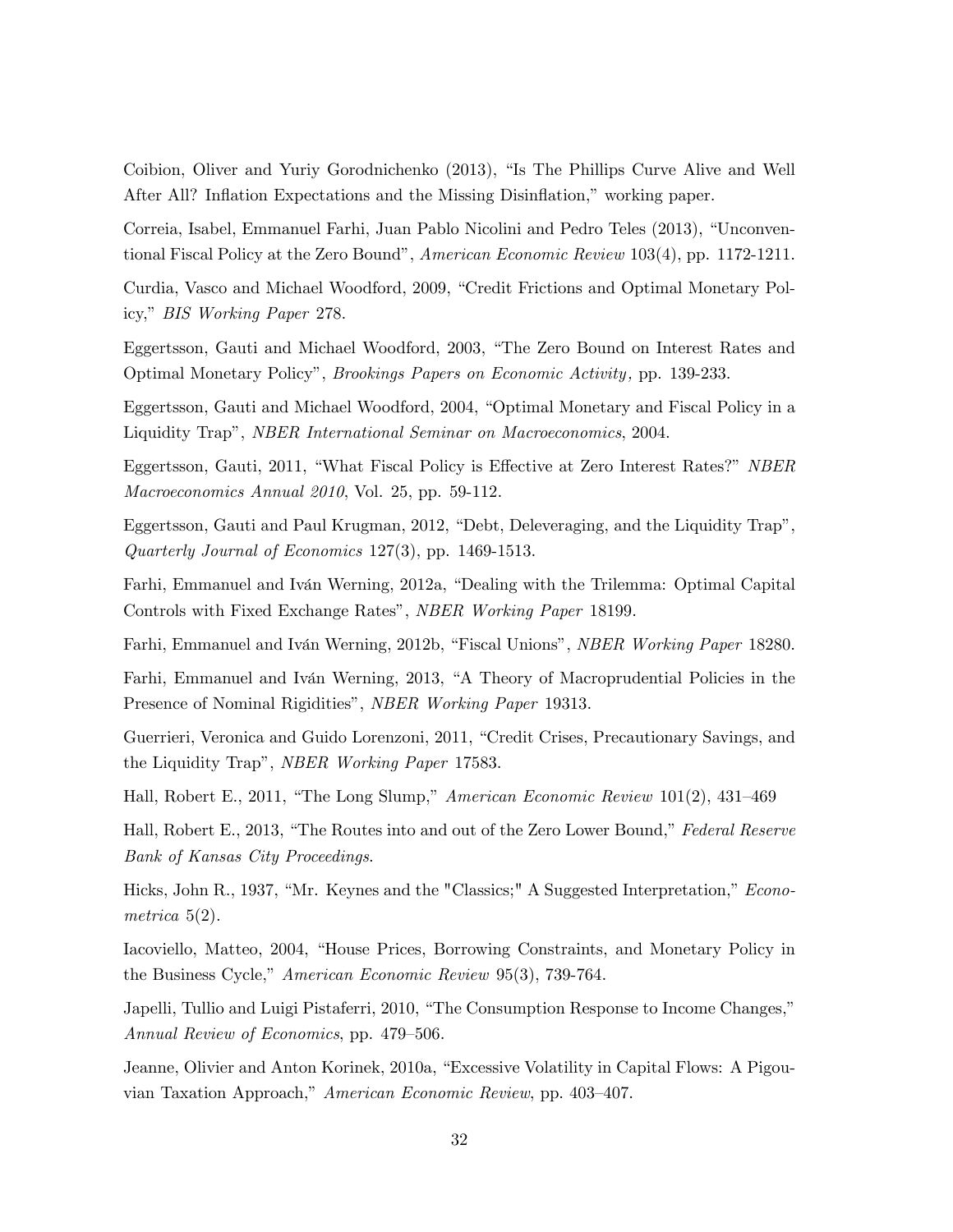Jeanne, Olivier and Anton Korinek, 2010b, "Managing Credit Booms and Busts: A Pigouvian Taxation Approach," NBER Working Paper 16377.

Kocherlakota, Narayana, 2012, "Incomplete Labor Markets," mimeo, Federal Reserve Bank of Minneapolis.

Korinek, Anton, 2011, "Systemic Risk-Taking: Amplification Effects, Externalities, and Regulatory Responses", ECB Working Paper 1345.

Krugman, Paul, 1998, "It's Baaack: Japan's Slump and the Return of the Liquidity Trap", Brookings Papers on Economic Activity 1998(2), pp. 137-187.

Lorenzoni, Guido, 2008, "Inefficient Credit Booms," Review of Economic Studies 75(3), 809-833.

Malmendier, Ulrike and Stefan Nagel, 2013, "Learning from Inflation Expectations," Stanford University, mimeo.

Malinvaud, Edmond, 1977, Theory of Unemployment Reconsidered, Oxford: Blackwell Publishers.

Mankiw, Gregory, 1985, "Small Menu Costs and Large Business Cycles: A Macroeconomic Model of Monopoly," *Quarterly Journal of Economics*, 100(2), pp. 529-537.

Mian, Atif and Amir Sufi, 2012, "What Explains High Unemployment? The Aggregate Demand Channel," NBER Working Paper 17830.

Mian, Atif, Kamelesh Rao and Amir Sufi, 2013, "Household Balance Sheets, Consumption, and the Economic Slump," Quarterly Journal of Economics, forthcoming.

Parker, Jonathan A., Nicholas S. Souleles, David S. Johnson and Robert McClelland (2013), "Consumer Spending and the Economic Stimulus Payments of 2008," American Economic Review 103(6), pp. 2530-2553.

Rajan, Raghuram, 2010, Fault Lines: How Hidden Fractures Still Threaten the World Economy, Princeton University Press: Princeton, NJ.

Rauh, J., 2006, "Investment and Financing Constraints: Evidence from the Funding of Corporate Pension Plans," Journal of Finance, 61, p.33-75.

Schmitt-Grohé, Stephanie and Martín Uribe, 2012a, "Prudential Policy for Peggers", American Economic Review 102(2), pp. 192-197.

Schmitt-Grohé, Stephanie and Martín Uribe, 2012b, "Managing Currency Pegs", NBER Working Paper 18092.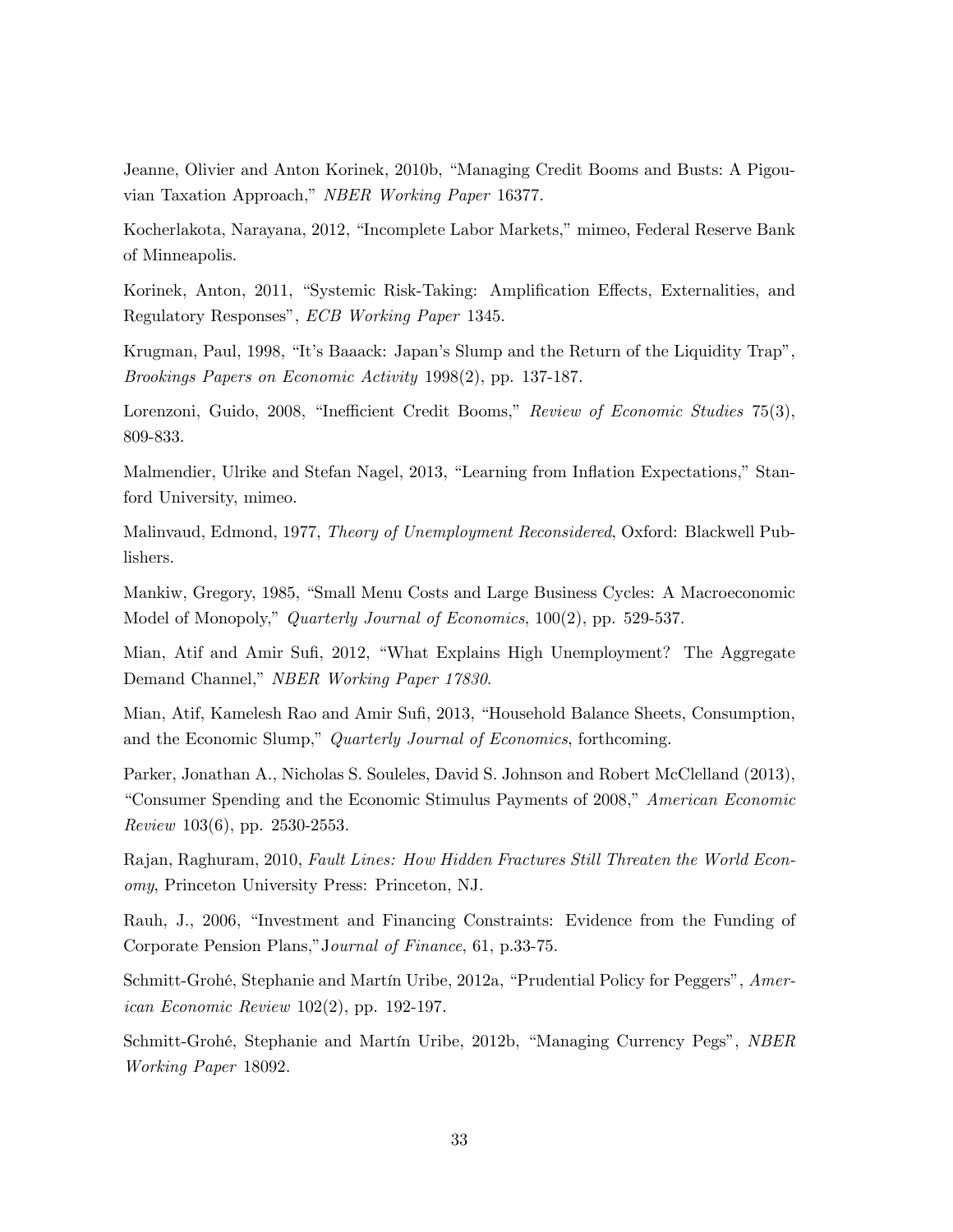Schmitt-Grohé, Stephanie and Martín Uribe, 2012c, "Pegs and Pain", NBER Working Paper 16847.

Shiller, Robert and Allan Weiss, 1999, "Home Equity Insurance," Journal of Real Estate Finance and Economics 19, p.21-47.

Shiller, Robert, 2003, The New Financial Order: Risk in the 21st Century, Princeton University Press.

Stein, Jeremy, 2012, Monetary Policy as Financial-Stability Regulation. Quarterly Journal of Economics, 127, no. 1, p.57-95.

Woodford, Michael, 2003, Interest and Prices: Foundations of a Theory of Monetary Policy, Princeton, NJ: Princeton University Press.

Woodford, Michael, 2012, "Inflation Targeting and Financial Stability," NBER Working Paper 17967.

Werning, Iván, 2012, "Managing a Liquidity Trap: Monetary and Fiscal Policy", NBER Working Paper 17344.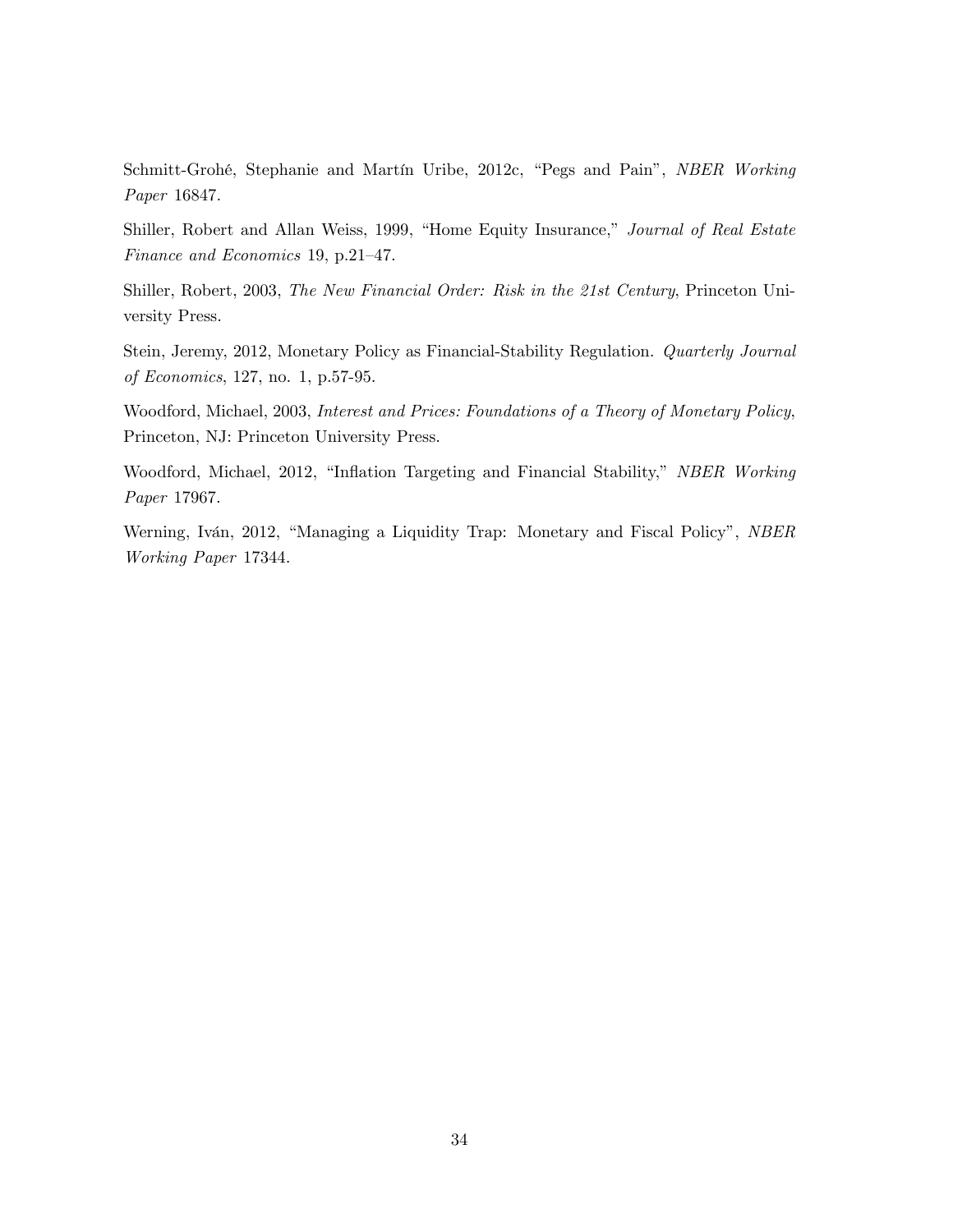# A Appendix: Extensions and omitted proofs

### <span id="page-35-0"></span>A.1 Microfounding the lower bound on the real interest rate

In the main text, we took the lower bound [\(1\)](#page-8-2) on the real interest rate as given. We next provide a microfoundation for this bound based on two assumptions related to nominal variables. Consider the cashless limit economy described in Woodford (2003). Let  $P_t$ denote the nominal price of the consumption good at date t and  $i_{t+1}$  denote the nominal interest rate.

Assumption (A1). There is a zero lower bound on the nominal interest rate:

<span id="page-35-1"></span>
$$
i_{t+1} \ge 0 \text{ for each } t \ge 0. \tag{A.1}
$$

This assumption captures a no-arbitrage condition between money and government bonds. **Assumption (A2).** The nominal interest rate,  $i_{t+1}$ , is set according to a standard Taylor rule adjusted for the zero lower bound, given by:

<span id="page-35-3"></span>
$$
\log (1 + i_{t+1}) = \max (0, \log (1 + r_{t+1}^n) + \psi (\log (P_t/P_{t-1}) - \log (1 + \zeta))) , \quad (A.2)
$$
  
where  $1 + r_{t+1}^n = \min_{h \in \{b, l\}} \frac{u'(c_t^h)}{\beta^h u'(c_{t+1}^h)}$  and  $\psi > 1$ .

This version of the Taylor rule is designed to set the gross inflation equal to the gross target,  $1+\zeta$ , whenever possible. In fact, we will see below that the Taylor rule in our setting implies

<span id="page-35-2"></span>
$$
P_{t+1}/P_t = 1 + \zeta \text{ for each } t \ge 1. \tag{A.3}
$$

Combining Eqs. (A.1) and (A.3) with the Fisher equation,  $1 + r_{t+1} = (1 + i_{t+1}) E_t \left[ \frac{P_t}{P_{t+1}} \right],$ leads to the bound:

$$
r_{t+1} \ge r_{t+1} = -\frac{\zeta}{1+\zeta}
$$
 for each  $t \ge 1$ .

The baseline analysis considers the case in which the target,  $\zeta$ , is normalized to 0. Section [6](#page-23-0) discusses the case  $\zeta > 0$ .

Eq. (A.3) also implies that the Taylor rule with  $\zeta = 0$  is the optimal time-consistent policy if there is some cost to inflation, i.e. it is ex-post efficient. Hence, absent commitment, the optimal monetary policy naturally leads to the lower bound in [\(1\)](#page-8-2). On the other hand, if the monetary policy could commit at date 0 to creating ináation at date 1, then the lower bound could be circumvented–as emphasized by Krugman (1998) and the subsequent literature.

It remains to show the claim that the Taylor rule in  $(A.2)$  implies Eq.  $(A.3)$ . Recall that starting date 2 the real interest rate is constant and given by  $r_{t+1} = 1/\beta^l - 1 > 0$ . Assumption (A2) then implies that the inflation is at its target level, that is,  $P_t/P_{t-1} = 1+\zeta$ for each  $t \ge 2$  as long as the nominal interest rate,  $i_{\tilde{t}+1}$ , is positive and finite for each  $\tilde{t} \ge 2$ . To see this, suppose  $P_t/P_{t-1} > 1 + \zeta$  for some  $t \geq 2$ . Then, the Taylor rule along with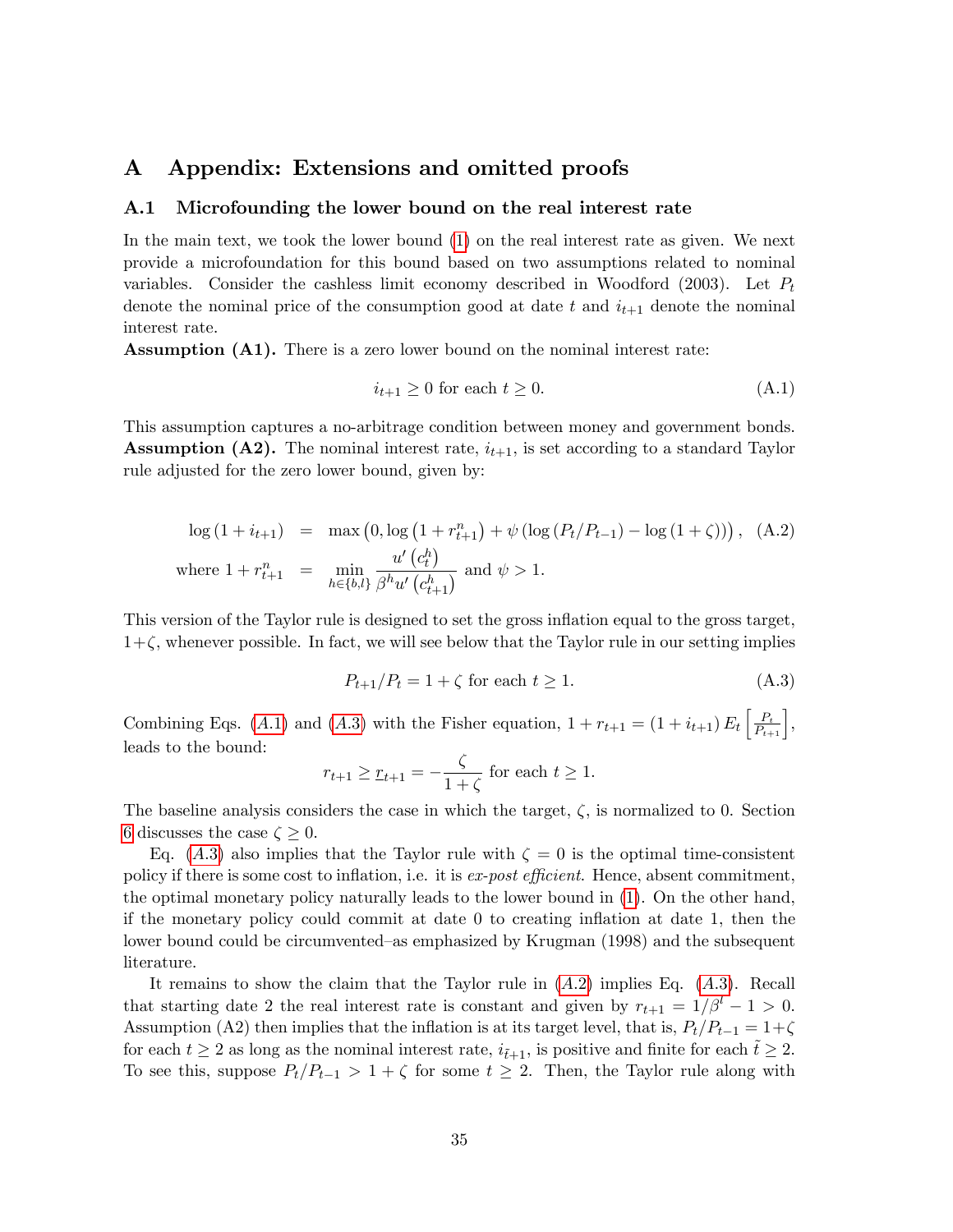the Fisher equation,  $1 + r_{t+1} = (1 + i_{t+1}) \frac{P_t}{P_{t+1}}$  $\frac{P_t}{P_{t+1}}$ , implies  $\frac{P_{t+1}}{P_t} = \left(\frac{P_t}{P_{t-1}}\right)$  $\frac{P_t}{P_{t-1}} / (1+\zeta) \right)^{\psi}$ . Given the Taylor coefficient  $\psi > 1$ , repeating this argument implies  $\lim_{\tilde{t}\to\infty} \frac{P_{\tilde{t}+1}}{P_{\tilde{t}}}$  $\frac{\tilde{t}+1}{P_{\tilde{t}}} = \infty$ , which yields a contradiction. A similar contradiction is obtained if  $P_t/P_{t-1} < 1 + \zeta$  for some  $t \geq 2.9$  $t \geq 2.9$ 

### <span id="page-36-0"></span>A.2 Omitted proofs for the baseline model

This section presents the proofs of the results for the baseline model and its variants analyzed in Sections [3,](#page-11-0) [4,](#page-14-0) [5,](#page-20-0) and [6.](#page-23-0)

**Proof of Proposition [1.](#page-14-2)** The result claims there is a recession at date 1 under appropriate conditions. To prove this result, suppose the contrary, that is,  $e_0 = e_1 = e^*$ . Let  $\bar{r}_1(d_0)$ denote the interest rate at which lenders would hold assets  $\bar{d}_1$  in equilibrium, defined by:

$$
\frac{1}{1+\bar{r}_1} = \frac{\beta^l u' (e^* + \bar{d}_1 - \phi)}{u' (e^* + d_0 - \bar{d}_1 / (1+\bar{r}_1))}.
$$

Note that for  $\bar{r}_1$  (d<sub>0</sub>) is a decreasing function of d<sub>0</sub>. This also implies that d<sub>0</sub> –  $\overline{d_1}$  (1 +  $\overline{r_1}$  (d<sub>0</sub>)) is increasing in d<sub>0</sub>.

The equilibrium features  $d_1 > \overline{d}_1$  if the marginal rates of substitution of the two agents at the debt level  $\overline{d}_1$  satisfy:

<span id="page-36-2"></span>
$$
\frac{\beta^{l} u'(c_1^{l})}{u'(c_0^{l})}\Big|_{d_1 = \bar{d}_1} > \frac{\beta^{b} u'(c_1^{b})}{u'(c_0^{b})}\Big|_{d_1 = \bar{d}_1}
$$
\n
$$
\text{or} \quad \frac{\beta^{l} u'(e^* + \bar{d}_1 - \phi)}{u'(e^* + d_0 - \bar{d}_1/(1 + \bar{r}_1(d_0)))} > \frac{\beta^{b} u'(e^* - \bar{d}_1 + \phi)}{u'(e^* - d_0 + \bar{d}_1/(1 + \bar{r}_1(d_0)))}.
$$
\n(A.4)

Observe that the right hand side of this inequality is decreasing in  $\beta^b$ . Hence, for a given debt level  $d_0$ , there is a threshold level of impatience  $\bar{\beta}^b(d_0)$  such that the inequality holds for each  $\beta^b \geq \bar{\beta}^b(d_0)$ .

Similarly, since  $d_0 - \bar{d_1}/(1 + \bar{r}_1 (d_0))$  is increasing in  $d_0$ , the left hand side of (A.4) is increasing in  $d_0$ , while the right hand side is decreasing in  $d_0$ . Hence, for a given level  $\beta^b$ , there is a threshold level  $\bar{d}_0(\beta^b)$  such that the inequality holds for each  $d_0 > \bar{d}_0(\beta^b)$ . It follows that  $d_1 > \overline{d}_1$ , and thus, there is a recession at date 1, if the borrowers is sufficiently impatient or sufficiently indebted at date 0.  $\Box$ 

**Proof of Lemma [1.](#page-15-0)** First consider the case  $d_1 > \bar{d_1}$ . Eq. [\(8\)](#page-13-2) implies  $\frac{de_1}{dd_1} = -1$ . Eq. [\(10\)](#page-15-1) then implies  $\frac{\partial V^h}{\partial D_1} = -u'\left(u_1^h\right) < 0.$ 

Next consider the case  $d_1 < \bar{d}_1$ . In this case, differentiating lenders' Euler equation [\(9\)](#page-14-1), we have:

$$
\frac{dr_2}{dd_1} = \frac{u''(c_1')}{\beta^l u'(c_2') - u''(c_1') \phi/(1+r)^2} < 0.
$$

<span id="page-36-1"></span><sup>&</sup>lt;sup>9</sup>We abstract away from the equilibria with self-fulfilling deflationary traps and inflationary panics (see Cochrane, 2011).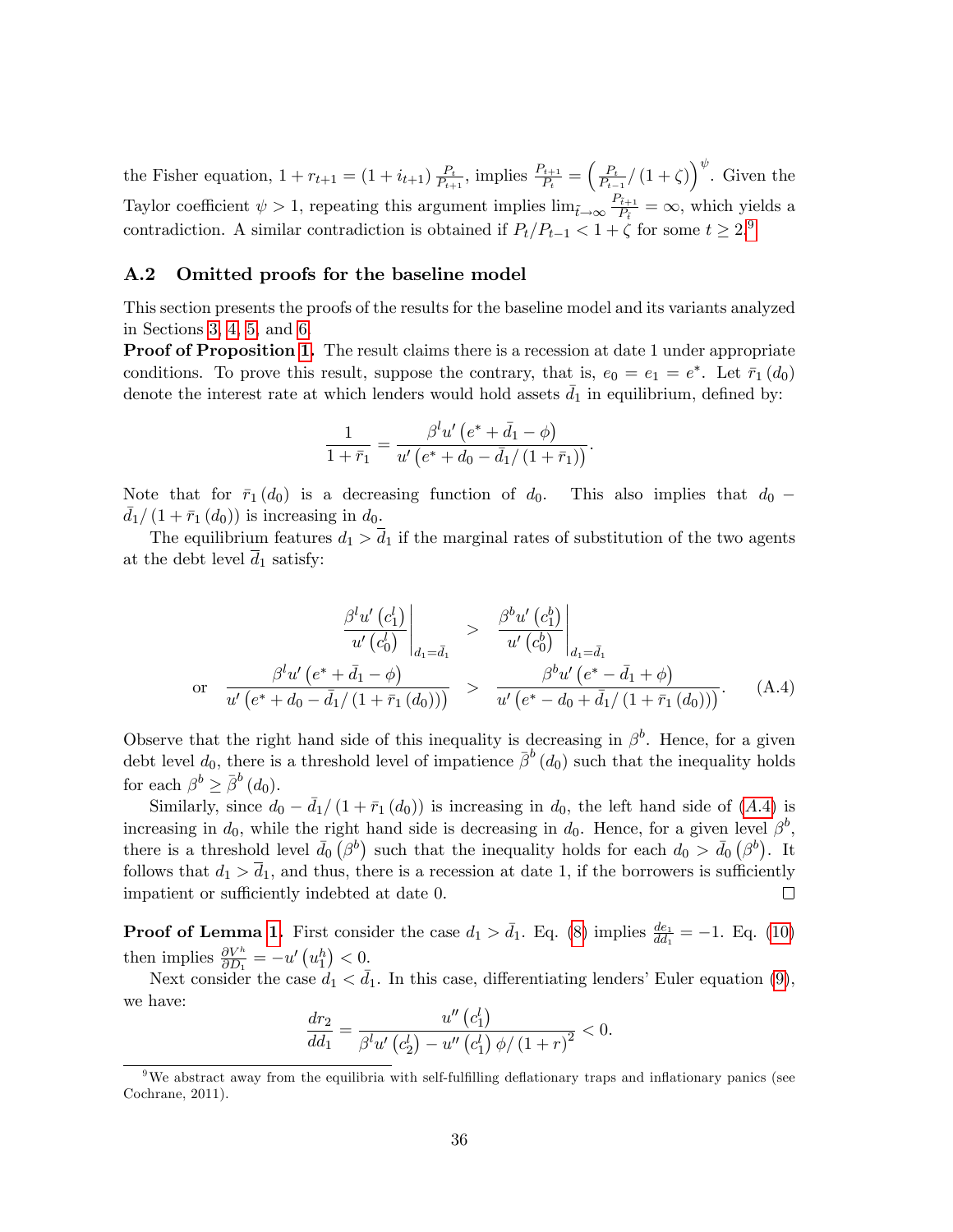This in turn raises consumption of borrowers and lowers consumption of lenders by:

$$
\frac{dc_1^b}{dd_1} = -\frac{\phi}{(1+r)^2} \cdot \frac{dr_2}{dd_1} \equiv \eta \text{ and } \frac{dc_1^l}{dd_1} = -\eta.
$$

It can also be checked that  $\eta \in (0, 1)$ , completing the proof.

**Proof of Proposition [2.](#page-17-0)** Let  $\nabla_{sub}V^h(d_1, D_1)$  denote the set of subgradients of function  $V^h(\cdot)$  with respect to its second variable (aggregate debt level). If  $D_1 \neq \overline{d}_1$ , the function  $V^h$  is differentiable in its second variable. In this case, there is a unique subgradient characterized by Lemma [1.](#page-15-0) If  $D_1 = \overline{d}_1$ , then the function  $V^h$  has a kink at  $\overline{d}_1$  due to the kink of the function  $e_1(D_1)$  (see Eqs. [\(10\)](#page-15-1) and [\(8\)](#page-13-2)). In this case, there are multiple subgradients characterized by:

<span id="page-37-1"></span>
$$
\nabla_{sub} V^h \left( d_1, \overline{d}_1 \right) = \begin{cases} \begin{bmatrix} -u' \left( c_1^h \right), -\eta u' \left( c_1^h \right), \\ \begin{bmatrix} -u' \left( c_1^h \right), \eta u' \left( c_1^h \right) \end{bmatrix} & \text{if } h = l \\ \end{bmatrix} . \end{cases} \tag{A.5}
$$

In particular, for each  $h$ , the the subgradients lie in the interval between the right and the left derivatives of the function  $V^h$  characterized in Lemma [1.](#page-15-0)

Next consider the optimality conditions for problem [\(12\)](#page-17-2), which can be written as:

<span id="page-37-0"></span>
$$
\frac{\beta^{l}\left[u'\left(c_{1}^{l}\right)+\delta^{l}\right]}{u'\left(c_{0}^{l}\right)}=\frac{\beta^{b}\left[u'\left(c_{1}^{b}\right)-\delta^{b}\right]}{u'\left(c_{0}^{b}\right)},\tag{A.6}
$$

.

where  $\delta^h \in \nabla_{sub} V^h (D_1, D_1)$  denotes the subgradient evaluated at individual and aggregate debt levels,  $D_1$ . Note that we consider generalized first order conditions that apply also at points at which the objective function might have a kink. Conversely, it can also be seen that any allocation that satisfies these conditions, along with the intratemporal condition  $v' (n_0<sup>h</sup>) = 1$  for each h, corresponds to a solution to problem [\(12\)](#page-17-2) given Pareto weights that satisfy  $\frac{\gamma^b}{\gamma^l}$  $\frac{\gamma^b}{\gamma^l} = \frac{u'(c_0^b)}{u'(c_0^l)}$  $\frac{u(c_0)}{u'(c_0')}$ . Hence, it suffices to characterize the allocations that satisfy condition  $(A.6).$ 

First consider the case  $D_1 < \overline{d_1}$ . Using Lemma [1,](#page-15-0) condition (A.6) becomes identical to the Euler equation [\(9\)](#page-14-1), proving the first part. Next consider the case  $D_1 > \overline{d}_1$ . Using Lemma [1,](#page-15-0) condition  $(A.6)$  is violated since the left hand side is zero while the right hand side is strictly positive. Hence, there is no constrained efficient allocation with  $D_1 > d_1$ . Finally consider the case  $D_1 = \overline{d}_1$ . Using  $(A.5)$ , we have:

$$
\frac{\beta^{l}\left[u'\left(c_{1}^{l}\right)+\delta^{l}\right]}{u'\left(c_{0}^{l}\right)} \in \left[0, \frac{\left(1-\eta\right)\beta^{l}u'\left(c_{1}^{l}\right)}{u'\left(c_{0}^{l}\right)}\right]
$$

and:

$$
\frac{\beta^{b}\left[u'\left(c_{1}^{b}\right)-\delta^{b}\right]}{u'\left(c_{0}^{b}\right)} \in \left[\frac{\left(1-\eta\right)\beta^{b}u'\left(c_{1}^{b}\right)}{u'\left(c_{0}^{b}\right)}, \frac{2\beta^{b}u'\left(c_{1}^{b}\right)}{u'\left(c_{0}^{b}\right)}\right]
$$

 $\Box$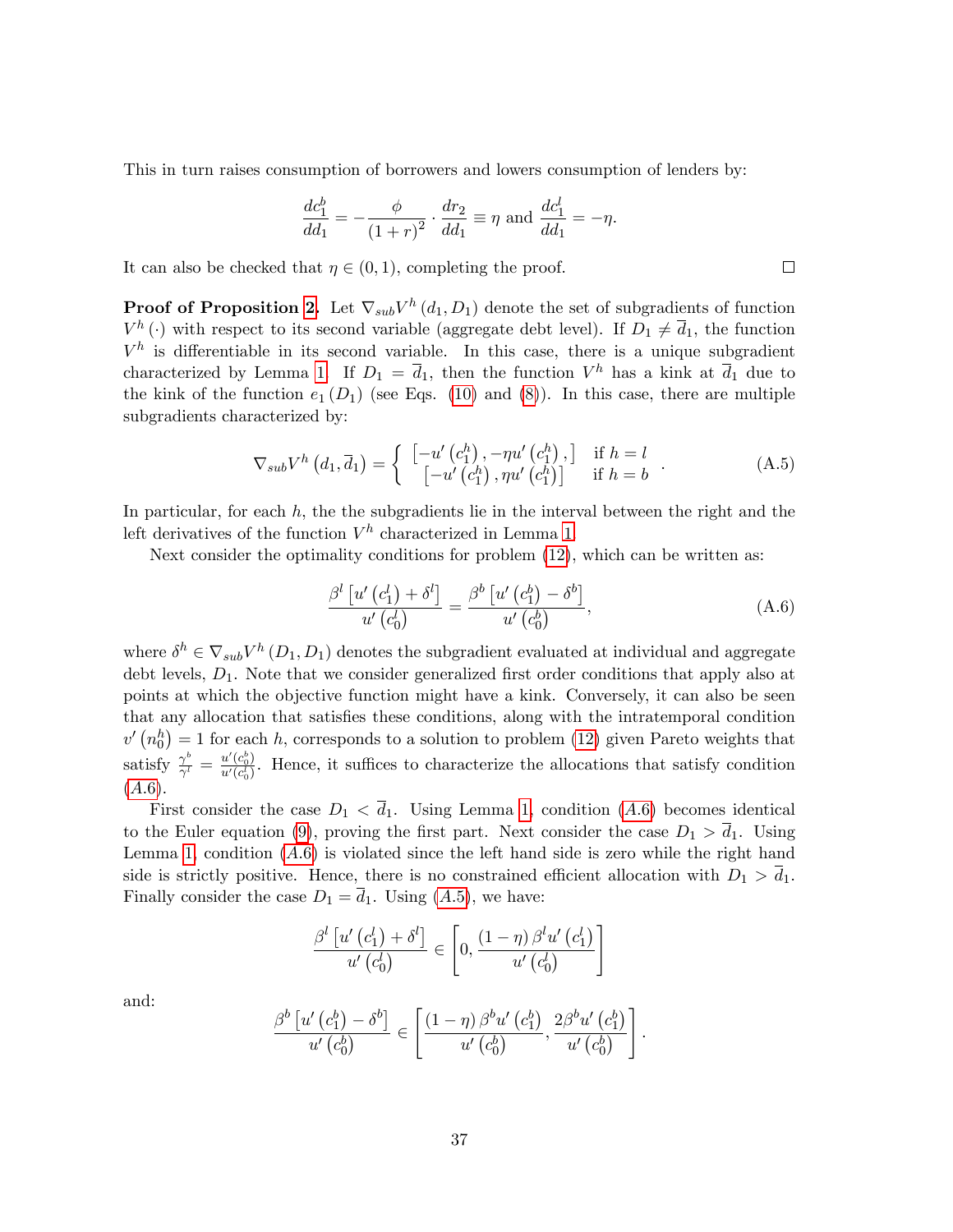Combining these expressions with condition  $(A.6)$ , we obtain:

$$
\frac{\beta^l u'\left(c_1^l\right)}{u'\left(c_0^l\right)} \ge \frac{\beta^b u'\left(c_1^b\right)}{u'\left(c_0^b\right)}.
$$

Conversely, for any allocation that satisfies this inequality, there exists subgradients  $\delta^l$  and  $\delta^b$  such that condition (A.6) holds.

It follows that the optimal allocations with  $D_1 \geq \overline{d}_1$  are characterized by  $D_1 = \overline{d}_1$ and the distorted Euler inequality [\(13\)](#page-17-1). Note, from our analysis in Section [3,](#page-11-0) that these allocations feature  $e_1 = e^*$  and:

<span id="page-38-0"></span>
$$
c_1^l = \overline{c}_1^l = e^* + (\overline{d}_1 - \phi)
$$
 and  $c_1^b = e^* - (\overline{d}_1 - \phi)$ . (A.7)

Next consider  $(c_0^l, c_0^b, c_1^l, c_1^b)$  that satisfies the distorted Euler inequality [\(13\)](#page-17-1) and Eq.  $(A.7)$ , along with the resource constraints at date 0. We next claim that this allocation can be implemented with the endogenous debt limit  $d_1^h \leq \overline{d}_1$ , and an appropriate transfer  $T_0$ . The transfer can be equivalently thought of as setting borrowers' initial debt level at an alternative level  $d_0 = d_0 - T_0$ . With this debt level, the date 0 allocations are given by:

$$
c_0^l = e^* + \tilde{d}_0 - \bar{d}_1/(1+r_1)
$$
 and  $c_0^b = e^* - \tilde{d}_0 + \bar{d}_1/(1+r_1)$ .

By time discounting, we also have  $c_0^l \geq c_1^l > e^*$ . The debt limit does not bind for lenders, which implies the interest rate is given by:

$$
\frac{1}{1+r_1} = \frac{\beta^l u' (c_1^l)}{u' (c_0^l)} = \frac{\beta^l u' (e^* + (\overline{d}_1 - \phi))}{u' (e^* + \tilde{d}_0 - \overline{d}_1 / (1+r_1))}.
$$

As in the proof of Proposition [1,](#page-14-2) the expression,  $\tilde{d}_0 - \bar{d}_1 / (1 + r_1)$ , is increasing in  $\tilde{d}_0$ . Hence, there exists a level of  $\tilde{d}_0$  such that  $\tilde{d}_0 - \bar{d}_1/(1 + r_1)$  is equal to  $c_0^l - e^* > 0$ . It follows that, this choice of  $\tilde{d}_0$  (and the corresponding  $T_0$ ), along with the debt limit,  $d_1^h \leq \overline{d}_1$ , implements the desired allocation. П

**Proof of Proposition [3.](#page-21-1)** Under either condition  $(i)$ ,  $(ii)$ , or  $(iii)$ , we claim that there exists an equilibrium in which  $d_{1,L} \geq \overline{d}_1$  and a recession is triggered in state L of date 1. The optimality conditions can be written as:

$$
\frac{1}{q_{1,L}} = \frac{u'(e^* + d_0 - q_{1,H}d_{1,H} - q_{1,L}d_{1,L})}{\pi_L^l \beta^l u'(\bar{c}_1^l)} = \frac{u'(e^* - (d_0 - q_{1,H}d_{1,H} - q_{1,L}d_{1,L}))}{\pi_L^b \beta^b u'(\bar{c}_1^l + 2(\phi - d_{1,L}))} (A.8)
$$
\n
$$
\frac{q_{1,L}}{q_{1,H}} = \frac{\pi_L^l}{\pi_H^l} \frac{u'(\bar{c}_1^l)}{u'(\bar{c}_1^l + 2(\phi - d_{1,L}))} = \frac{\pi_L^b}{\pi_H^b} \frac{u'(\bar{c}_1^l + 2(\phi - d_{1,L}))}{u'(\bar{c}_1^l + 2(\phi - d_{1,L}))}.
$$

These expressions represent 4 equations in 4 unknowns,  $d_{1,H}$ ,  $d_{1,L}$ ,  $q_{1,L}$ ,  $q_{1,H}$ . Given the regularity conditions, there is a unique solution. For the conjectured allocation to be an equilibrium, we also need the solution to satisfy  $d_{1,L} \geq \overline{d}_1$ . First consider conditions (i) or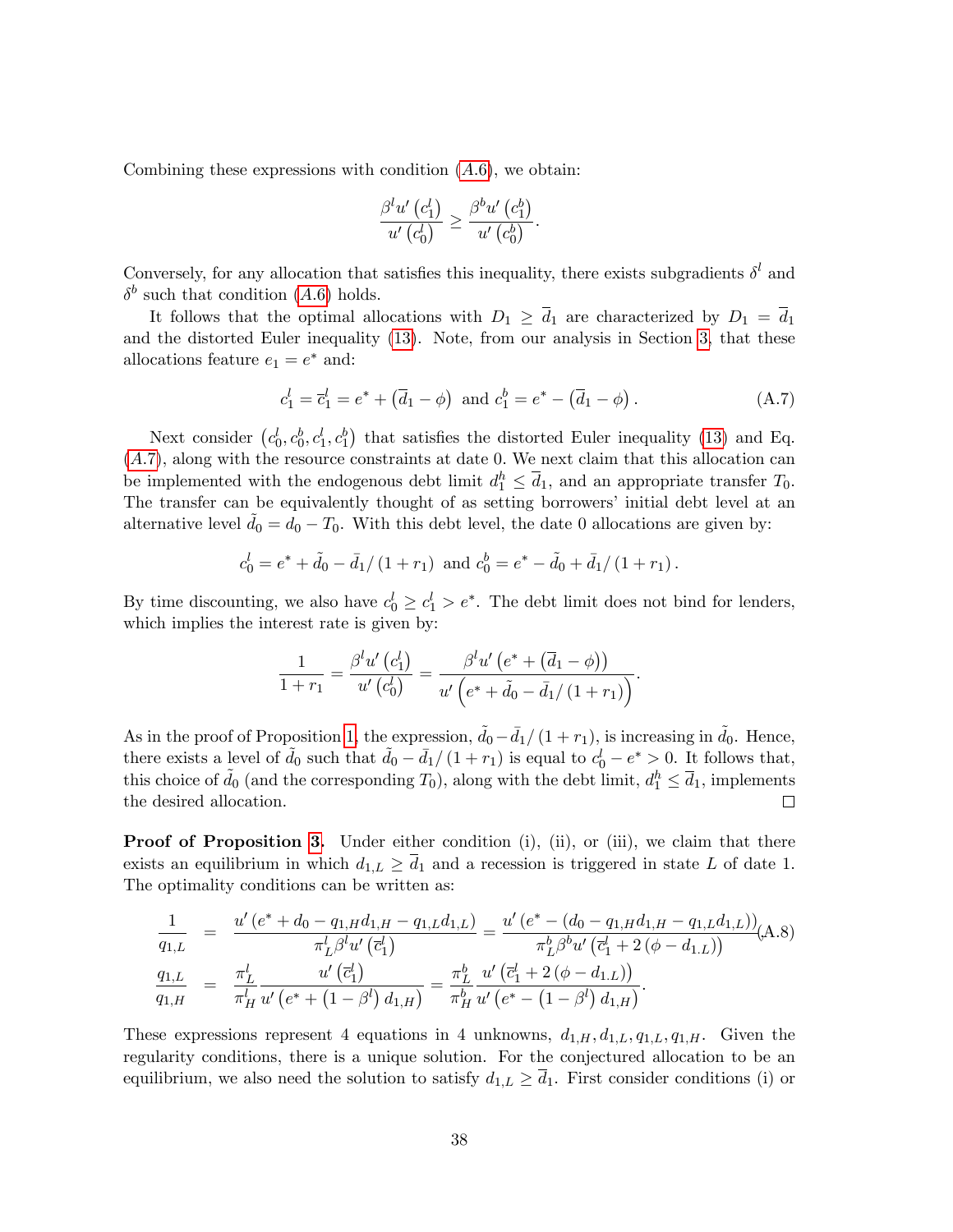(ii), i.e., suppose  $\pi_L^b = \pi_L^l$ . In this case, a similar analysis as in the proof of Proposition [3](#page-21-1) establishes that  $d_{1,L} \geq \overline{d}_1$  is satisfied when  $\beta_0^b \leq \overline{\beta}_0^b$  $\overline{b}_0^b(d_0, \pi_L^b)$  or when  $d_0 \geq \overline{d}_0(\beta_0^b, \pi_L^b)$  (for appropriate threshold functions  $\bar{\beta}_0^b$  $\overline{0}^{b}$  (.) and  $\overline{d}_{0}$  (.)). Next consider condition (iii). It can be checked that  $d_{1,L}$  is decreasing in  $\pi_L^b$ , and that  $\lim_{\pi_L^b \to 0} d_{1,L} > \overline{d}_1$  (since  $\lim_{\pi_L^b \to 0} c_{1,L}^b = 0$ ). Thus, there exists a threshold function  $\bar{\pi}_L^b(\beta_0^b,d_0)$  such that  $d_{1,L} > \bar{d}_1$  whenever  $\pi_L^b$  <  $\bar{\pi}_{L}^{b}(\beta_{0}^{b},d_{0}),$  completing the proof.

Proof of Proposition [4.](#page-22-1) The proof proceeds similar to the proof of Proposition [2.](#page-17-0) Opti-mality conditions for problem [\(19\)](#page-22-2) imply  $\frac{\beta_0^l \pi_H^l u'(c_{1,H}^l)}{u'(c_1^l)}$  $\frac{ \frac{1}{H} u'\left(c^{l}_{1,H}\right) }{ u'\left(c^{l}_{0}\right) } = \frac{ \beta^{b}_{0} \pi^{b}_{H} u'\left(c^{b}_{1,H}\right) }{ u'\left(c^{b}_{0}\right) }$  $\frac{H^{a}(C_{1,H})}{u'(c_{0}^{h})}$  and

<span id="page-39-0"></span>
$$
\frac{\pi_L^l \left[ u' \left( c_{1,L}^l \right) + \delta^l \right]}{\pi_H^l u' \left( c_{1,H}^l \right)} = \frac{\pi_L^l \left[ u' \left( c_{1,L}^b \right) - \delta^b \right]}{\pi_H^l u' \left( c_{1,H}^b \right)},\tag{A.9}
$$

Here,  $\delta^l$  and  $\delta^b$  denote respectively the subgradients of  $V^h(d_1, D_1)$  with respect to the second variable, evaluated at  $d_1 = D_1$ . Conversely, it can be seen that any allocation that satisfies these equations corresponds to a solution to the planner's problem with appropriate Pareto weights. Hence, it suffices to characterize the allocations that satisfy condition  $(A.6)$ .

For the case  $D_{1,L} < \bar{d}_1$ , applying Lemma [1](#page-15-0) in the numerator of Eq. [\(A.9\)](#page-39-0) makes the condition equivalent to [\(18\)](#page-21-0). For the case  $D_{1,L} > d_1$ , the numerator on the left hand side of Eq. [\(A.9\)](#page-39-0) is zero whereas the right-hand side remains positive, implying that  $D_{1,L} > d_1$  is never optimal. Finally, for the case  $D_{1,L} = d_1$ , it can be seen that condition  $(A.9)$  implies the insurance inequality [\(20\)](#page-22-0). Conversely, given the inequality in [\(20\)](#page-22-0), there exists subgradient such that the condition  $(A.9)$  holds. This completes the characterization of the solution to problem [\(19\)](#page-22-2). As in the proof Proposition [2,](#page-17-0) it can also be seen that the allocation can be implemented with a mandatory insurance requirement,  $d_{1,L}^h \leq \bar{d}_1$  combined with an appropriate initial transfer  $T_0$ , completing the proof.  $\Box$ 

We next establish the following lemma, which will be useful to prove Proposition [5.](#page-24-1)

<span id="page-39-1"></span>**Lemma 2.** Consider a strictly increasing and strictly concave function  $u(\cdot)$  such that  $-u''(x)/u'(x)$  is a weakly decreasing function of x. Then,

$$
\frac{d}{dx}\left(\frac{u'(x+y)}{u'(x-y)}\right) \ge 0 \text{ and } \frac{d}{dy}\left(\frac{u'(x+y)}{u'(x-y)}\right) < 0,
$$

for each  $x, y \in \mathbb{R}_+$ .

Proof of Lemma [2.](#page-39-1) Note that

$$
\frac{d}{dx}\left(\frac{u'(x+y)}{u'(x-y)}\right) = \frac{u'(x+y)}{u'(x-y)}\left(\frac{u''(x+y)}{u'(x+y)} - \frac{u''(x-y)}{u'(x-y)}\right) \ge 0,
$$

where the inequality follows since  $-u''(x)/u'(x)$  is weakly decreasing in x. We also have:

$$
\frac{d}{dy}\left(\frac{u'(x+y)}{u'(x-y)}\right) = \frac{u''(x+y) u'(x-y) + u'(x+y) u''(x-y)}{u'(x-y)^2} < 0,
$$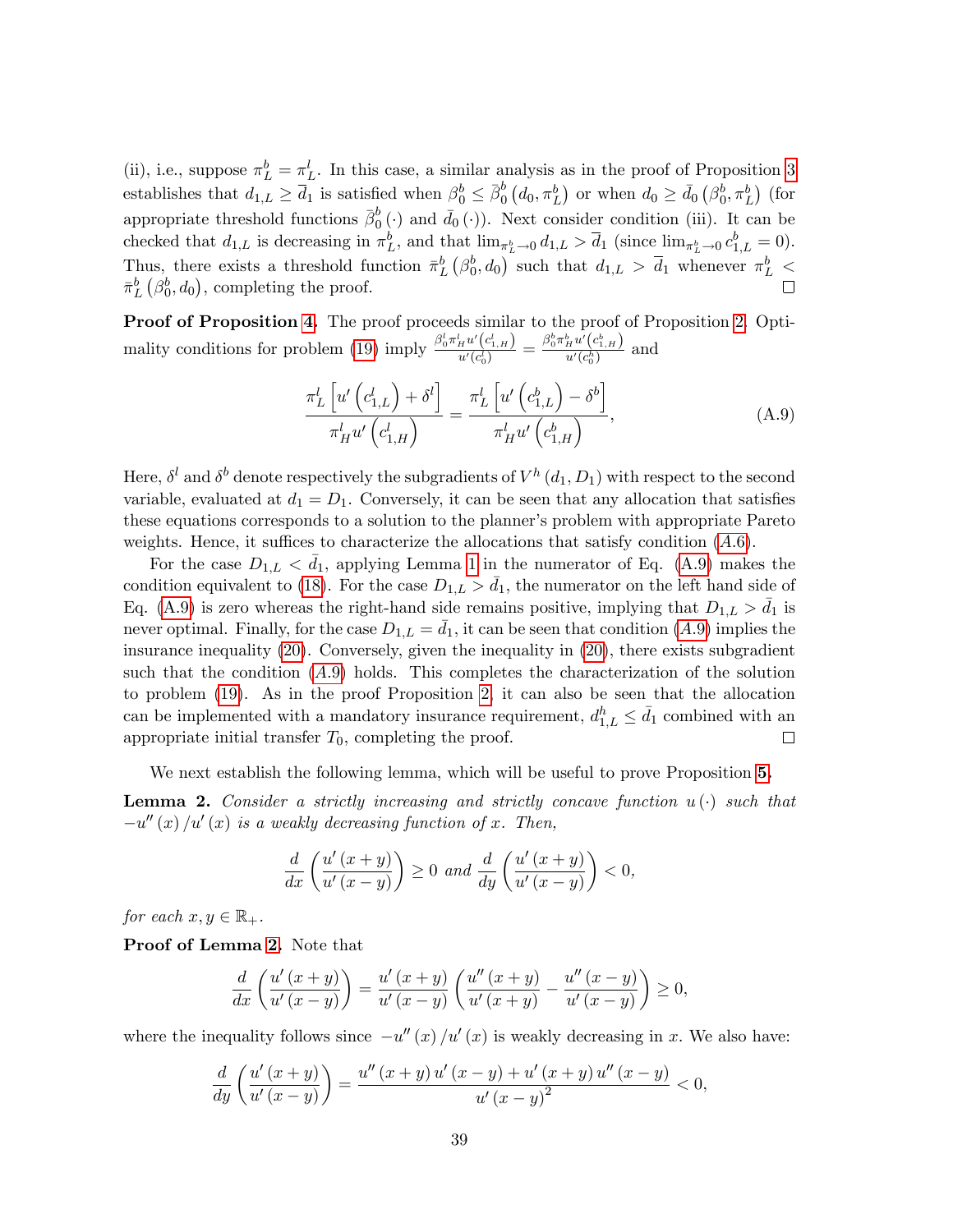where the inequality follows since  $u(\cdot)$  is strictly concave.

**Proof of Proposition [5.](#page-24-1)** Let  $d_1(\underline{r}_1)$  and  $e_0(\underline{r}_1)$  denote the solution to Eqs. [\(21\)](#page-24-0). It is also useful to define

$$
y(\underline{r}_1) = d_0 - \frac{d_1(\underline{r}_1)}{1 + \underline{r}_1},
$$

which corresponds to lenders' consumption at date 0 in excess of their net income. Note that, by assumption, we have  $y(\underline{r}_1) > 0$ .

We first show that  $e'_0(\underline{r}_1) < 0$ . Suppose, to reach a contradiction,  $e'_0(\underline{r}_1) \geq 0$ . Note that lenders' Euler equation implies [cf. Eq.  $(21)$ ]:

$$
\frac{1}{1+\underline{r}_1}u'(e_0(\underline{r}_1)+y(\underline{r}_1))=\beta^l u'\left(\overline{c}_1^l\right).
$$
\n(A.10)

Since  $e'_0(\underline{r}_1) \geq 0$ , this expression implies  $y'(\underline{r}_1) < 0$ . Using the definition of  $y(\cdot)$ , this further implies  $d'_1(\underline{r}_1) > 0$ . Next consider borrowers' Euler equation [cf. Eq. [\(21\)](#page-24-0)]:

$$
\frac{1}{1+\underline{r}_1} = \frac{\beta^{b} u' \left(\overline{c}_1^l - 2 (d_1 (\underline{r}_1) - \phi)\right)}{u' (e_0 (\underline{r}_1) - y (\underline{r}_1))}.
$$

The left hand side is strictly decreasing in  $\underline{r}_1$ . However, since  $e'_0(\underline{r}_1) \geq 0, y'(\underline{r}_1) < 0$  and  $d_1'(\underline{r}_1) > 0$ , the right hand side is strictly increasing in  $\underline{r}_1$ . This yields a contradiction and proves  $e'_0(\underline{r}_1) < 0$ .

We next establish that  $d'_1(\underline{r}_1) > 0$ . Suppose, to reach a contradiction,  $d'_1(\underline{r}_1) \leq 0$ . Using the definition of  $y(\cdot)$ , this further implies  $y'(r_1) > 0$ . Combining lenders' and borrowers' Euler equations, we also have [cf. Eq.  $(21)$ ]:

$$
\frac{\beta^{l}}{\beta^{b}} \frac{u'\left(\overline{c}_{1}^{l}\right)}{u'\left(\overline{c}_{1}^{l}-2\left(d_{1}\left(\underline{r}_{1}\right)-\phi\right)\right)}=\frac{u'\left(e_{0}\left(\underline{r}_{1}\right)+y\left(\underline{r}_{1}\right)\right)}{u'\left(e_{0}\left(\underline{r}_{1}\right)-y\left(\underline{r}_{1}\right)\right)}.
$$

The left hand side is weakly increasing in  $\underline{r}_1$  since  $d'_1(\underline{r}_1) \leq 0$ . However, since  $e'_0(\underline{r}_1) < 0$ and  $y'(\underline{r}_1) > 0$ , Lemma [2](#page-39-1) implies the right hand side is strictly decreasing in  $\underline{r}_1$ . This yields a contradiction and shows  $d_1'(r_1) \leq 0$ , completing the proof.  $\Box$ 

#### A.3 Extension with heterogeneous borrowers

This section completes the characterization of the model with two types of borrowers  $\{b_{high}, b_{low}\}$  described in Section [4.3.](#page-18-0) We first describe the equilibrium and then analyze its efficiency properties.

As described in the main text, at date 0 all borrowers choose the same debt level,  $d_1$ . Consider the equilibrium starting date 1. As before, there is a threshold debt level  $d_1$ , characterized in Eq.  $(A.15)$  $(A.15)$  below, above which the equilibrium features a liquidity trap with  $r_2 = 0$  and  $e_1 \leq e^*$ . Suppose  $d_1 \geq \bar{d}_1$ , then type  $b_{high}$  borrowers are forced into deleveraging. Thus, their outstanding debt for the next date is  $d_2 = \phi$  and their consumption is given by:

$$
c_1^{b_{high}} = e_1 - d_1 + \phi
$$
 and  $c_2^{b_{high}} = e^* - \phi (1 - \beta)$ .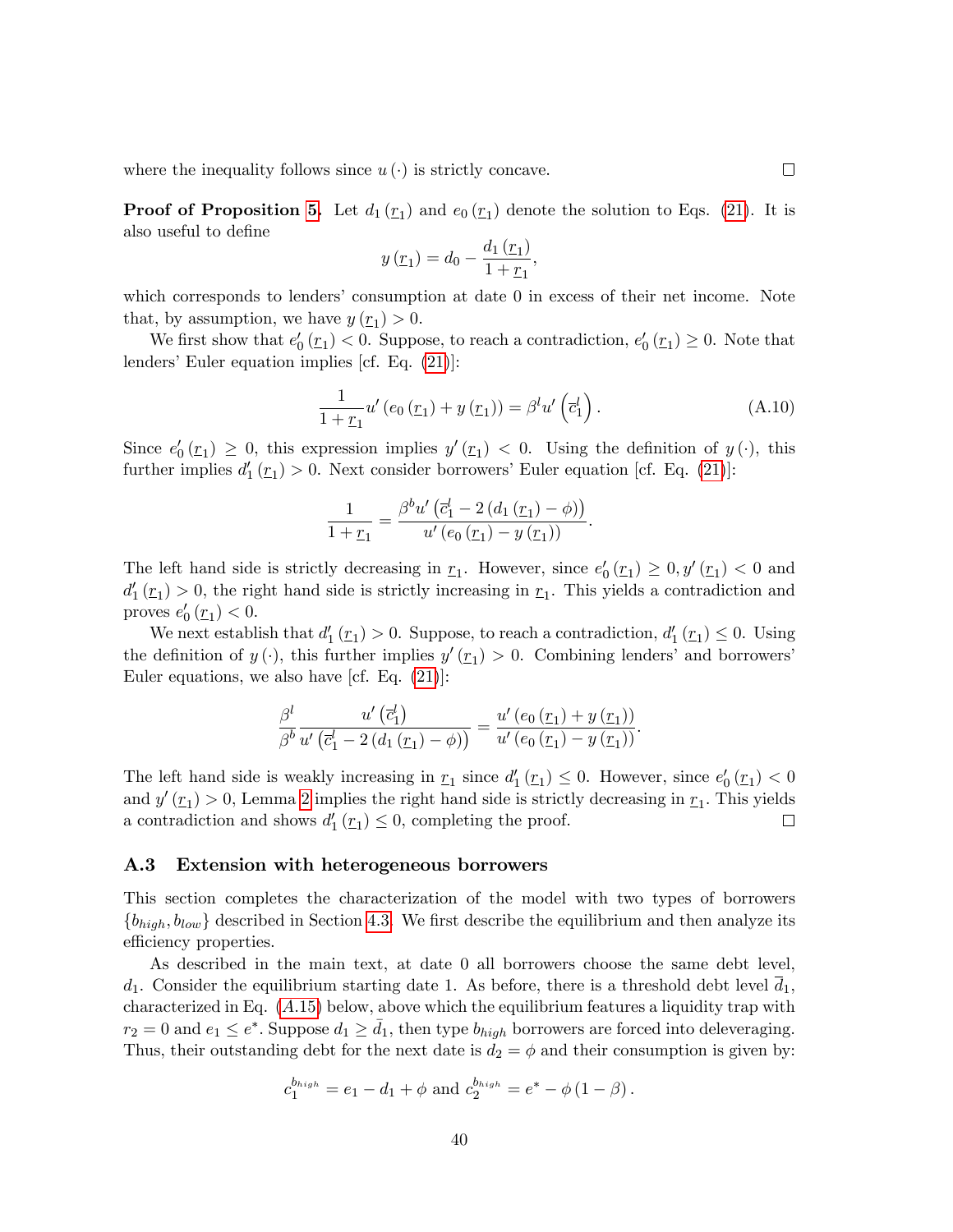In contrast, type  $b_{low}$  borrowers choose their consumption and outstanding debt according to the Euler equation:

<span id="page-41-1"></span>where 
$$
c_1^{b_{low}} = e_1 - d_1 + d_2^{b_{low}}
$$
 and  $c_2^{b_{low}} = e^* - d_2^{b_{low}} (1 - \beta)$ .  
\n(A.11)

As a group, borrowers' total outstanding debt at date 2 is then given by:

<span id="page-41-2"></span>
$$
d_2 = \alpha \phi + (1 - \alpha) d_2^{b_{low}}.
$$
\n(A.12)

As before, lenders choose their consumption and outstanding debt according to the Euler equation:

<span id="page-41-3"></span>
$$
u'\left(c_1^l\right) = \beta u'\left(c_2^l\right),
$$
  
where  $c_1^l = e_1 + d_1 - d_2$  and  $c_2^l = e^* + d_2(1 - \beta)$ . (A.13)

Here, the second line uses the debt market clearing condition. The equilibrium triple,  $(e_1, d_2^{b_{low}}, d_2)$ , is found by solving the three equations  $(A.11)$  $(A.11)$ ,  $(A.12)$  $(A.12)$ ,  $(A.13)$  $(A.13)$ . Using log utility, there is a closed form solution given by:

$$
e_1 = \frac{e^*}{\beta} - \frac{\alpha}{2 - \alpha} \left( d_1 - \frac{\phi}{\beta} \right)
$$
  
\n
$$
d_2^{low} = \beta \left( d_1 + \frac{\alpha}{2 - \alpha} \left( d_1 - \frac{\phi}{\beta} \right) \right)
$$
  
\nand 
$$
d_2 = \frac{\alpha}{2 - \alpha} \phi + \frac{1 - \alpha}{2 = \alpha} 2\beta d_1
$$
 (A.14)

The first equation implies Eqs.  $(16)$  in the main text. The same equation also implies there is a liquidity trap with  $e_1 < e^*$  and  $r_2 = 0$  as long as:

<span id="page-41-0"></span>
$$
d_1 > \overline{d}_1 = e^* \left(\frac{1}{\beta} - 1\right) \frac{2 - \alpha}{\alpha} + \frac{\phi}{\beta}.
$$
 (A.15)

Next consider the equilibrium at date 0. As before, we conjecture an equilibrium in which the net income is at its efficient level,  $e_0 = e^*$ . Since households are unconstrained, both of their Euler equations hold:

$$
\frac{1}{1+r_1} = \frac{\beta^l u'\left(c_1^l\right)}{u'\left(c_0^l\right)} = \frac{\beta^b E_0\left[u'\left(c_1^b\right)\right]}{u'\left(c_0^b\right)}.
$$

Here, the expectation is taken over borrowers' types at date 1, that is,

$$
E_0\left[u'\left(c_1^b\right)\right] = \alpha u'\left(c_1^{b_{high}}\right) + (1-\alpha) u'\left(c_1^{b_{low}}\right).
$$

In view of our characterization starting date 1, the Euler equations represent two equations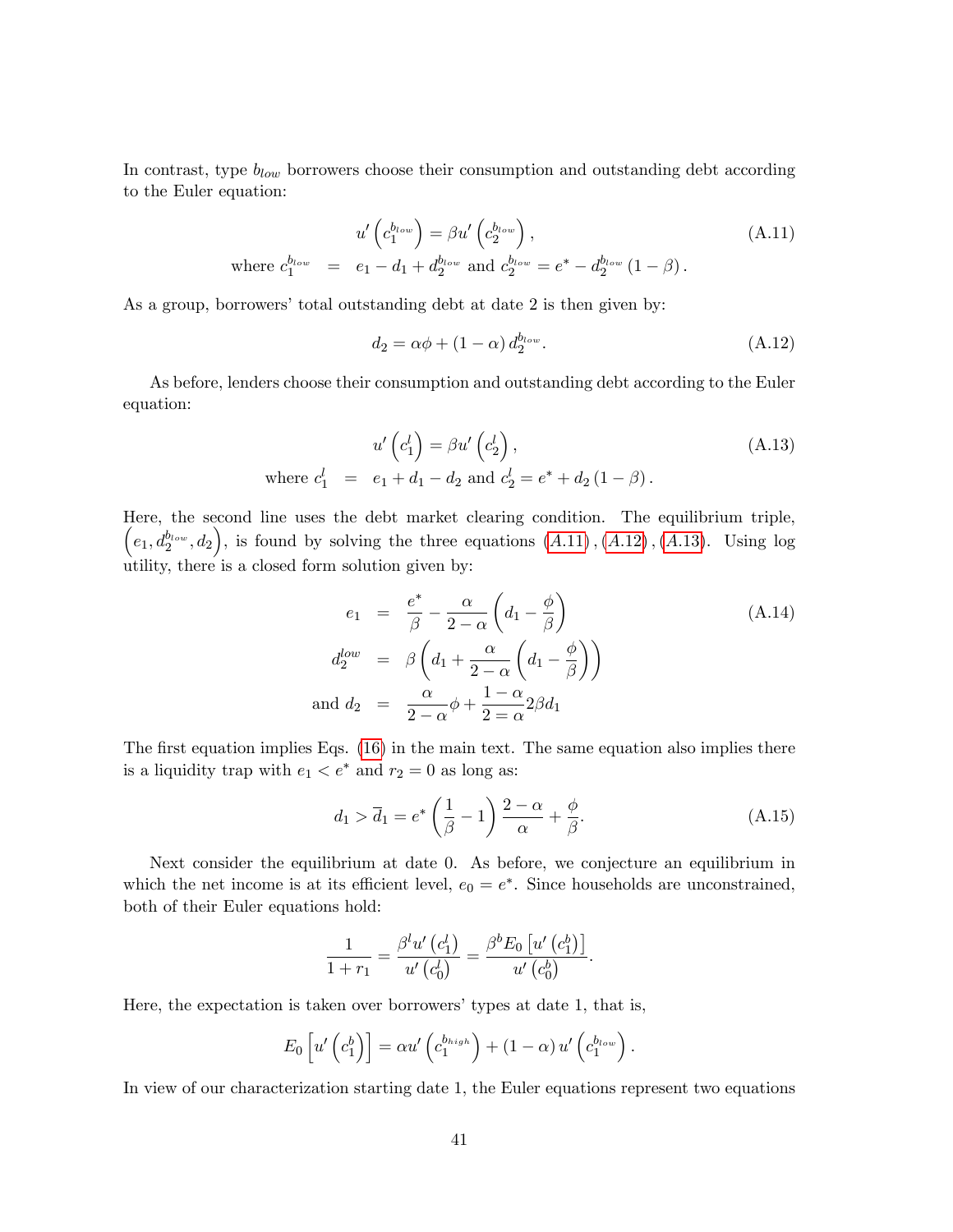in two unknowns,  $(r_1, d_1)$ , which has a solution. As before, there is a deleveraging-induced recession at date 1, that is,  $d_1 > \overline{d_1}$ , as long as borrower is sufficiently impatient or sufficiently indebted at date 0.

We next analyze the efficiency of this equilibrium. As in the main text, let  $V^h(d_1; D_1)$ denote the expected utility of a household of type  $h$  at date 1 but before the realization of borrowersítype at date 1. With this notation, the aggregate demand externalities (for the region  $D_1 > d_1$ ) are given by:

<span id="page-42-0"></span>
$$
\frac{\partial V^l}{\partial D_1} = \frac{\partial e_1}{\partial D_1} u' \left( c_1^l \right) = -\frac{\alpha}{2 - \alpha} u' \left( c_1^l \right),\tag{A.16}
$$
\n
$$
\text{and } \frac{\partial V^b}{\partial D_1} = \frac{\partial e_1}{\partial D_1} E_0 \left[ u' \left( c_1^b \right) \right] = -\frac{\alpha}{2 - \alpha} E_0 \left[ u' \left( c_1^b \right) \right].
$$

The constrained planning problem is then still given by  $(12)$ . Using Eq.  $(A.16)$  $(A.16)$ , the first order condition in this case is given by:

$$
\frac{\beta^l u'\left(c_1^l\right)}{u'\left(c_0^l\right)} = \frac{\beta^b E_0\left[u'\left(c_1^b\right)\right]}{\left(1-\alpha\right)u'\left(c_0^b\right)} \text{ for each } D_1 > \overline{d}_1.
$$

Plugging in the value of  $\alpha$ , this leads to Eq. [\(17\)](#page-20-2). This equation can also be used to obtain an analogue of the main result, Proposition [2](#page-17-0) for this case.

### A.4 Extension with fire sales

This section completes the characterization of the model with Öre sales described in Section [7.](#page-26-0) To characterize the condition  $p_2 \cdot \partial MRS/\partial p_1 < 1$  in more detail, note that

$$
\frac{\partial MRS}{\partial p_1} = \frac{-\left(1-\beta\right)\phi u''\left(c_2^b\right)\left[\left(1-\phi\right)u'\left(c_1^b\right)-2\phi\beta u'\left(c_2^b\right)\right]-\left(1-\phi\right)\phi u''\left(c_1^b\right)u'\left(c_2^b\right)}{\left[\left(1-\phi\right)u'\left(c_1^b\right)+\phi\beta u'\left(c_2^b\right)\right]^2}
$$

If we approximate  $\beta \approx 1$ , all but the last term disappear from the numerator. Furthermore, we approximate  $u'(c_1^b) \approx \beta u'(c_2^b)$  which holds exactly in the neighborhood of where the constraint becomes binding. This simplifies the expression in the denominator. Taken together,

$$
\frac{\partial MRS}{\partial p_1} \approx -\frac{\phi(1-\phi)u''(c_1^b)}{u'(c_1^b)} = \frac{\phi(1-\phi)}{\sigma c_1^b} < \frac{1}{p_2} \quad \text{or} \quad \phi(1-\phi) < \sigma \frac{c_1^b}{p_2}
$$

where  $\sigma$  is the intertemporal elasticity of substitution. In short, the solution to equation  $(24)$  is unique and well-defined if the leverage parameter is sufficiently small compared to the consumption/asset price ratio. If the condition was violated, an infinitesimal increase at date 1 consumption would lead to a discrete upward jump in the asset price and relax the constraint by more than necessary to finance the marginal increase in consumption. This would violate the assumption that the equilibrium exhibits a binding borrowing constraint.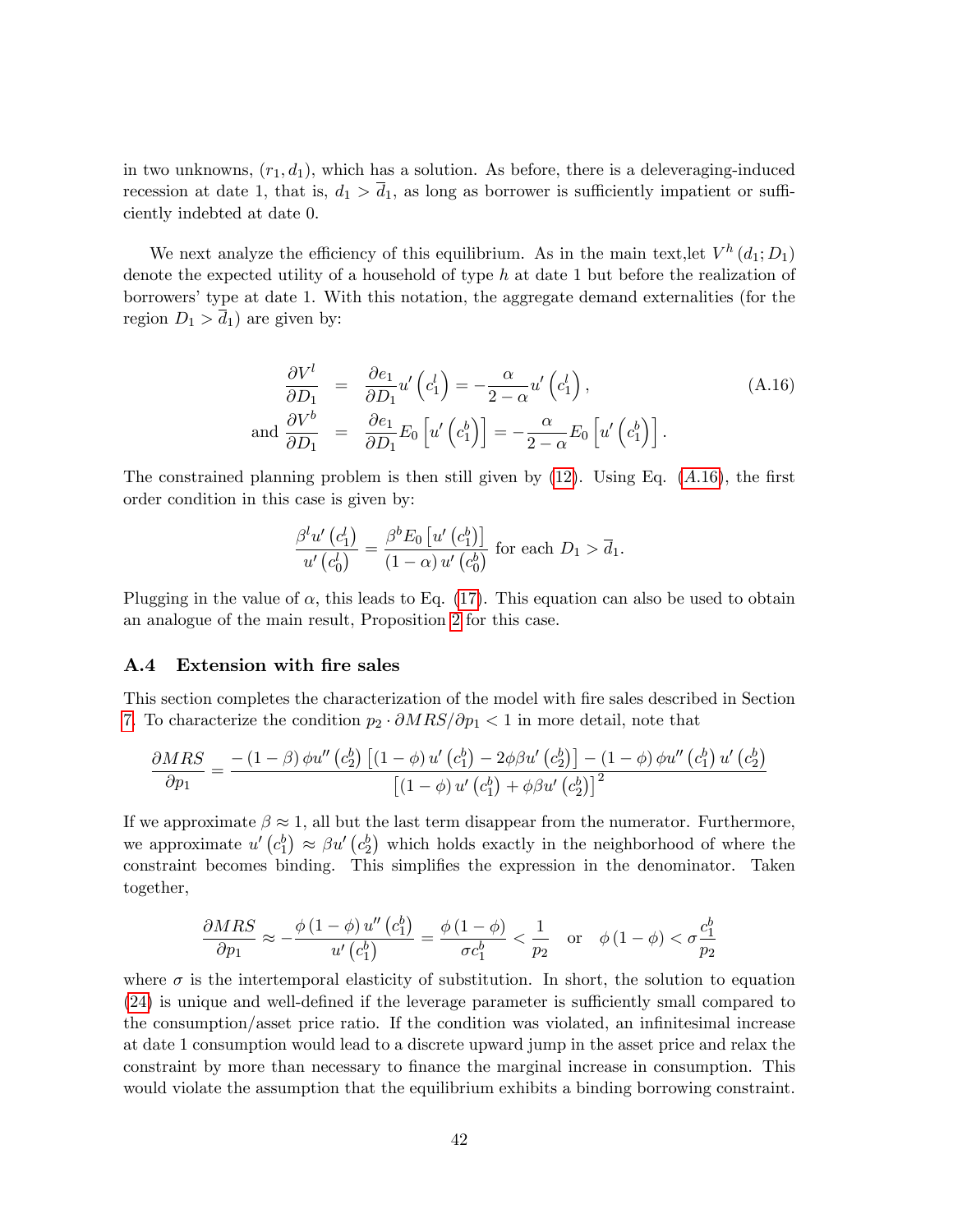Observe also that this is a common type of condition in models of financial amplification to guarantee uniqueness (see e.g. Lorenzoni, 2008; Jeanne and Korinek, 2010b).

#### <span id="page-43-0"></span>A.5 Extension with separable preferences

This section describes and analyzes a version of the baseline model in which households have separable preferences. We first characterize the equilibrium. We then characterize the constrained efficient allocations and establish the inefficiency of equilibrium—generalizing the main result, Proposition [2,](#page-17-0) to this case.

Consider the same model as in the main text with two differences. First, households preferences are given by  $u(c)-v(n)$ , where  $u(\cdot)$  and  $v(\cdot)$  satisfy the standard assumptions. Second, suppose type  $h$  households hold all of the shares of firms in which they work (and none of the shares of other firms) so their equilibrium income is always given by  $n_1^h$ . The latter assumption is made only for simplicity and can be relaxed at the expense of additional notation.

As before, consider first dates  $t \geq 2$ , at which the level of consumer debt is constant at the maximum permissible level  $d_t = \phi$  and borrowers pay lenders a constant amount of interest  $\left(1-\frac{1}{1+r_{t+1}}\right)\phi = \left(1-\beta^l\right)\phi$  at every date. Households labor supply is given by:

$$
u'\left(n^{l*}+\left(1-\beta^{l}\right)\phi\right)=v'\left(n^{l*}\right), \text{ and } u'\left(n^{b*}+\left(1-\beta^{l}\right)\phi\right)=v'\left(n^{b*}\right),
$$

with  $n^{l*} < n^{b*}$  (since  $c^{l*} > c^{b*}$ ).

Now consider date 1. As in the main text, there is a threshold,  $\overline{d}_1$ , such that  $r_2 \leq 0$  only if  $d_1 \geq \overline{d}_1$ . To characterize this threshold, consider lenders' Euler equation at zero interest rate,  $v'(\overline{n}_1^l) = \beta^l v'(n_1^{l*})$ , which pins down their labor supply,  $\overline{n}_1^l$ . Their intratemporal optimality condition,  $u'(\overline{n}_1^l + \overline{d}_1 - \phi) = \beta^l v' (n_1^{l*}),$  then pins down  $\overline{d}_1$ .

The equilibrium when  $d_1 < \overline{d_1}$  is standard and characterized by the variables,  $(r_2 > 0, n_1^l, n_1^b)$ , that satisfy:

$$
u'\left(n_1^b - d_1 + \frac{\phi}{1+r_2}\right) = v'\left(n_1^b\right)
$$
  
and 
$$
u'\left(n_1^l + d_1 - \frac{\phi}{1+r_2}\right) = v'\left(n_1^l\right) = \beta^l\left(1+r_2\right)v'\left(n_1^{l*}\right).
$$

For comparison with below, it is useful to note that  $\frac{\partial r_2}{\partial d_1} < 0$ ,  $\frac{\partial n_1^l}{\partial d_1} \in (-1,0)$  and  $\frac{\partial n_2^b}{\partial d_1} \in (0,1)$ . In particular, an increase in debt leads to a reduction in the interest rate, a decrease in lenders' labor supply and an increase in borrowers' labor supply (through a wealth effect). Note also that agents' labor supply responses are less than one-for-one (as usual).

The equilibrium when  $d_1 > \overline{d}_1$  features the liquidity trap. In this case,  $r_2 = 0$  and thus lenders' Euler equation can be written as:

$$
u'\left(n_1^l + d_1 - \phi\right) = \beta^l u'\left(n^{l*} + \left(1 - \beta^l\right)\phi\right).
$$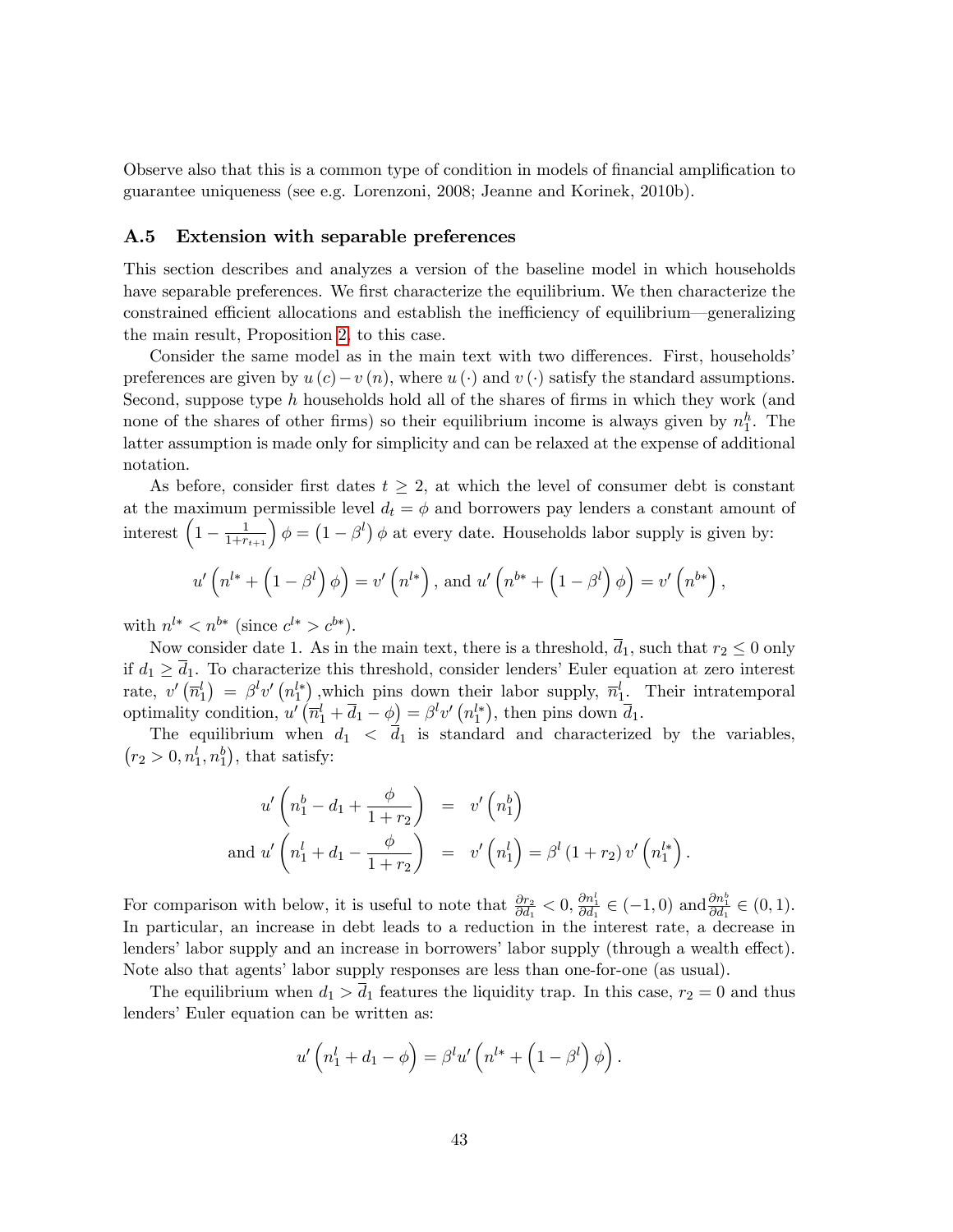This implies

$$
n_1^l(d_1) = \overline{n}_1^l + \overline{d}_1 - d_1,
$$

which is the analogue of Eq.  $(8)$  in the main text. In particular, lenders' employment and output decreases one-to-one with leverage as in the main text:  $\frac{\partial n_1^l}{\partial d_1} = -1$ . The equilibrium wage is given by:

$$
w_1(d_1) = \frac{v'\left(n_1^l\right)}{u'\left(n_1^l + d_1 - \phi\right)} = \frac{v'\left(n_1^l\right)}{\beta^l v'\left(n^{l*}\right)} = \frac{v'\left(n_1^l\right)}{v'\left(\overline{n}_1^l\right)} < 1.
$$

The last inequality implies the labor wedge is strictly positive

$$
\tau_1 = 1 - w_1(d_1) > 0.
$$

That is, when  $d_1 > d_1$ , the economy experiences a demand driven recession. Note also that the elasticity of the wage with respect to leverage is given by  $\frac{\partial w_1/\partial d_1}{w_1/d_1} = \frac{-1}{\eta^l} \frac{d_1}{n_1^l}$  $\frac{d_1}{n_1^l}$ , where  $\eta^l = \frac{v''(n_1^l)n_1^l}{v'(n_1^l)}$  is the Frish elasticity of lenders' labor supply. This expression illustrates that the wage response is influenced by two factors: The size of debt relative to output and the Frish elasticity.

Borrowersílabor supply (and consumption) is then determined by their intratemporal condition,  $v'(n_1^b) = w_1(d_1) u'(n_1^b - (d_1 - \phi))$ . Implicitly differentiating, and using the expression for the wage response, we obtain:

$$
\frac{\partial n_1^b}{\partial d_1} \frac{\left(v''\left(n_1^b\right) - u''\left(c_1^b\right)\right) c_1^b}{w_1 u'\left(c_1^b\right)} = -\frac{1}{\eta^l} \frac{c_1^b}{n_1^l} + \frac{1}{\theta^b},
$$

where  $\theta^b = 1 / \left( \frac{-u''(c_1^b)c_1^b}{u'(c_1^b)} \right)$ ) is defined as lenders' intertemporal elasticity of consumption.<sup>[10](#page-44-0)</sup> This expression also implies  $\frac{\partial n_1^b(d_1)}{\partial d_1}$  $\frac{\partial h_1^b(d_1)}{\partial d_1}$  < 1, which when combined with  $\frac{\partial h_1^l}{\partial d_1}$  = -1 implies:

<span id="page-44-1"></span>
$$
\frac{\partial n_1^l}{\partial d_1} + \frac{\partial n_1^b}{\partial d_1} < 1. \tag{A.17}
$$

In particular, the total employment is decreasing in leverage regardless of the parameters.

Date 0 equilibrium is then characterized by Euler equations [\(9\)](#page-14-1). Under conditions similar to those in Proposition [1](#page-14-2), the equilibrium features  $d_1 > d_1$  and an anticipated recession.

We next analyze the efficiency properties of this equilibrium. First let  $V^h\left( d_1,D_1\right)$  denote the utility of a household of type  $h$  conditional on entering date 1 with an individual level

<span id="page-44-0"></span> $10$  Hence, the sign of borrowers' labor supply response to leverage is in general ambiguous. On the one hand, greater leverage lowers borrowers' consumption and increases their marginal utility, which in turn induces them to work more: this is captured by the second term. On the other hand, greater leverage lowers aggregate demand and wages, which in turn induces borrowers to work less: this is captured by the first term. The net effect is likely to be negative if the labor elasticity,  $\eta^l$ , is low relative to the intertemporal elasticity,  $\theta^b$  (given  $\frac{c_1^b}{n_1^l}$  is likely to be close to 1).